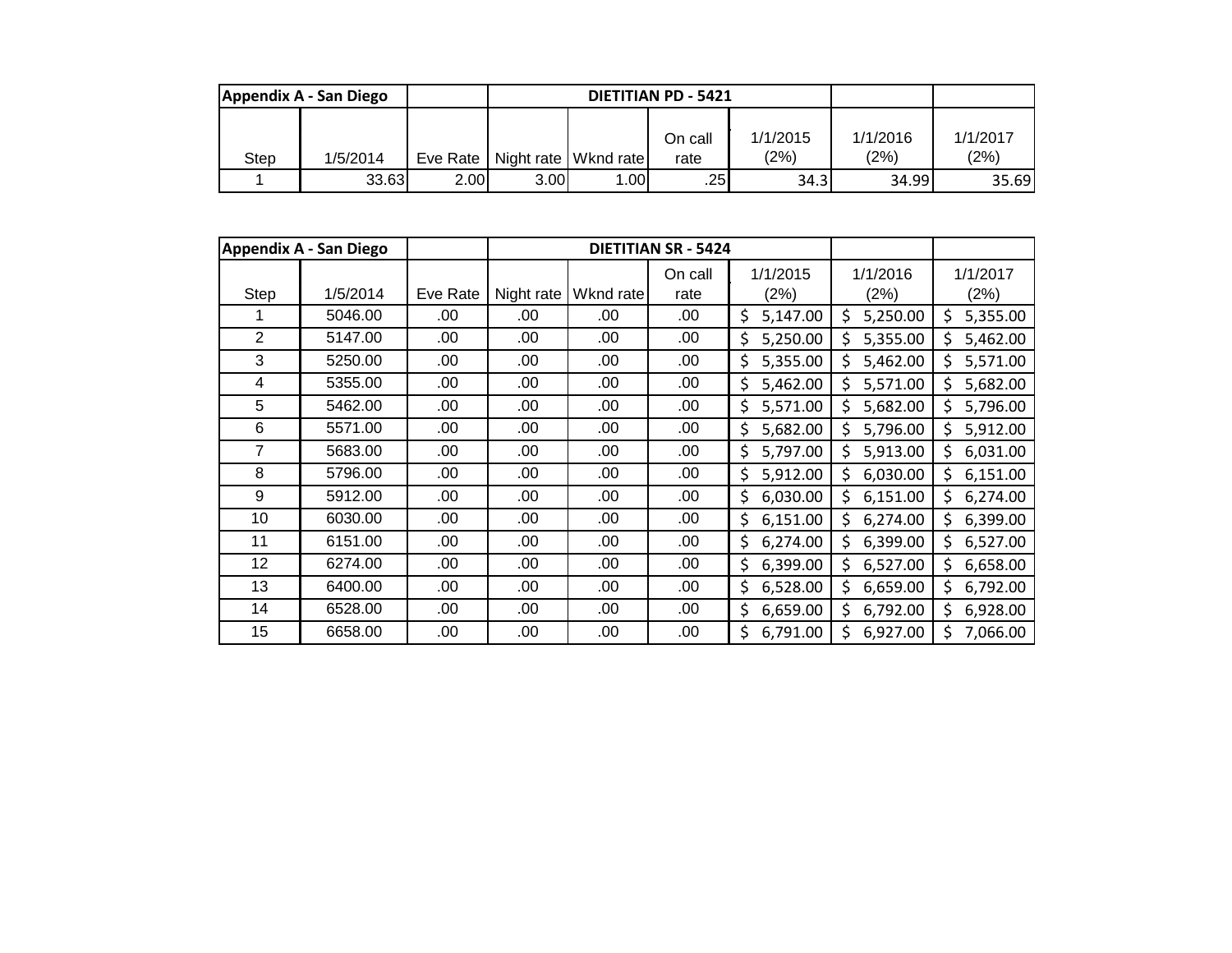|                | Appendix A - San Diego |          |            |           | DIETITIAN 2 - 5426 |                  |                  |                  |
|----------------|------------------------|----------|------------|-----------|--------------------|------------------|------------------|------------------|
| Step           | 1/5/2014               | Eve Rate | Night rate | Wknd rate | On call<br>rate    | 1/1/2015<br>(2%) | 1/1/2016<br>(2%) | 1/1/2017<br>(2%) |
|                | 4924.00                | .00      | .00        | .00       | .00                | \$<br>5,022.00   | \$<br>5,122.00   | \$<br>5,224.00   |
| $\overline{2}$ | 5023.00                | .00      | .00        | .00       | .00                | \$<br>5,123.00   | Ś<br>5,225.00    | 5,330.00<br>Ś.   |
| 3              | 5123.00                | .00      | .00        | .00       | .00                | \$<br>5,225.00   | Ś<br>5,330.00    | Ś.<br>5,437.00   |
| 4              | 5226.00                | .00      | .00        | .00       | .00                | 5,331.00<br>\$   | Ś<br>5,438.00    | Ś.<br>5,547.00   |
| 5              | 5330.00                | .00      | .00        | .00       | .00                | \$<br>5,437.00   | Ś<br>5,546.00    | \$.<br>5,657.00  |
| 6              | 5437.00                | .00      | .00        | .00       | .00                | \$<br>5,546.00   | \$<br>5,657.00   | \$<br>5,770.00   |
| 7              | 5545.00                | .00      | .00        | .00       | .00                | \$<br>5,656.00   | \$<br>5,769.00   | Ś<br>5,884.00    |
| 8              | 5656.00                | .00      | .00        | .00.      | .00                | \$<br>5,769.00   | \$<br>5,884.00   | 6,002.00<br>\$   |
| 9              | 5769.00                | .00      | .00        | .00.      | .00                | \$<br>5,884.00   | \$<br>6,002.00   | 6,122.00<br>\$   |
| 10             | 5885.00                | .00      | .00        | .00.      | .00                | \$<br>6,003.00   | Ś<br>6,123.00    | \$.<br>6,245.00  |
| 11             | 6003.00                | .00      | .00        | .00       | .00                | \$<br>6,123.00   | Ś<br>6,245.00    | Ś.<br>6,370.00   |
| 12             | 6123.00                | .00      | .00        | .00       | .00.               | \$<br>6,245.00   | \$<br>6,370.00   | \$<br>6,497.00   |
| 13             | 6245.00                | .00      | .00        | .00       | .00                | \$<br>6,370.00   | \$<br>6,497.00   | Ś.<br>6,627.00   |
| 14             | 6370.00                | .00      | .00        | .00       | .00                | \$<br>6,497.00   | \$<br>6,627.00   | \$.<br>6,760.00  |
| 15             | 6497.00                | .00      | .00        | .00       | .00                | \$<br>6,627.00   | \$<br>6,760.00   | Ś.<br>6,895.00   |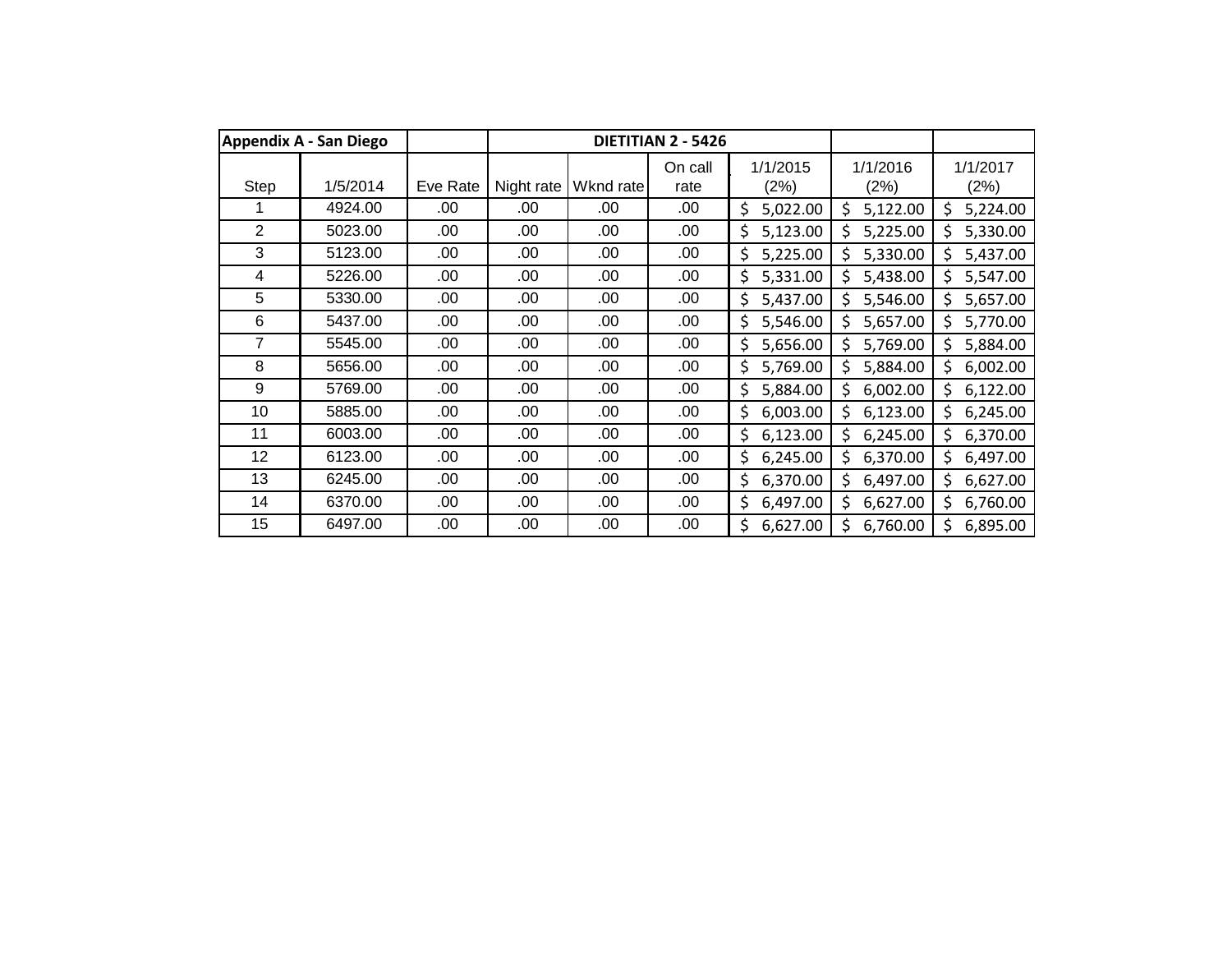|                | <b>Appendix A - San Diego</b> |          |            | <b>AUDIOLOGIST SR EX - 7866</b> |                 |                  |                  |                  |
|----------------|-------------------------------|----------|------------|---------------------------------|-----------------|------------------|------------------|------------------|
| Step           | 1/5/2014                      | Eve Rate | Night rate | Wknd rate                       | On call<br>rate | 1/1/2015<br>(2%) | 1/1/2016<br>(2%) | 1/1/2017<br>(2%) |
|                | 6114.00                       | .00      | .00        | .00                             | .00             | \$<br>6,236.00   | \$<br>6,361.00   | \$<br>6,488.00   |
| $\overline{2}$ | 6236.00                       | .00      | .00        | .00                             | .00             | \$<br>6,361.00   | Ś<br>6,488.00    | 6,618.00<br>Ś    |
| 3              | 6361.00                       | .00      | .00        | .00                             | .00             | \$<br>6,488.00   | \$<br>6,618.00   | Ś.<br>6,750.00   |
| 4              | 6486.00                       | .00      | .00        | .00                             | .00             | \$<br>6,616.00   | Ś<br>6,748.00    | Ś.<br>6,883.00   |
| 5              | 6616.00                       | .00      | .00        | .00                             | .00             | \$<br>6,748.00   | Ś<br>6,883.00    | \$<br>7,021.00   |
| 6              | 6747.00                       | .00      | .00        | .00                             | .00             | \$<br>6,882.00   | \$<br>7,020.00   | \$<br>7,160.00   |
| 7              | 6883.00                       | .00      | .00        | .00                             | .00             | \$<br>7,021.00   | Ś<br>7,161.00    | 7,304.00<br>Ś    |
| 8              | 7018.00                       | .00      | .00        | .00                             | .00             | \$<br>7,158.00   | 7,301.00<br>\$   | 7,447.00<br>Ś    |
| 9              | 7158.00                       | .00      | .00.       | .00                             | .00             | \$<br>7,301.00   | \$<br>7,447.00   | 7,596.00<br>Ś    |
| 10             | 7300.00                       | .00      | .00        | .00                             | .00             | \$<br>7,446.00   | 7,595.00<br>Ś    | 7,747.00<br>\$   |
| 11             | 7445.00                       | .00      | .00        | .00                             | .00.            | 7,594.00<br>\$   | Ś<br>7,746.00    | Ś<br>7,901.00    |
| 12             | 7593.00                       | .00      | .00        | .00                             | .00             | \$<br>7,745.00   | \$<br>7,900.00   | \$<br>8,058.00   |
| 13             | 7745.00                       | .00      | .00        | .00                             | .00             | \$<br>7,900.00   | \$<br>8,058.00   | \$<br>8,219.00   |
| 14             | 7897.00                       | .00      | .00        | .00                             | .00             | \$<br>8,055.00   | \$<br>8,216.00   | \$<br>8,380.00   |
| 15             | 8055.00                       | .00      | .00        | .00                             | .00             | \$<br>8,216.00   | 8,380.00<br>Ś    | 8,548.00         |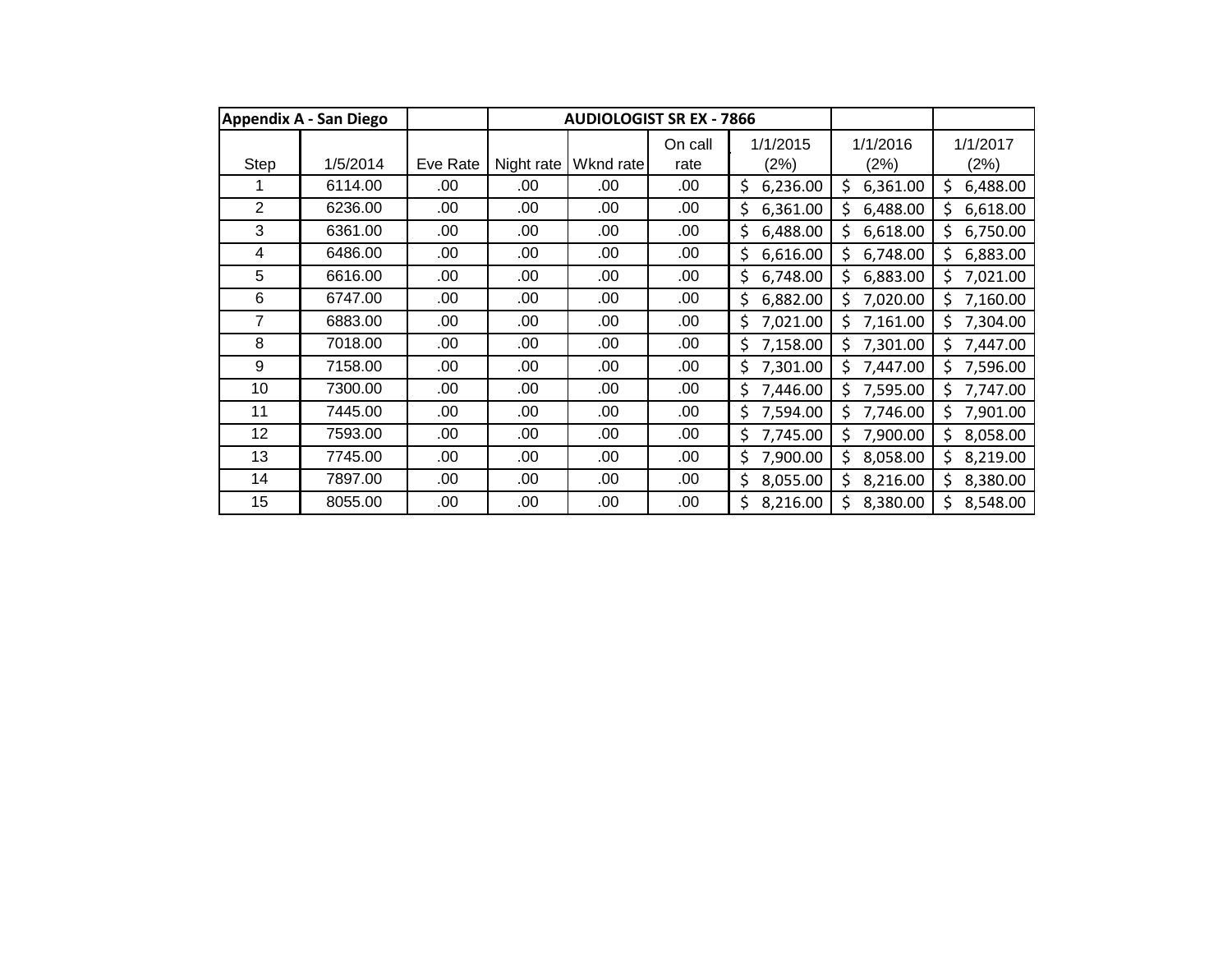|                | Appendix A - San Diego |          |            |           | <b>AUDIOLOGIST EX - 7867</b> |                  |                  |                  |
|----------------|------------------------|----------|------------|-----------|------------------------------|------------------|------------------|------------------|
| Step           | 1/5/2014               | Eve Rate | Night rate | Wknd rate | On call<br>rate              | 1/1/2015<br>(2%) | 1/1/2016<br>(2%) | 1/1/2017<br>(2%) |
|                | 5563.00                | .00      | .00        | .00       | .00                          | \$<br>5,674.00   | \$<br>5,787.00   | \$<br>5,903.00   |
| $\overline{2}$ | 5673.00                | .00      | .00        | .00       | .00                          | \$<br>5,786.00   | \$<br>5,902.00   | 6,020.00<br>Ś.   |
| 3              | 5786.00                | .00      | .00        | .00       | .00                          | \$<br>5,902.00   | Ś<br>6,020.00    | Ś.<br>6,140.00   |
| 4              | 5903.00                | .00      | .00        | .00       | .00                          | 6,021.00<br>\$   | Ś<br>6,141.00    | Ś.<br>6,264.00   |
| 5              | 6019.00                | .00      | .00        | .00       | .00                          | \$<br>6,139.00   | \$<br>6,262.00   | \$<br>6,387.00   |
| 6              | 6139.00                | .00      | .00        | .00       | .00                          | \$<br>6,262.00   | \$<br>6,387.00   | \$<br>6,515.00   |
| 7              | 6261.00                | .00      | .00        | .00       | .00                          | \$<br>6,386.00   | \$<br>6,514.00   | Ś.<br>6,644.00   |
| 8              | 6387.00                | .00      | .00        | .00.      | .00                          | 6,515.00<br>\$   | \$<br>6,645.00   | 6,778.00<br>\$   |
| 9              | 6514.00                | .00      | .00        | .00       | .00                          | 6,644.00<br>\$   | \$<br>6,777.00   | 6,913.00<br>\$   |
| 10             | 6643.00                | .00      | .00        | .00.      | .00                          | \$<br>6,776.00   | Ś<br>6,912.00    | 7,050.00<br>Ś.   |
| 11             | 6776.00                | .00      | .00        | .00       | .00                          | \$<br>6,912.00   | Ś<br>7,050.00    | Ś.<br>7,191.00   |
| 12             | 6910.00                | .00      | .00        | .00       | .00.                         | \$<br>7,048.00   | \$<br>7,189.00   | \$.<br>7,333.00  |
| 13             | 7048.00                | .00      | .00        | .00       | .00                          | \$<br>7,189.00   | \$<br>7,333.00   | \$.<br>7,480.00  |
| 14             | 7188.00                | .00      | .00        | .00       | .00                          | \$<br>7,332.00   | \$<br>7,479.00   | \$.<br>7,629.00  |
| 15             | 7331.00                | .00      | .00        | .00       | .00                          | \$<br>7,478.00   | Ś<br>7,628.00    | \$<br>7,781.00   |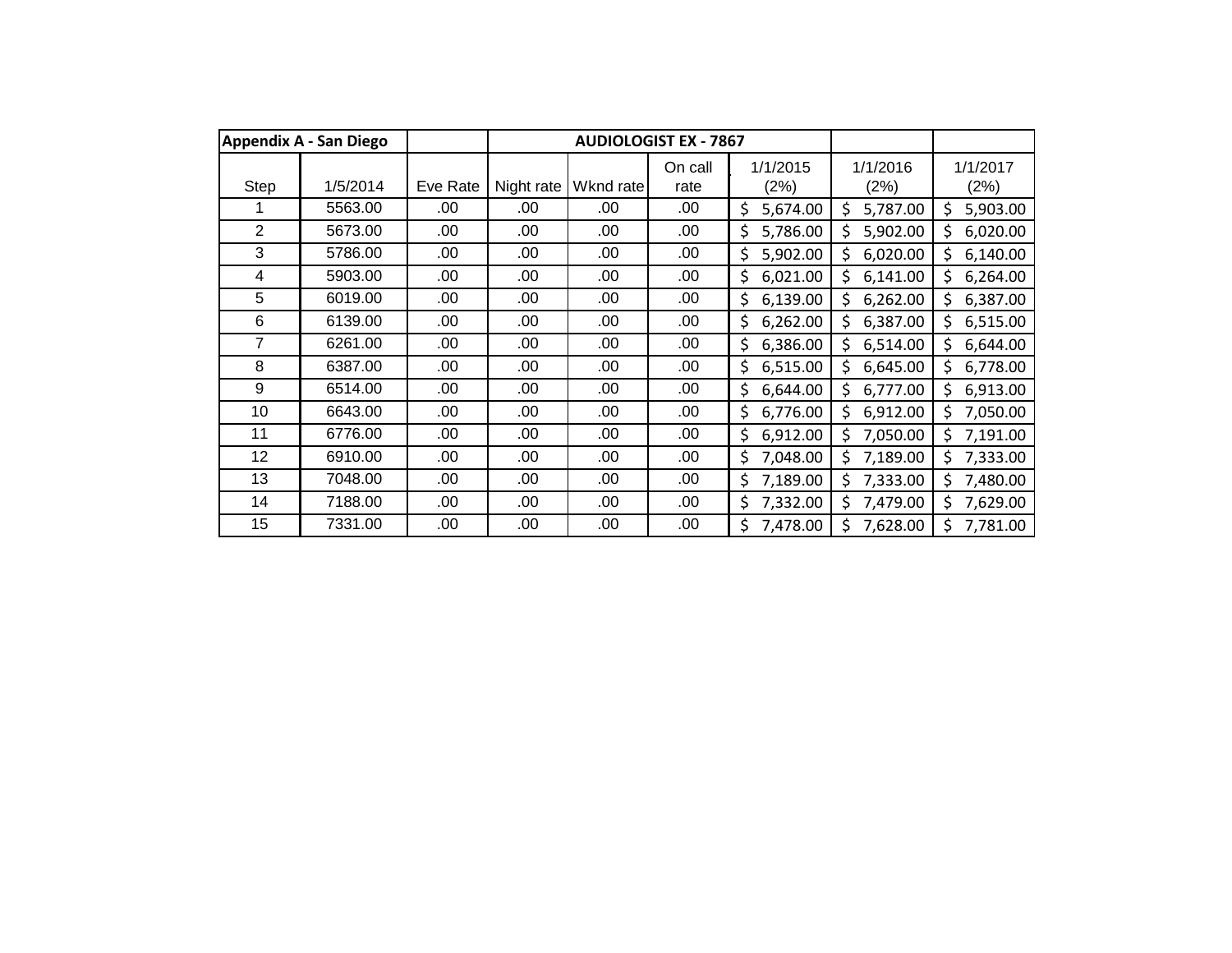|             | <b>Appendix A - San Diego</b> |          |            | <b>AUDIOLOGIST SR EX - 7868</b> |                 |                  |                  |                  |
|-------------|-------------------------------|----------|------------|---------------------------------|-----------------|------------------|------------------|------------------|
| <b>Step</b> | 1/5/2014                      | Eve Rate | Night rate | Wknd rate                       | On call<br>rate | 1/1/2015<br>(2%) | 1/1/2016<br>(2%) | 1/1/2017<br>(2%) |
|             | 36.72                         | .00      | .00        | .00                             | .00             | \$<br>37.45      | \$<br>38.20      | \$<br>38.96      |
| 2           | 37.45                         | .00      | .00        | .00                             | .00             | \$<br>38.20      | \$<br>38.96      | \$<br>39.74      |
| 3           | 38.21                         | .00      | .00        | .00                             | .00             | \$<br>38.97      | \$<br>39.75      | \$<br>40.55      |
| 4           | 38.96                         | .00      | .00        | .00                             | .00             | \$<br>39.74      | \$<br>40.53      | \$<br>41.34      |
| 5           | 39.73                         | .00      | .00        | .00                             | .00             | \$<br>40.52      | \$<br>41.33      | \$<br>42.16      |
| 6           | 40.53                         | .00      | .00        | .00                             | .00             | \$<br>41.34      | \$<br>42.17      | \$<br>43.01      |
| 7           | 41.34                         | .00      | .00        | .00                             | .00             | \$<br>42.17      | \$<br>43.01      | \$<br>43.87      |
| 8           | 42.14                         | .00      | .00        | .00                             | .00             | \$<br>42.98      | \$<br>43.84      | \$<br>44.72      |
| 9           | 42.99                         | .00      | .00        | .00                             | .00             | \$<br>43.85      | \$<br>44.73      | \$<br>45.62      |
| 10          | 43.84                         | .00      | .00        | .00                             | .00             | \$<br>44.72      | \$<br>45.61      | \$<br>46.52      |
| 11          | 44.72                         | .00      | .00        | .00                             | .00             | \$<br>45.61      | \$<br>46.52      | \$<br>47.45      |
| 12          | 45.60                         | .00      | .00        | .00                             | .00             | \$<br>46.51      | \$<br>47.44      | \$<br>48.39      |
| 13          | 46.51                         | .00      | .00        | .00                             | .00             | \$<br>47.44      | \$<br>48.39      | \$<br>49.36      |
| 14          | 47.43                         | .00      | .00        | .00                             | .00             | \$<br>48.38      | \$<br>49.35      | \$<br>50.34      |
| 15          | 48.37                         | .00      | .00        | .00                             | .00             | \$<br>49.34      | \$<br>50.33      | \$<br>51.34      |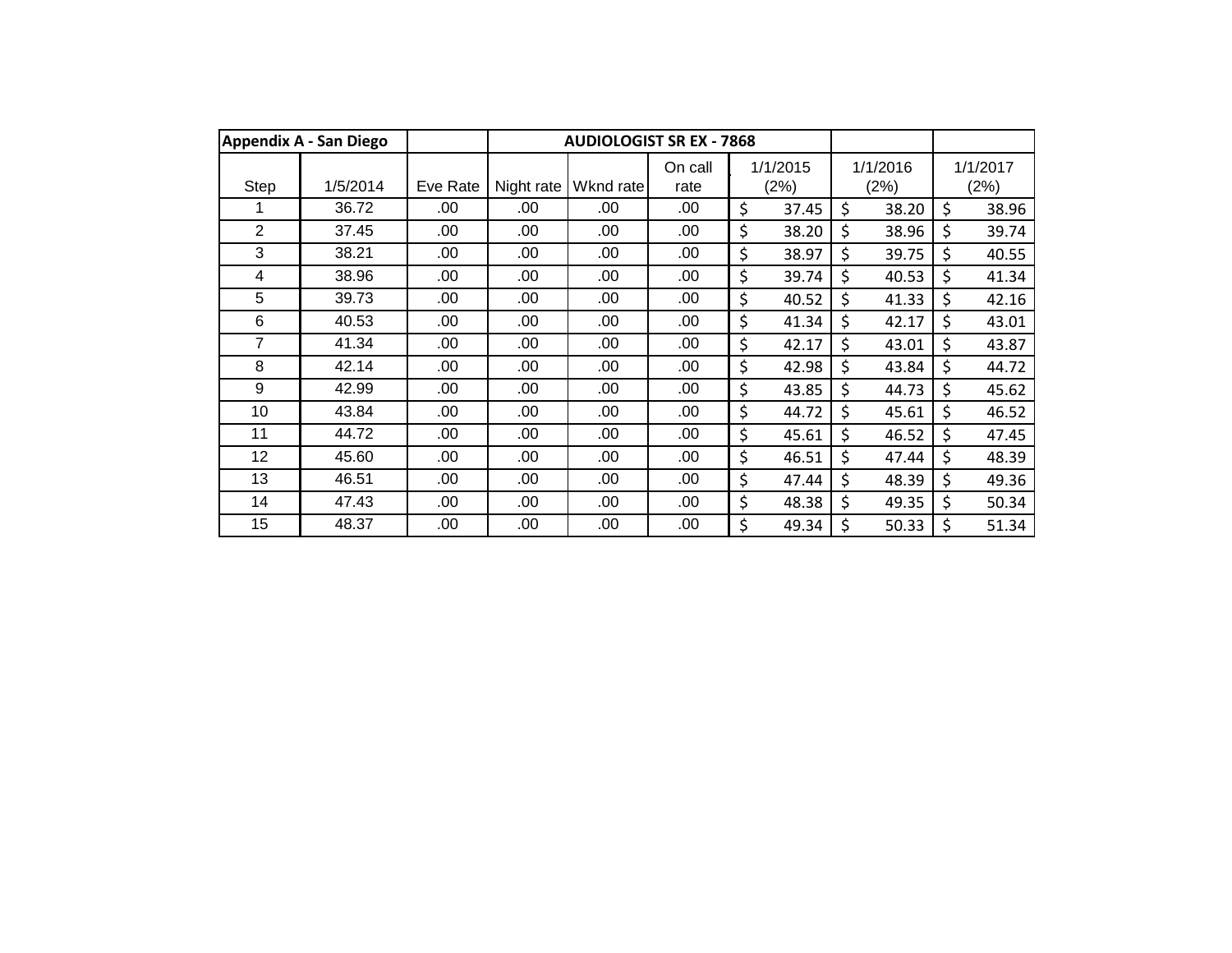|                | Appendix A - San Diego |          |            |           | CASE MGR EX - 7870 |                  |                  |                  |
|----------------|------------------------|----------|------------|-----------|--------------------|------------------|------------------|------------------|
| Step           | 1/5/2014               | Eve Rate | Night rate | Wknd rate | On call<br>rate    | 1/1/2015<br>(2%) | 1/1/2016<br>(2%) | 1/1/2017<br>(2%) |
|                | 7010.00                | .00      | .00        | .00       | .00                | \$<br>7,150.00   | \$<br>7,293.00   | \$<br>7,439.00   |
| $\overline{2}$ | 7151.00                | .00      | .00        | .00       | .00                | \$<br>7,294.00   | Ś<br>7,440.00    | 7,589.00<br>Ś    |
| 3              | 7293.00                | .00      | .00        | .00       | .00                | \$<br>7,439.00   | Ś<br>7,588.00    | \$<br>7,740.00   |
| 4              | 7441.00                | .00      | .00        | .00       | .00                | 7,590.00<br>\$   | Ś<br>7,742.00    | Ś<br>7,897.00    |
| 5              | 7590.00                | .00      | .00        | .00       | .00                | \$<br>7,742.00   | Ś<br>7,897.00    | 8,055.00<br>\$.  |
| 6              | 7742.00                | .00      | .00        | .00       | .00                | \$<br>7,897.00   | \$<br>8,055.00   | 8,216.00<br>\$   |
| 7              | 7897.00                | .00      | .00        | .00       | .00                | \$<br>8,055.00   | \$<br>8,216.00   | \$<br>8,380.00   |
| 8              | 8056.00                | .00      | .00        | .00       | .00                | \$<br>8,217.00   | \$<br>8,381.00   | 8,549.00<br>Ś    |
| 9              | 8217.00                | .00      | .00        | .00       | .00                | \$<br>8,381.00   | \$<br>8,549.00   | 8,720.00<br>\$   |
| 10             | 8383.00                | .00      | .00        | .00       | .00                | \$<br>8,551.00   | \$<br>8,722.00   | 8,896.00<br>\$   |
| 11             | 8551.00                | .00      | .00        | .00       | .00                | \$<br>8,722.00   | \$<br>8,896.00   | \$<br>9,074.00   |
| 12             | 8724.00                | .00      | .00        | .00       | .00                | \$<br>8,898.00   | \$<br>9,076.00   | Ŝ.<br>9,258.00   |
| 13             | 8899.00                | .00      | .00        | .00       | .00                | \$<br>9,077.00   | \$<br>9,259.00   | Ś<br>9,444.00    |
| 14             | 9076.00                | .00      | .00        | .00       | .00                | \$<br>9,258.00   | \$<br>9,443.00   | \$<br>9,632.00   |
| 15             | 9259.00                | .00      | .00        | .00       | .00                | \$<br>9,444.00   | Ś<br>9,633.00    | \$<br>9,826.00   |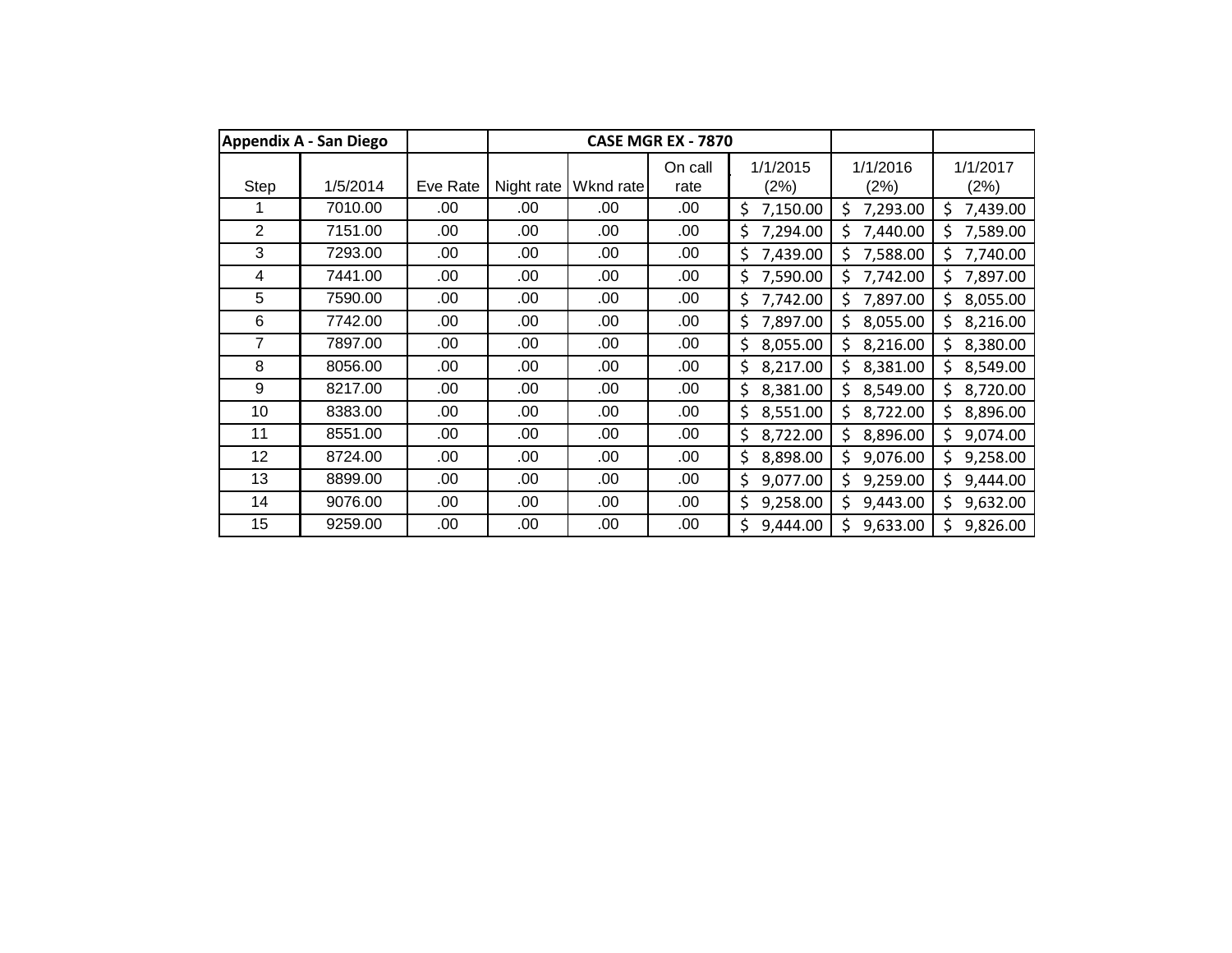|             | <b>Appendix A - San Diego</b> |          |            |           | DIETITIAN 1 EX - 7886 |                  |                  |                  |
|-------------|-------------------------------|----------|------------|-----------|-----------------------|------------------|------------------|------------------|
| <b>Step</b> | 1/5/2014                      | Eve Rate | Night rate | Wknd rate | On call<br>rate       | 1/1/2015<br>(2%) | 1/1/2016<br>(2%) | 1/1/2017<br>(2%) |
|             | 4772.00                       | .00      | .00        | .00       | .00                   | \$<br>4,867.00   | \$<br>4,964.00   | \$<br>5,063.00   |
| 2           | 4867.00                       |          |            |           |                       |                  |                  |                  |
|             |                               | .00      | .00        | .00       | .00                   | \$<br>4,964.00   | \$<br>5,063.00   | 5,164.00<br>Ś.   |
| 3           | 4963.00                       | .00      | .00        | .00       | .00.                  | \$<br>5,062.00   | \$<br>5,163.00   | Ś.<br>5,266.00   |
| 4           | 5060.00                       | .00      | .00        | .00       | .00                   | 5,161.00<br>\$   | Ś<br>5,264.00    | Ś.<br>5,369.00   |
| 5           | 5160.00                       | .00      | .00        | .00       | .00                   | \$<br>5,263.00   | \$<br>5,368.00   | \$.<br>5,475.00  |
| 6           | 5262.00                       | .00      | .00        | .00       | .00                   | \$<br>5,367.00   | \$<br>5,474.00   | \$<br>5,583.00   |
| 7           | 5367.00                       | .00      | .00        | .00       | .00                   | \$<br>5,474.00   | \$<br>5,583.00   | \$<br>5,695.00   |
| 8           | 5473.00                       | .00      | .00        | .00       | .00                   | 5,582.00<br>\$   | \$<br>5,694.00   | 5,808.00         |
| 9           | 5582.00                       | .00      | .00        | .00       | .00                   | 5,694.00<br>\$   | \$<br>5,808.00   | 5,924.00<br>\$   |
| 10          | 5694.00                       | .00      | .00        | .00       | .00                   | \$<br>5,808.00   | Ś<br>5,924.00    | 6,042.00<br>\$   |
| 11          | 5809.00                       | .00      | .00        | .00       | .00                   | \$<br>5,925.00   | Ś<br>6,044.00    | \$.<br>6,165.00  |
| 12          | 5924.00                       | .00      | .00        | .00       | .00                   | \$<br>6,042.00   | \$<br>6,163.00   | \$.<br>6,286.00  |
| 13          | 6041.00                       | .00      | .00        | .00       | .00                   | \$<br>6,162.00   | \$<br>6,285.00   | \$<br>6,411.00   |
| 14          | 6161.00                       | .00      | .00        | .00       | .00                   | \$<br>6,284.00   | \$<br>6,410.00   | \$<br>6,538.00   |
| 15          | 6285.00                       | .00      | .00        | .00       | .00                   | \$<br>6,411.00   | Ś<br>6,539.00    | Ś.<br>6,670.00   |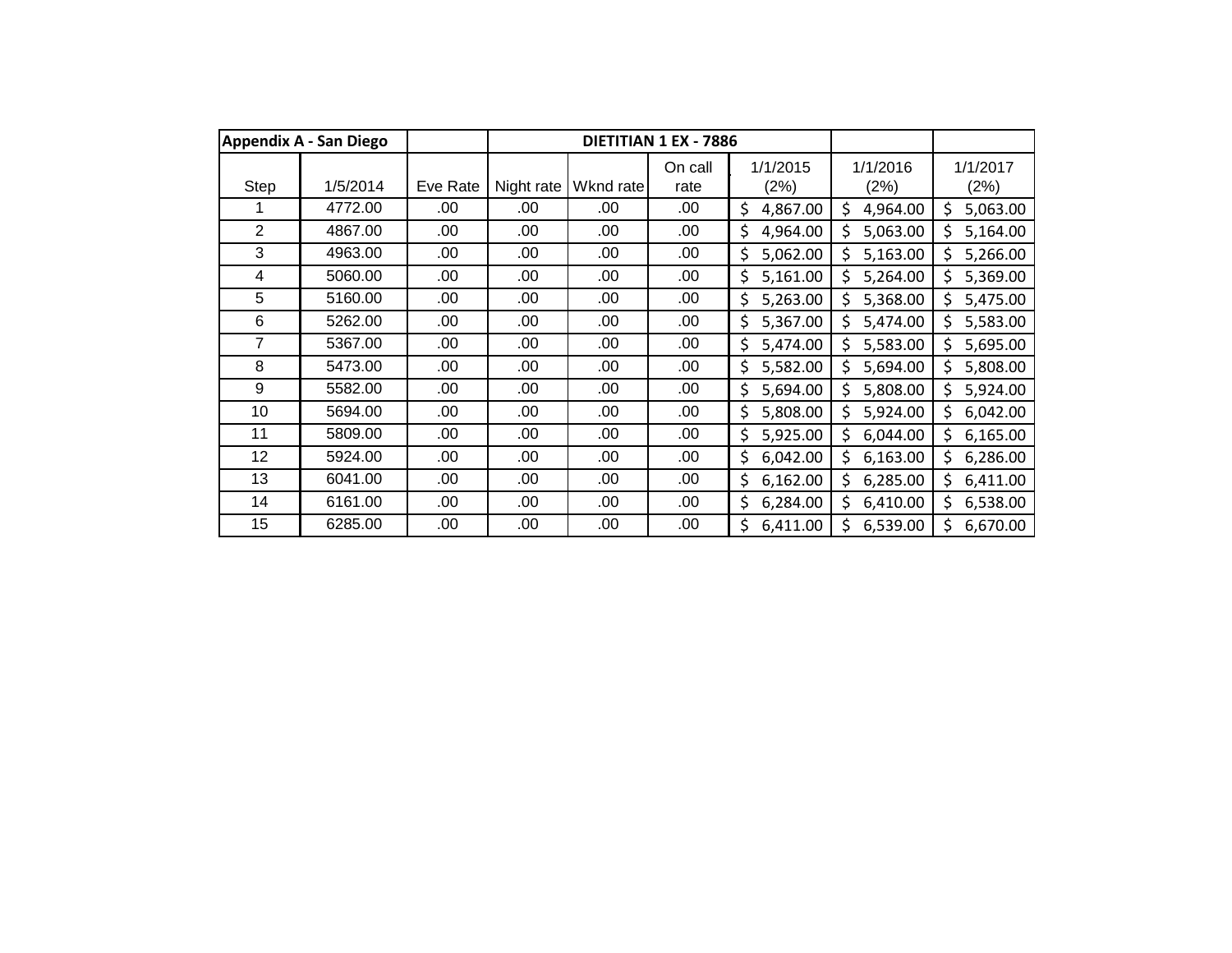|                | <b>Appendix A - San Diego</b> |          |            | <b>CLIN SOCIAL WORKER 1 NEX - 7891</b> |                 |                  |                  |                  |
|----------------|-------------------------------|----------|------------|----------------------------------------|-----------------|------------------|------------------|------------------|
| Step           | 1/5/2014                      | Eve Rate | Night rate | Wknd rate                              | On call<br>rate | 1/1/2015<br>(2%) | 1/1/2016<br>(2%) | 1/1/2017<br>(2%) |
|                | 25.74                         | 2.00     | 3.00       | 1.00                                   | .25             | \$<br>26.25      | \$<br>26.78      | \$<br>27.32      |
| $\overline{2}$ | 26.25                         | 2.00     | 3.00       | 1.00                                   | .25             | \$<br>26.78      | \$<br>27.32      | \$<br>27.87      |
| 3              | 26.78                         | 2.00     | 3.00       | 1.00                                   | .25             | \$<br>27.32      | \$<br>27.87      | \$<br>28.43      |
| 4              | 27.30                         | 2.00     | 3.00       | 1.00                                   | .25             | \$<br>27.85      | \$<br>28.41      | \$<br>28.98      |
| 5              | 27.85                         | 2.00     | 3.00       | 1.00                                   | .25             | \$<br>28.41      | \$<br>28.98      | \$<br>29.56      |
| 6              | 28.40                         | 2.00     | 3.00       | 1.00                                   | .25             | \$<br>28.97      | \$<br>29.55      | \$<br>30.14      |
| 7              | 28.97                         | 2.00     | 3.00       | 1.00                                   | .25             | \$<br>29.55      | \$<br>30.14      | \$<br>30.74      |
| 8              | 29.54                         | 2.00     | 3.00       | 1.00                                   | .25             | \$<br>30.13      | \$<br>30.73      | \$<br>31.34      |
| 9              | 30.13                         | 2.00     | 3.00       | 1.00                                   | .25             | \$<br>30.73      | \$<br>31.34      | \$<br>31.97      |
| 10             | 30.73                         | 2.00     | 3.00       | 1.00                                   | .25             | \$<br>31.34      | \$<br>31.97      | \$<br>32.61      |
| 11             | 31.33                         | 2.00     | 3.00       | 1.00                                   | .25             | \$<br>31.96      | \$<br>32.60      | \$<br>33.25      |
| 12             | 31.96                         | 2.00     | 3.00       | 1.00                                   | .25             | \$<br>32.60      | \$<br>33.25      | \$<br>33.92      |
| 13             | 32.59                         | 2.00     | 3.00       | 1.00                                   | .25             | \$<br>33.24      | \$<br>33.90      | \$<br>34.58      |
| 14             | 33.23                         | 2.00     | 3.00       | 1.00                                   | .25             | \$<br>33.89      | \$<br>34.57      | \$<br>35.26      |
| 15             | 33.90                         | 2.00     | 3.00       | 1.00                                   | .25             | \$<br>34.58      | \$<br>35.27      | \$<br>35.98      |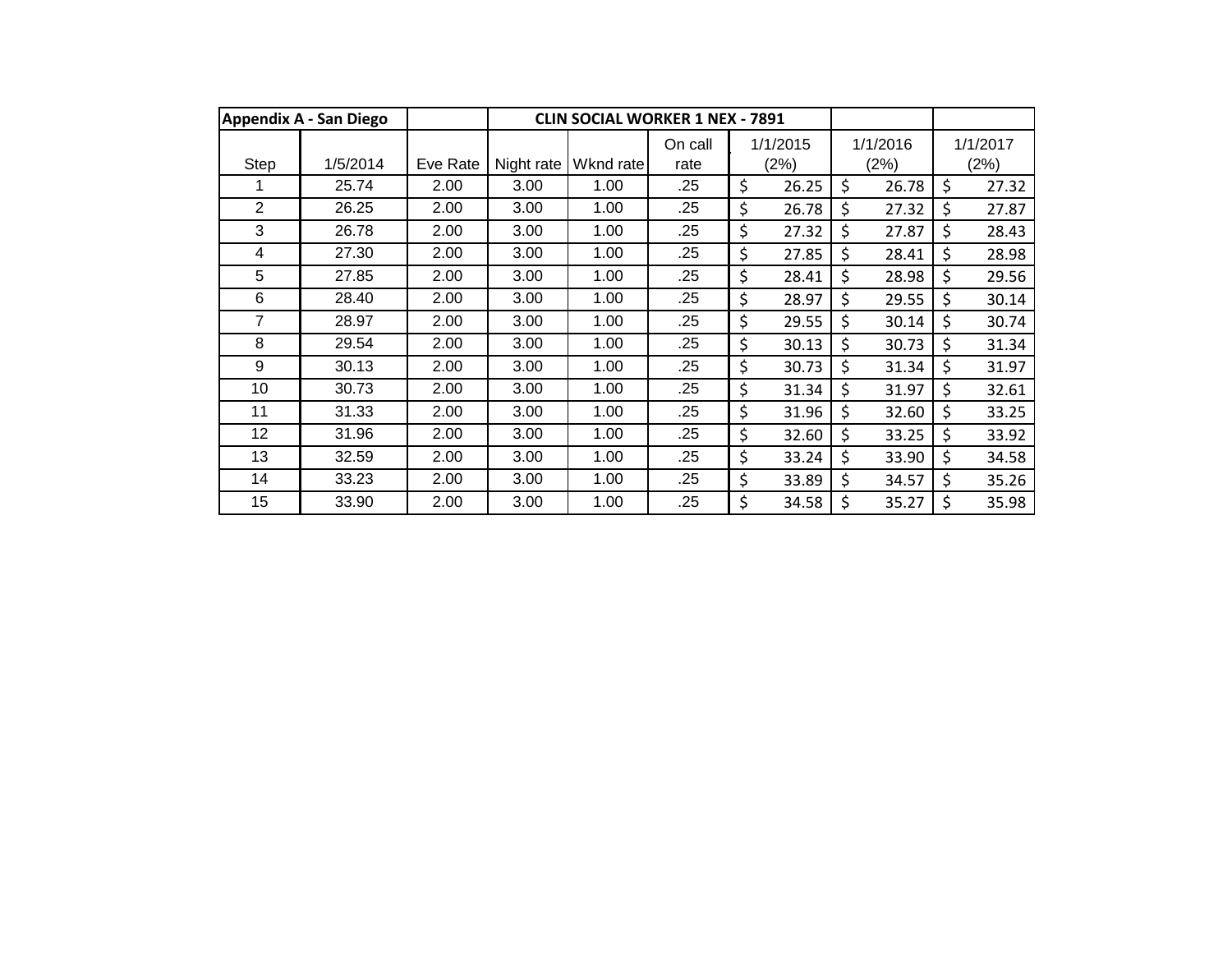|      | <b>Appendix A - San Diego</b> |          |            | <b>GENETIC CNSLR 3 EX - 7894</b> |                 |                  |                  |                  |
|------|-------------------------------|----------|------------|----------------------------------|-----------------|------------------|------------------|------------------|
| Step | 1/5/2014                      | Eve Rate | Night rate | Wknd rate                        | On call<br>rate | 1/1/2015<br>(2%) | 1/1/2016<br>(2%) | 1/1/2017<br>(2%) |
|      | 6065.00                       | .00      | .00        | .00                              | .00             | \$<br>6,186.00   | \$<br>6,310.00   | \$.<br>6,436.00  |
| 2    | 6187.00                       | .00      | .00        | .00                              | .00             | \$<br>6,311.00   | Ś<br>6,437.00    | 6,566.00<br>Ś.   |
| 3    | 6310.00                       | .00      | .00        | .00                              | .00             | \$<br>6,436.00   | Ś<br>6,565.00    | \$.<br>6,696.00  |
| 4    | 6437.00                       | .00      | .00        | .00                              | .00             | \$<br>6,566.00   | \$<br>6,697.00   | Ś.<br>6,831.00   |
| 5    | 6565.00                       | .00      | .00        | .00                              | .00             | \$<br>6,696.00   | Ś<br>6,830.00    | \$<br>6,967.00   |
| 6    | 6696.00                       | .00      | .00        | .00                              | .00             | \$<br>6,830.00   | \$<br>6,967.00   | \$.<br>7,106.00  |
| 7    | 6830.00                       | .00      | .00        | .00                              | .00             | \$<br>6,967.00   | Ś<br>7,106.00    | 7,248.00<br>Ś    |
| 8    | 6967.00                       | .00      | .00        | .00                              | .00             | \$<br>7,106.00   | Ś<br>7,248.00    | 7,393.00<br>\$   |
| 9    | 7106.00                       | .00      | .00.       | .00                              | .00             | \$<br>7,248.00   | 7,393.00<br>\$   | 7,541.00<br>\$   |
| 10   | 7249.00                       | .00      | .00        | .00                              | .00             | \$<br>7,394.00   | Ś<br>7,542.00    | 7,693.00<br>Ś    |
| 11   | 7393.00                       | .00      | .00        | .00                              | .00.            | \$<br>7,541.00   | Ś<br>7,692.00    | 7,846.00<br>Ś    |
| 12   | 7541.00                       | .00      | .00        | .00                              | .00             | \$<br>7,692.00   | \$<br>7,846.00   | \$<br>8,003.00   |
| 13   | 7692.00                       | .00      | .00        | .00                              | .00             | \$<br>7,846.00   | \$<br>8,003.00   | \$<br>8,163.00   |
| 14   | 7846.00                       | .00      | .00        | .00                              | .00             | \$<br>8,003.00   | \$<br>8,163.00   | Ś.<br>8,326.00   |
| 15   | 8003.00                       | .00      | .00        | .00                              | .00             | \$<br>8,163.00   | 8,326.00<br>Ś    | 8,493.00         |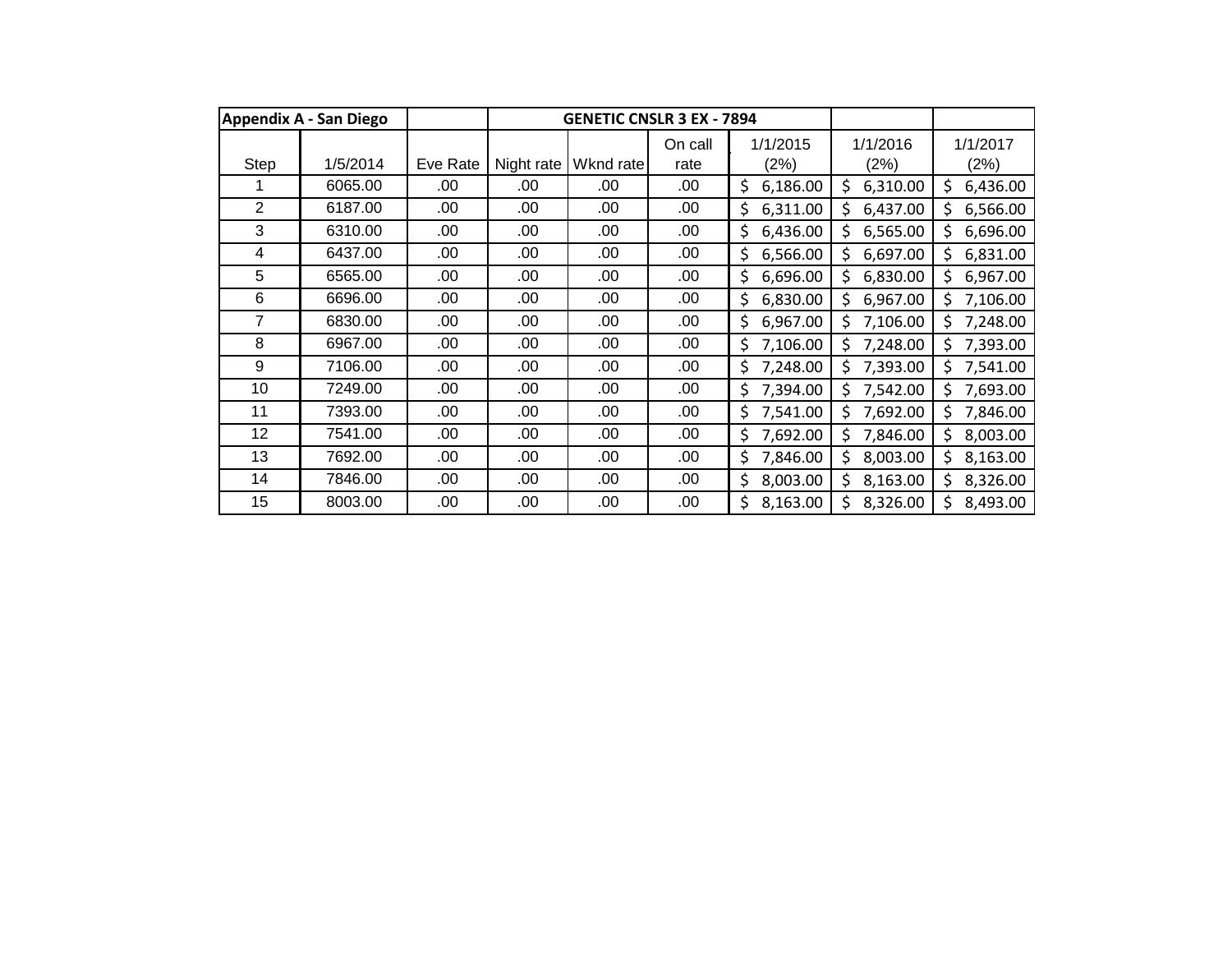|                | <b>Appendix A - San Diego</b> |          |            | <b>GENETIC CNSLR 2 EX - 7895</b> |                 |                  |                  |                  |
|----------------|-------------------------------|----------|------------|----------------------------------|-----------------|------------------|------------------|------------------|
| <b>Step</b>    | 1/5/2014                      | Eve Rate | Night rate | Wknd rate                        | On call<br>rate | 1/1/2015<br>(2%) | 1/1/2016<br>(2%) | 1/1/2017<br>(2%) |
|                | 5585.00                       | .00      | .00        | .00                              | .00             | \$<br>5,697.00   | \$<br>5,811.00   | \$.<br>5,927.00  |
| $\overline{2}$ | 5697.00                       | .00      | .00        | .00                              | .00             | \$<br>5,811.00   | \$<br>5,927.00   | 6,046.00<br>\$.  |
| 3              | 5811.00                       | .00      | .00        | .00                              | .00             | \$<br>5,927.00   | Ś<br>6,046.00    | \$<br>6,167.00   |
| 4              | 5927.00                       | .00      | .00        | .00                              | .00             | \$<br>6,046.00   | \$<br>6,167.00   | \$<br>6,290.00   |
| 5              | 6046.00                       | .00      | .00        | .00                              | .00             | \$<br>6,167.00   | \$<br>6,290.00   | \$<br>6,416.00   |
| 6              | 6166.00                       | .00      | .00        | .00                              | .00             | 6,289.00<br>\$   | \$<br>6,415.00   | \$.<br>6,543.00  |
| 7              | 6290.00                       | .00      | .00        | .00                              | .00             | \$<br>6,416.00   | \$<br>6,544.00   | 6,675.00<br>\$.  |
| 8              | 6415.00                       | .00      | .00        | .00                              | .00             | 6,543.00<br>\$   | \$<br>6,674.00   | 6,807.00<br>\$.  |
| 9              | 6544.00                       | .00      | .00        | .00                              | .00.            | \$<br>6,675.00   | Ś<br>6,809.00    | \$.<br>6,945.00  |
| 10             | 6675.00                       | .00      | .00        | .00                              | .00.            | \$<br>6,809.00   | Ś<br>6,945.00    | \$<br>7,084.00   |
| 11             | 6809.00                       | .00      | .00        | .00                              | .00             | 6,945.00<br>\$   | Ś<br>7,084.00    | \$.<br>7,226.00  |
| 12             | 6945.00                       | .00      | .00        | .00                              | .00             | \$<br>7,084.00   | \$<br>7,226.00   | \$.<br>7,371.00  |
| 13             | 7083.00                       | .00      | .00        | .00                              | .00             | \$<br>7,225.00   | \$<br>7,370.00   | \$<br>7,517.00   |
| 14             | 7226.00                       | .00      | .00        | .00                              | .00             | \$<br>7,371.00   | \$<br>7,518.00   | \$<br>7,668.00   |
| 15             | 7370.00                       | .00      | .00        | .00                              | .00             | \$<br>7,517.00   | 7,667.00<br>Ś    | 7,820.00         |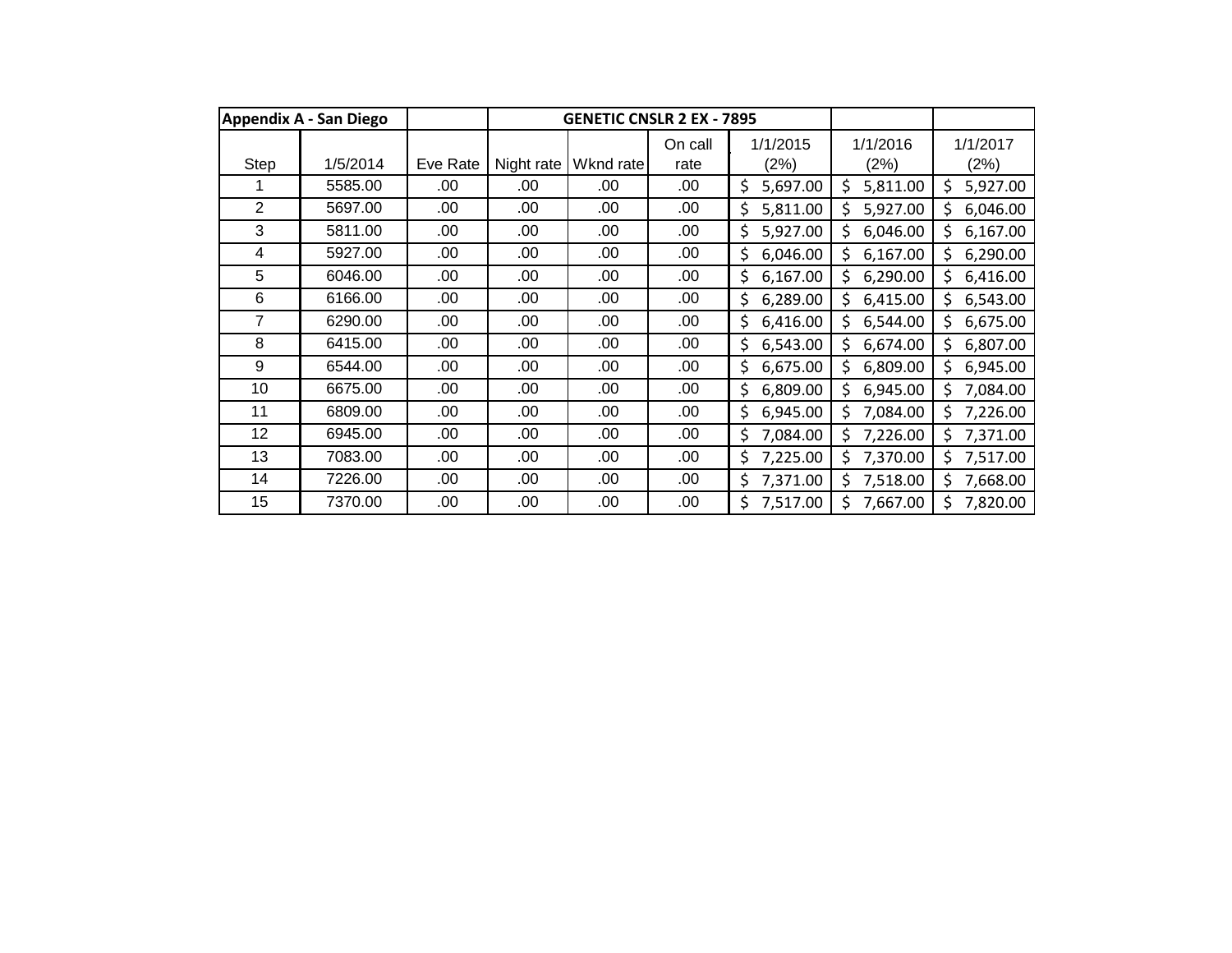|                | <b>Appendix A - San Diego</b> |          |            | <b>OCCUPATIONAL THER 2 NEX - 7928</b> |                 |                  |                  |    |                  |
|----------------|-------------------------------|----------|------------|---------------------------------------|-----------------|------------------|------------------|----|------------------|
| Step           | 1/5/2014                      | Eve Rate | Night rate | Wknd rate                             | On call<br>rate | 1/1/2015<br>(2%) | 1/1/2016<br>(2%) |    | 1/1/2017<br>(2%) |
|                | 32.07                         | 2.00     | 3.00       | 1.00                                  | .25             | \$<br>32.71      | \$<br>33.36      | \$ | 34.03            |
| $\overline{2}$ | 32.71                         | 2.00     | 3.00       | 1.00                                  | .25             | \$<br>33.36      | \$<br>34.03      | \$ | 34.71            |
| 3              | 33.36                         | 2.00     | 3.00       | 1.00                                  | .25             | \$<br>34.03      | \$<br>34.71      | \$ | 35.40            |
| 4              | 34.02                         | 2.00     | 3.00       | 1.00                                  | .25             | \$<br>34.70      | \$<br>35.39      | \$ | 36.10            |
| 5              | 34.70                         | 2.00     | 3.00       | 1.00                                  | .25             | \$<br>35.39      | \$<br>36.10      | \$ | 36.82            |
| 6              | 35.38                         | 2.00     | 3.00       | 1.00                                  | .25             | \$<br>36.09      | \$<br>36.81      | \$ | 37.55            |
| 7              | 36.09                         | 2.00     | 3.00       | 1.00                                  | .25             | \$<br>36.81      | \$<br>37.55      | \$ | 38.30            |
| 8              | 36.81                         | 2.00     | 3.00       | 1.00                                  | .25             | \$<br>37.55      | \$<br>38.30      | \$ | 39.07            |
| 9              | 37.53                         | 2.00     | 3.00       | 1.00                                  | .25             | \$<br>38.28      | \$<br>39.05      | \$ | 39.83            |
| 10             | 38.29                         | 2.00     | 3.00       | 1.00                                  | .25             | \$<br>39.06      | \$<br>39.84      | \$ | 40.64            |
| 11             | 39.05                         | 2.00     | 3.00       | 1.00                                  | .25             | \$<br>39.83      | \$<br>40.63      | \$ | 41.44            |
| 12             | 39.82                         | 2.00     | 3.00       | 1.00                                  | .25             | \$<br>40.62      | \$<br>41.43      | \$ | 42.26            |
| 13             | 40.61                         | 2.00     | 3.00       | 1.00                                  | .25             | \$<br>41.42      | \$<br>42.25      | \$ | 43.10            |
| 14             | 41.42                         | 2.00     | 3.00       | 1.00                                  | .25             | \$<br>42.25      | \$<br>43.10      | \$ | 43.96            |
| 15             | 42.24                         | 2.00     | 3.00       | 1.00                                  | .25             | \$<br>43.08      | \$<br>43.94      | \$ | 44.82            |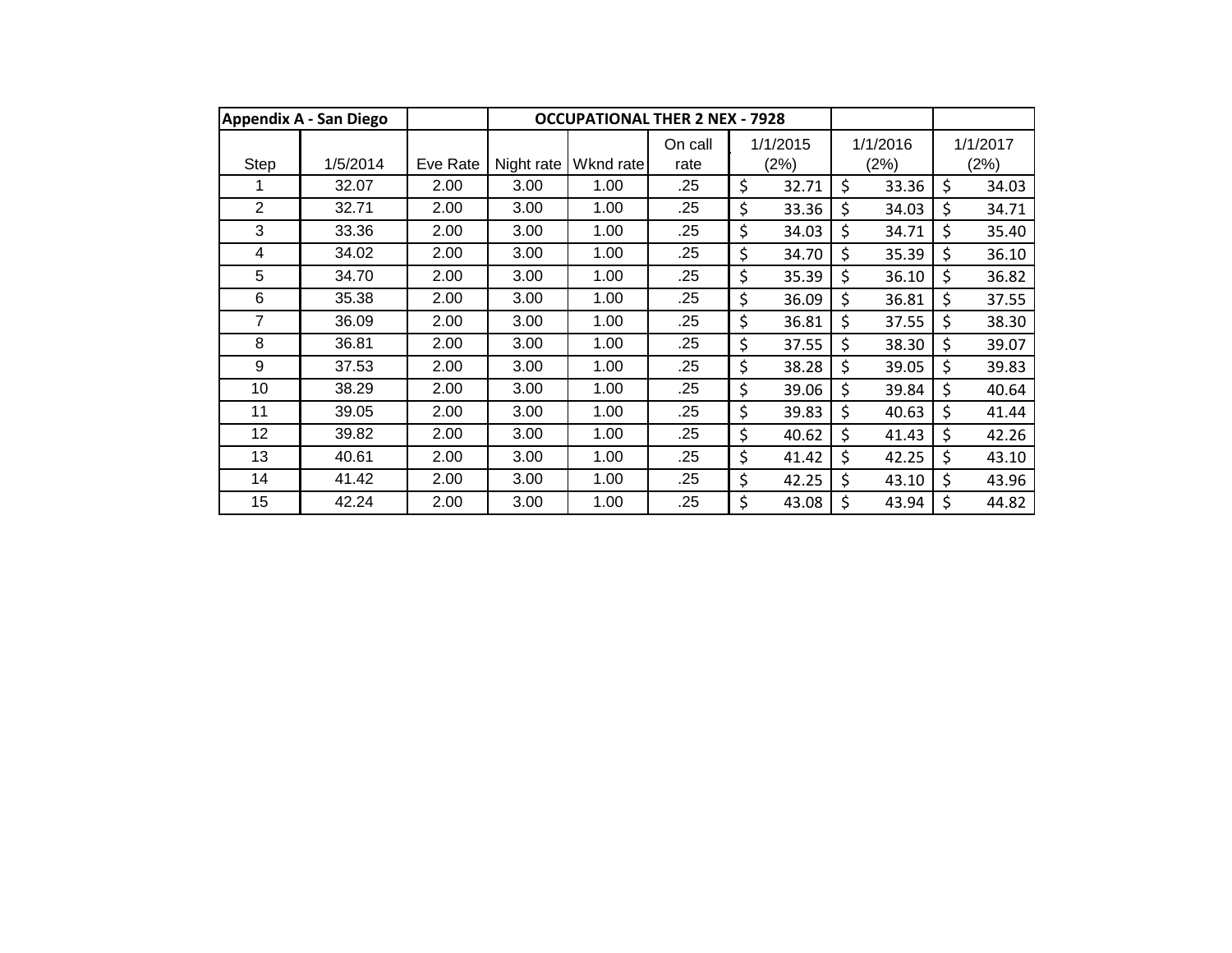|      | <b>Appendix A - San Diego</b> |          |            | <b>OCCUPATIONAL THER 1 NEX - 7929</b> |                 |                  |                  |                  |
|------|-------------------------------|----------|------------|---------------------------------------|-----------------|------------------|------------------|------------------|
| Step | 1/5/2014                      | Eve Rate | Night rate | Wknd rate                             | On call<br>rate | 1/1/2015<br>(2%) | 1/1/2016<br>(2%) | 1/1/2017<br>(2%) |
|      | 27.74                         | 2.00     | 3.00       | 1.00                                  | .25             | \$<br>28.29      | \$<br>28.86      | \$<br>29.44      |
| 2    | 28.30                         | 2.00     | 3.00       | 1.00                                  | .25             | \$<br>28.87      | \$<br>29.45      | \$<br>30.04      |
| 3    | 28.86                         | 2.00     | 3.00       | 1.00                                  | .25             | \$<br>29.44      | \$<br>30.03      | \$<br>30.63      |
| 4    | 29.43                         | 2.00     | 3.00       | 1.00                                  | .25             | \$<br>30.02      | \$<br>30.62      | \$<br>31.23      |
| 5    | 30.03                         | 2.00     | 3.00       | 1.00                                  | .25             | \$<br>30.63      | \$<br>31.24      | \$<br>31.86      |
| 6    | 30.63                         | 2.00     | 3.00       | 1.00                                  | .25             | \$<br>31.24      | \$<br>31.86      | \$<br>32.50      |
| 7    | 31.23                         | 2.00     | 3.00       | 1.00                                  | .25             | \$<br>31.85      | \$<br>32.49      | \$<br>33.14      |
| 8    | 31.85                         | 2.00     | 3.00       | 1.00                                  | .25             | \$<br>32.49      | \$<br>33.14      | \$<br>33.80      |
| 9    | 32.48                         | 2.00     | 3.00       | 1.00                                  | .25             | \$<br>33.13      | \$<br>33.79      | \$<br>34.47      |
| 10   | 33.13                         | 2.00     | 3.00       | 1.00                                  | .25             | \$<br>33.79      | \$<br>34.47      | \$<br>35.16      |
| 11   | 33.78                         | 2.00     | 3.00       | 1.00                                  | .25             | \$<br>34.46      | \$<br>35.15      | \$<br>35.85      |
| 12   | 34.46                         | 2.00     | 3.00       | 1.00                                  | .25             | \$<br>35.15      | \$<br>35.85      | \$<br>36.57      |
| 13   | 35.14                         | 2.00     | 3.00       | 1.00                                  | .25             | \$<br>35.84      | \$<br>36.56      | \$<br>37.29      |
| 14   | 35.85                         | 2.00     | 3.00       | 1.00                                  | .25             | \$<br>36.57      | \$<br>37.30      | \$<br>38.05      |
| 15   | 36.56                         | 2.00     | 3.00       | 1.00                                  | .25             | \$<br>37.29      | \$<br>38.04      | \$<br>38.80      |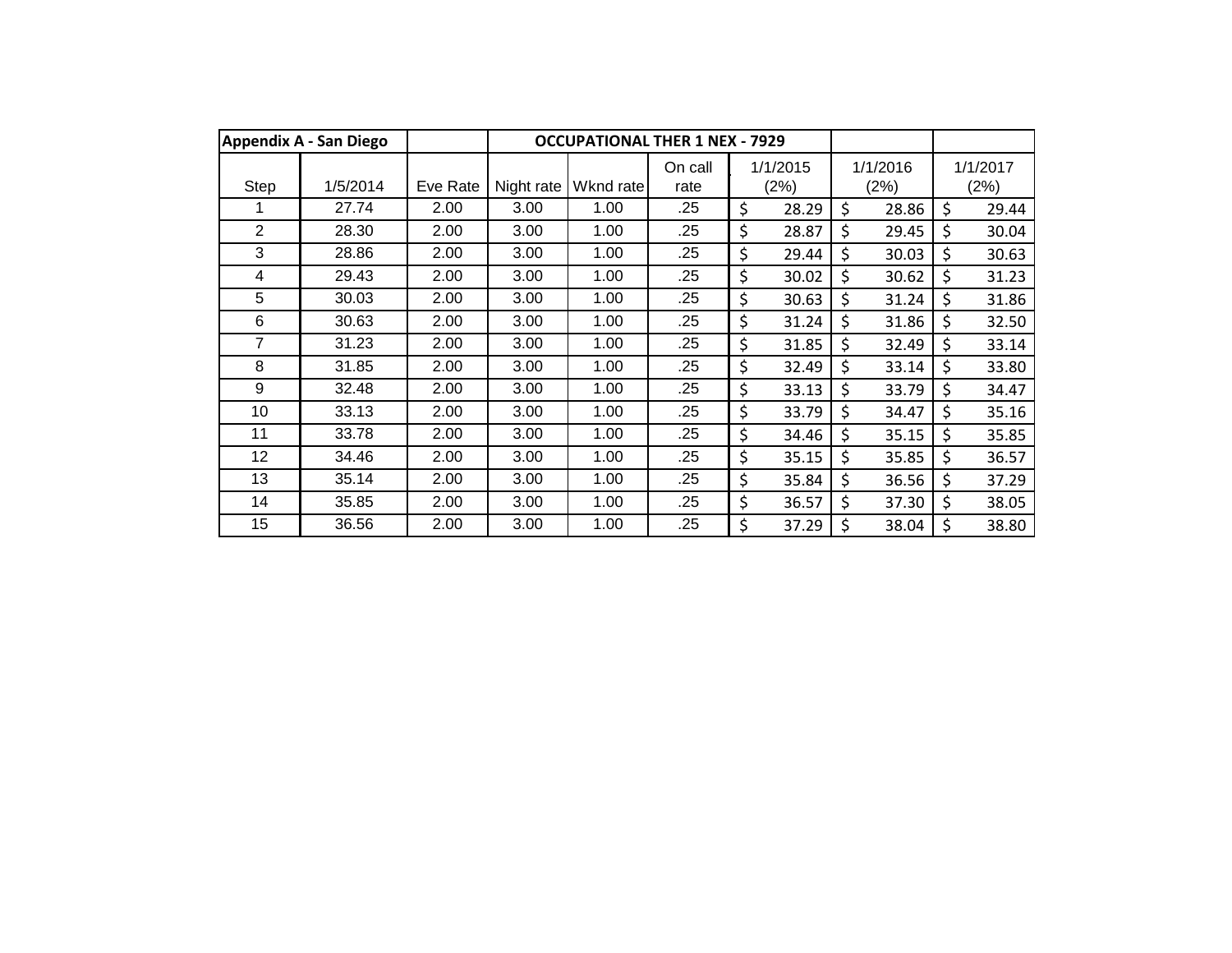|                | Appendix A - San Diego |          |            | <b>PHARMACIST SR EX - 7932</b> |                 |                  |                  |                  |
|----------------|------------------------|----------|------------|--------------------------------|-----------------|------------------|------------------|------------------|
| Step           | 1/5/2014               | Eve Rate | Night rate | Wknd rate                      | On call<br>rate | 1/1/2015<br>(2%) | 1/1/2016<br>(2%) | 1/1/2017<br>(2%) |
|                | 9343.00                | .00      | .00        | .00                            | .00             | \$<br>9,530.00   | \$<br>9,721.00   | \$<br>9,915.00   |
| $\overline{2}$ | 9527.00                | .00      | .00        | .00                            | .00.            | \$<br>9,718.00   | Ś<br>9,912.00    | \$10,110.00      |
| 3              | 9717.00                | .00      | .00        | .00                            | .00.            | \$<br>9,911.00   | \$10,109.00      | \$10,311.00      |
| 4              | 9910.00                | .00      | .00        | .00                            | .00.            | \$10,108.00      | \$10,310.00      | \$10,516.00      |
| 5              | 10107.00               | .00      | .00        | .00                            | .00             | \$10,309.00      | \$10,515.00      | \$10,725.00      |
| 6              | 10307.00               | .00      | .00        | .00                            | .00             | \$10,513.00      | \$10,723.00      | \$10,937.00      |
| $\overline{7}$ | 10511.00               | .00      | .00        | .00                            | .00             | \$10,721.00      | \$10,935.00      | \$11,154.00      |
| 8              | 10721.00               | .00      | .00        | .00                            | .00.            | \$10,935.00      | \$11,154.00      | \$11,377.00      |
| 9              | 10935.00               | .00      | .00        | .00                            | .00             | \$11,154.00      | \$11,377.00      | \$11,605.00      |
| 10             | 11152.00               | .00      | .00.       | .00                            | .00.            | \$11,375.00      | \$11,603.00      | \$11,835.00      |
| 11             | 11373.00               | .00      | .00        | .00                            | .00             | \$11,600.00      | \$11,832.00      | \$12,069.00      |
| 12             | 11600.00               | .00      | .00        | .00                            | .00             | \$11,832.00      | \$12,069.00      | \$12,310.00      |
| 13             | 11831.00               | .00      | .00        | .00                            | .00             | \$12,068.00      | \$12,309.00      | \$12,555.00      |
| 14             | 12065.00               | .00      | .00        | .00                            | .00             | \$12,306.00      | \$12,552.00      | \$12,803.00      |
| 15             | 12303.00               | .00      | .00        | .00                            | .00             | \$12,549.00      | \$12,800.00      | \$13,056.00      |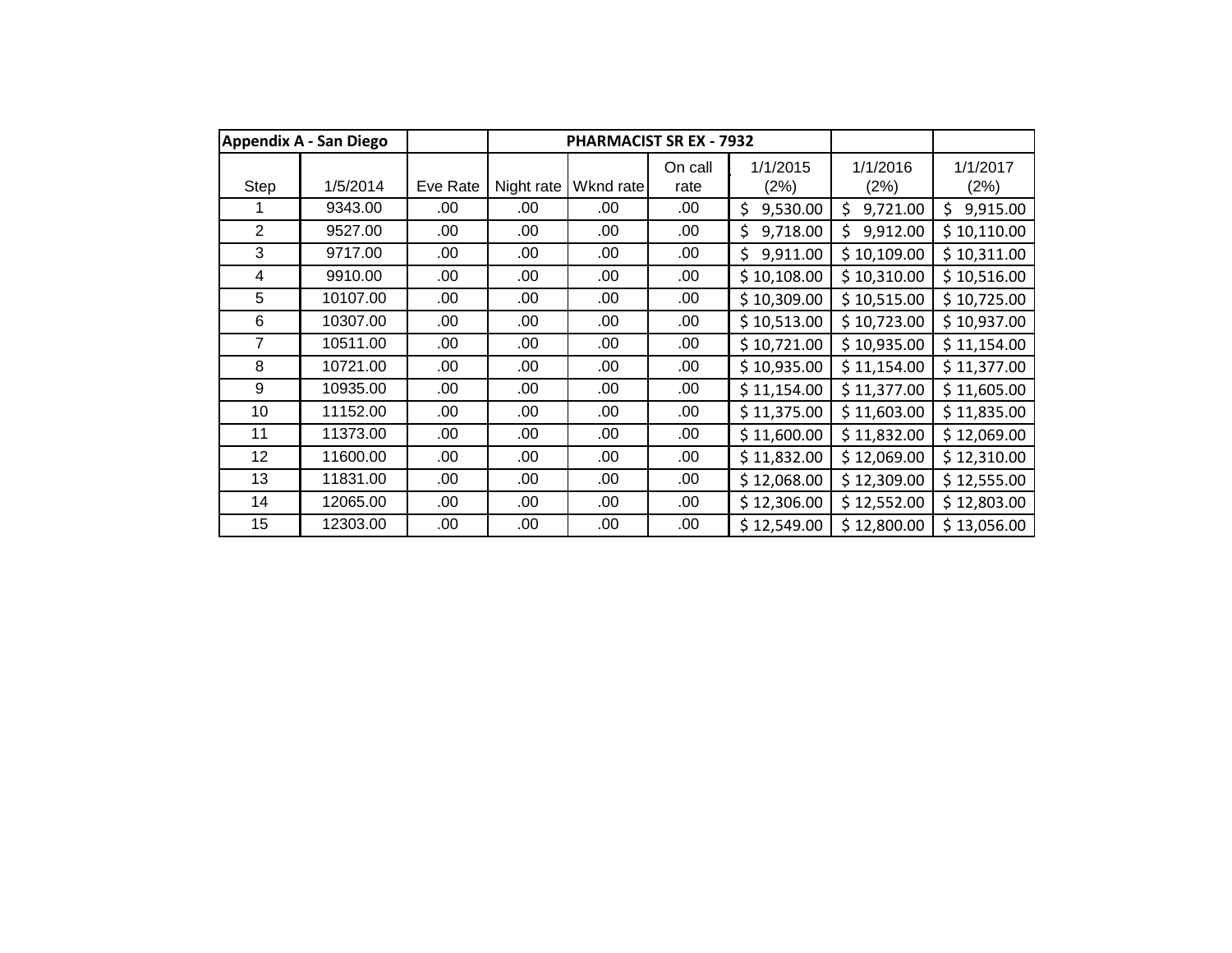|                | <b>Appendix A - San Diego</b> |          |            | <b>PHARMACIST SR NEX - 7933</b> |                 |                  |    |                  |         |                  |
|----------------|-------------------------------|----------|------------|---------------------------------|-----------------|------------------|----|------------------|---------|------------------|
| Step           | 1/5/2014                      | Eve Rate | Night rate | Wknd rate                       | On call<br>rate | 1/1/2015<br>(2%) |    | 1/1/2016<br>(2%) |         | 1/1/2017<br>(2%) |
|                | 53.70                         | .00      | .00        | .00                             | .00             | \$<br>54.77      | \$ | 55.87            | $\zeta$ | 56.99            |
| $\overline{2}$ | 54.75                         | .00      | .00        | .00                             | .00             | \$<br>55.85      | Ś  | 56.97            | \$      | 58.11            |
| 3              | 55.84                         | .00      | .00        | .00                             | .00             | \$<br>56.96      | \$ | 58.10            | $\zeta$ | 59.26            |
| 4              | 56.95                         | .00      | .00        | .00                             | .00             | \$<br>58.09      | \$ | 59.25            | $\zeta$ | 60.44            |
| 5              | 58.09                         | .00      | .00        | .00                             | .00             | \$<br>59.25      | \$ | 60.44            | \$      | 61.65            |
| 6              | 59.24                         | .00      | .00        | .00                             | .00             | \$<br>60.42      | \$ | 61.63            | \$      | 62.86            |
| 7              | 60.41                         | .00      | .00        | .00                             | .00             | \$<br>61.62      | \$ | 62.85            | \$      | 64.11            |
| 8              | 61.61                         | .00      | .00        | .00                             | .00             | \$<br>62.84      | \$ | 64.10            | \$      | 65.38            |
| 9              | 62.84                         | .00      | .00        | .00                             | .00             | \$<br>64.10      | \$ | 65.38            | $\zeta$ | 66.69            |
| 10             | 64.09                         | .00      | .00        | .00                             | .00             | \$<br>65.37      | \$ | 66.68            | \$      | 68.01            |
| 11             | 65.36                         | .00      | .00        | .00                             | .00             | \$<br>66.67      | \$ | 68.00            | \$      | 69.36            |
| 12             | 66.67                         | .00      | .00        | .00                             | .00             | \$<br>68.00      | \$ | 69.36            | \$      | 70.75            |
| 13             | 67.99                         | .00      | .00        | .00                             | .00             | \$<br>69.35      | \$ | 70.74            | \$      | 72.15            |
| 14             | 69.34                         | .00      | .00        | .00                             | .00             | \$<br>70.73      | \$ | 72.14            | \$      | 73.58            |
| 15             | 70.71                         | .00      | .00        | .00                             | .00             | \$<br>72.12      | \$ | 73.56            | \$      | 75.03            |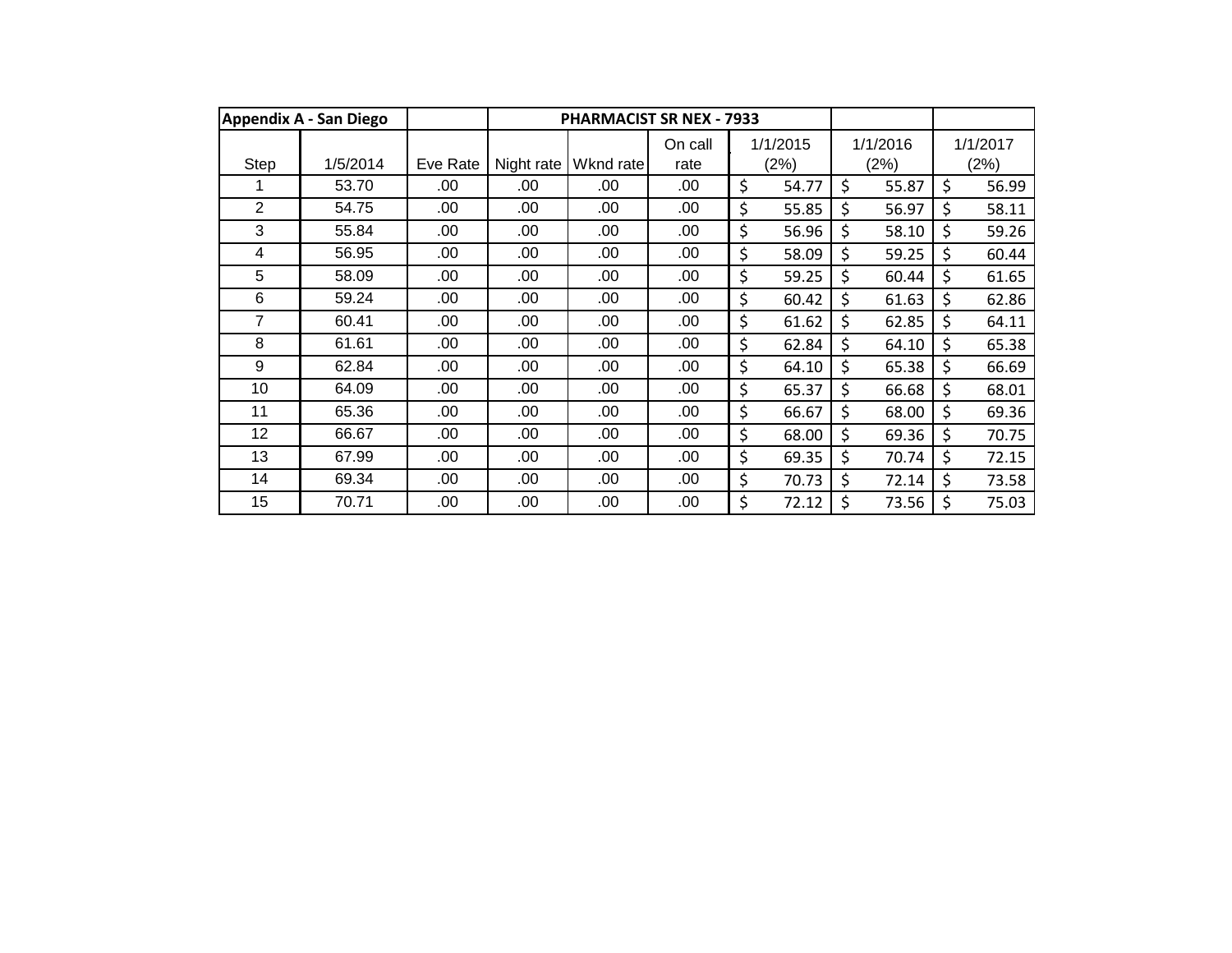|                | <b>Appendix A - San Diego</b> |          |            | <b>RECREATION THER 1 EX - 7955</b> |                 |                  |                  |                  |
|----------------|-------------------------------|----------|------------|------------------------------------|-----------------|------------------|------------------|------------------|
| Step           | 1/5/2014                      | Eve Rate | Night rate | Wknd rate                          | On call<br>rate | 1/1/2015<br>(2%) | 1/1/2016<br>(2%) | 1/1/2017<br>(2%) |
|                | 4426.00                       | .00      | .00        | .00                                | .00             | \$<br>4,515.00   | \$<br>4,605.00   | \$<br>4,697.00   |
| $\overline{2}$ | 4513.00                       | .00      | .00        | .00                                | .00             | \$<br>4,603.00   | \$<br>4,695.00   | 4,789.00<br>\$.  |
| 3              | 4603.00                       | .00      | .00        | .00                                | .00             | \$<br>4,695.00   | Ś<br>4,789.00    | \$<br>4,885.00   |
| 4              | 4694.00                       | .00      | .00        | .00                                | .00             | \$<br>4,788.00   | Ś<br>4,884.00    | \$<br>4,982.00   |
| 5              | 4787.00                       | .00      | .00        | .00                                | .00             | \$<br>4,883.00   | Ś<br>4,981.00    | \$<br>5,081.00   |
| 6              | 4881.00                       | .00      | .00        | .00                                | .00             | \$<br>4,979.00   | \$<br>5,079.00   | \$<br>5,181.00   |
| 7              | 4979.00                       | .00      | .00        | .00                                | .00             | 5,079.00<br>\$   | \$<br>5,181.00   | 5,285.00         |
| 8              | 5076.00                       | .00      | .00        | .00.                               | .00             | \$<br>5,178.00   | \$<br>5,282.00   | 5,388.00<br>Ś    |
| 9              | 5176.00                       | .00      | .00        | .00.                               | .00             | 5,280.00<br>\$   | \$<br>5,386.00   | 5,494.00<br>\$   |
| 10             | 5278.00                       | .00      | .00        | .00                                | .00             | \$<br>5,384.00   | Ś<br>5,492.00    | 5,602.00         |
| 11             | 5385.00                       | .00      | .00        | .00                                | .00.            | \$<br>5,493.00   | \$<br>5,603.00   | Ś.<br>5,715.00   |
| 12             | 5492.00                       | .00      | .00        | .00                                | .00             | \$<br>5,602.00   | \$<br>5,714.00   | \$.<br>5,828.00  |
| 13             | 5602.00                       | .00      | .00        | .00                                | .00             | \$<br>5,714.00   | \$<br>5,828.00   | \$<br>5,945.00   |
| 14             | 5714.00                       | .00      | .00        | .00                                | .00             | \$<br>5,828.00   | \$<br>5,945.00   | Ś.<br>6,064.00   |
| 15             | 5828.00                       | .00      | .00        | .00.                               | .00             | \$<br>5,945.00   | 6,064.00         | 6,185.00         |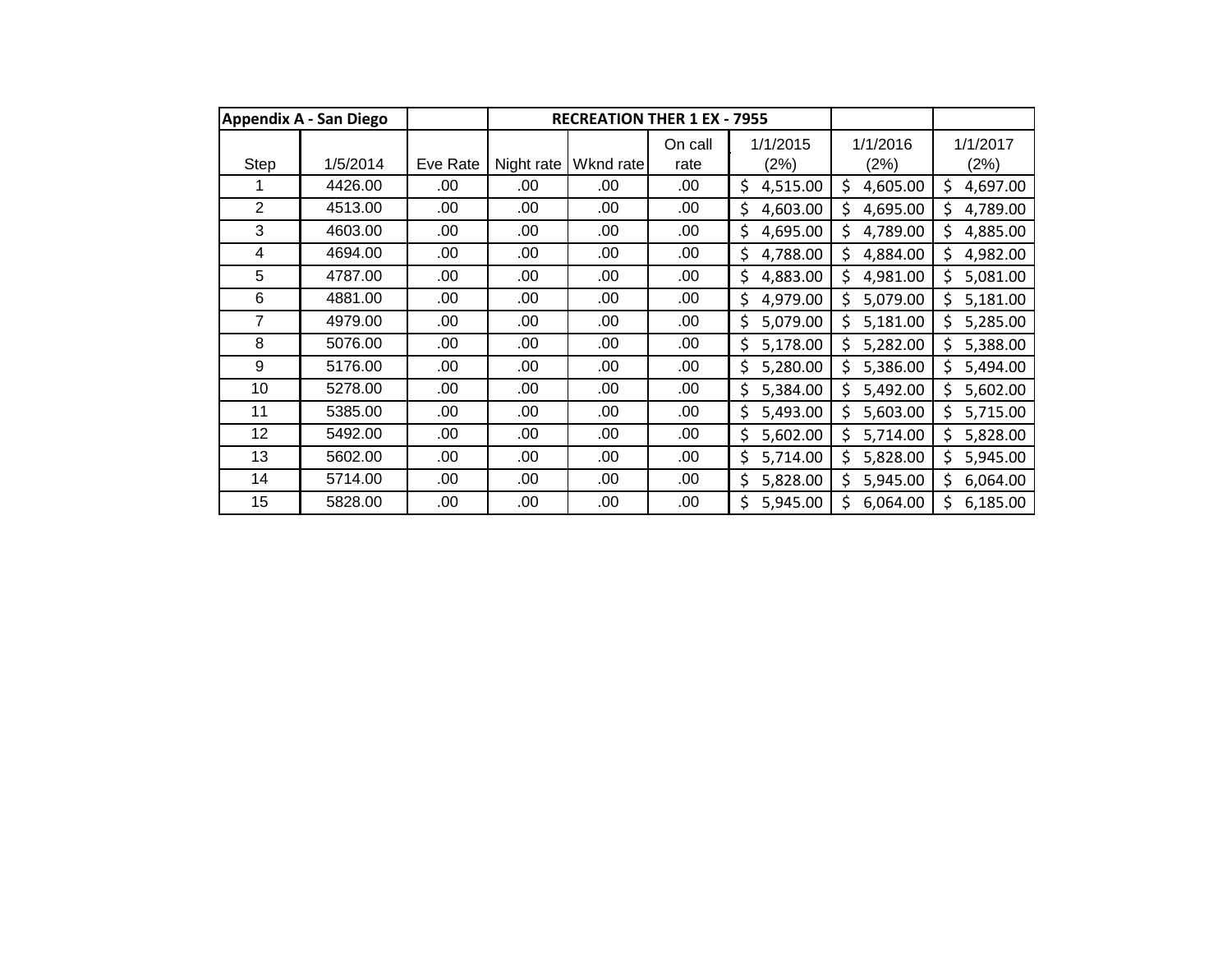|             | <b>Appendix A - San Diego</b> |          |            | <b>SPEECH PATHOLOGIST EX - 7959</b> |                 |                  |                  |                  |
|-------------|-------------------------------|----------|------------|-------------------------------------|-----------------|------------------|------------------|------------------|
| <b>Step</b> | 1/5/2014                      | Eve Rate | Night rate | Wknd rate                           | On call<br>rate | 1/1/2015<br>(2%) | 1/1/2016<br>(2%) | 1/1/2017<br>(2%) |
|             | 4955.00                       | .00      | .00        | .00                                 | .00             | \$<br>5,054.00   | \$<br>5,155.00   | \$<br>5,258.00   |
| 2           | 5055.00                       | .00      | .00        | .00                                 | .00             | \$<br>5,156.00   | \$<br>5,259.00   | 5,364.00<br>Ś.   |
| 3           | 5156.00                       | .00      | .00        | .00                                 | .00.            | \$<br>5,259.00   | \$<br>5,364.00   | \$<br>5,471.00   |
| 4           | 5259.00                       | .00      | .00        | .00                                 | .00             | 5,364.00<br>\$   | Ś<br>5,471.00    | Ś.<br>5,580.00   |
| 5           | 5365.00                       | .00      | .00        | .00                                 | .00             | \$<br>5,472.00   | \$<br>5,581.00   | \$.<br>5,693.00  |
| 6           | 5472.00                       | .00      | .00        | .00                                 | .00             | \$<br>5,581.00   | \$<br>5,693.00   | \$<br>5,807.00   |
| 7           | 5582.00                       | .00      | .00        | .00                                 | .00             | \$<br>5,694.00   | \$<br>5,808.00   | Ś<br>5,924.00    |
| 8           | 5693.00                       | .00      | .00        | .00                                 | .00             | 5,807.00<br>\$   | \$<br>5,923.00   | 6,041.00<br>\$   |
| 9           | 5808.00                       | .00      | .00        | .00                                 | .00             | \$<br>5,924.00   | \$<br>6,042.00   | 6,163.00<br>\$   |
| 10          | 5925.00                       | .00      | .00        | .00                                 | .00             | \$<br>6,044.00   | \$<br>6,165.00   | \$.<br>6,288.00  |
| 11          | 6044.00                       | .00      | .00        | .00                                 | .00             | \$<br>6,165.00   | Ś<br>6,288.00    | \$.<br>6,414.00  |
| 12          | 6164.00                       | .00      | .00        | .00                                 | .00             | \$<br>6,287.00   | \$<br>6,413.00   | \$.<br>6,541.00  |
| 13          | 6289.00                       | .00      | .00        | .00                                 | .00             | \$<br>6,415.00   | \$<br>6,543.00   | \$.<br>6,674.00  |
| 14          | 6414.00                       | .00      | .00        | .00                                 | .00             | \$<br>6,542.00   | \$<br>6,673.00   | \$<br>6,806.00   |
| 15          | 6542.00                       | .00      | .00        | .00                                 | .00             | \$<br>6,673.00   | \$<br>6,806.00   | Ś.<br>6,942.00   |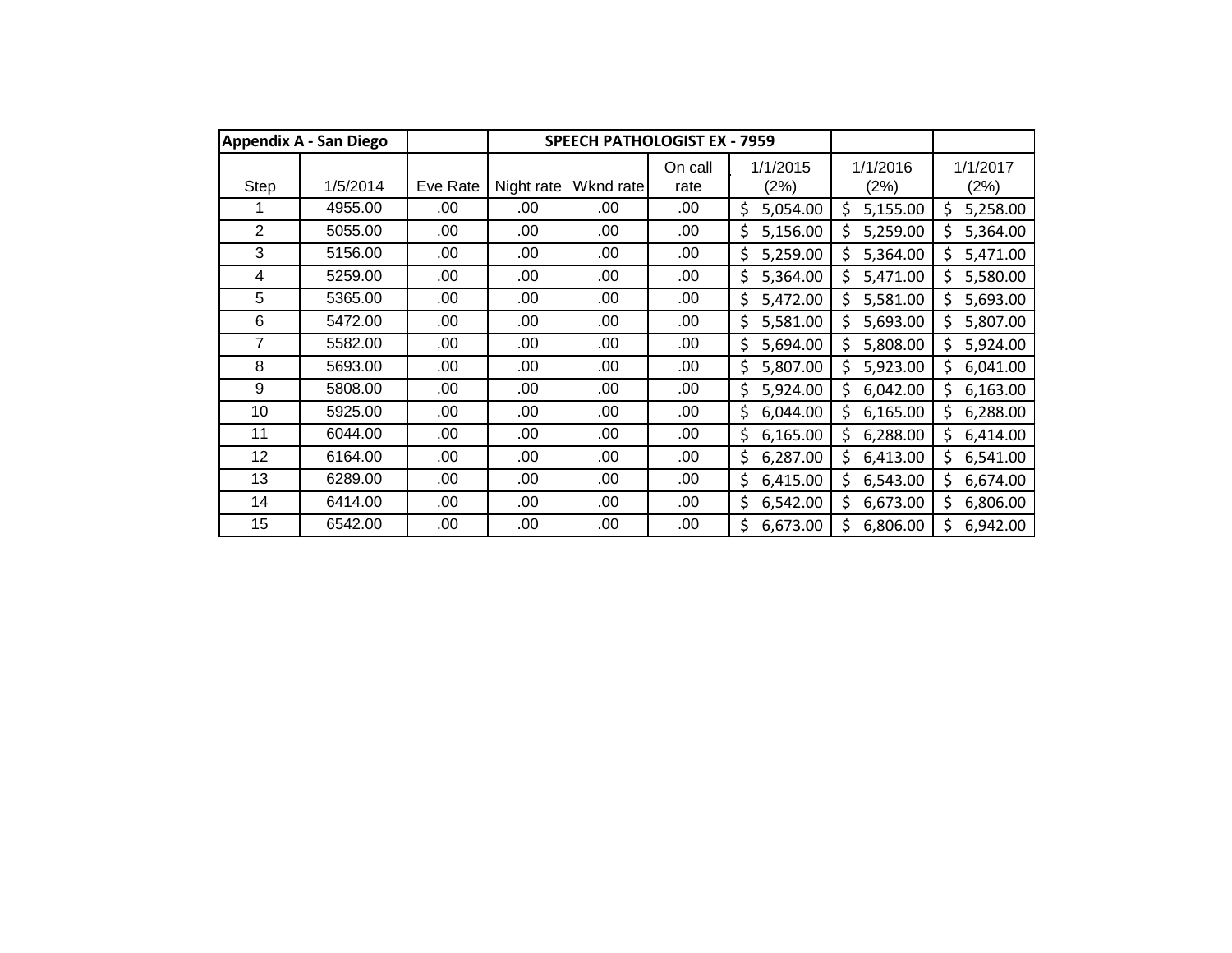|      | <b>Appendix A - San Diego</b> |          |            | <b>SPEECH PATHOLOGIST NEX - 7961</b> |                 |                  |    |                  |                  |
|------|-------------------------------|----------|------------|--------------------------------------|-----------------|------------------|----|------------------|------------------|
| Step | 1/5/2014                      | Eve Rate | Night rate | Wknd rate                            | On call<br>rate | 1/1/2015<br>(2%) |    | 1/1/2016<br>(2%) | 1/1/2017<br>(2%) |
|      | 34.19                         | .00      | .00        | .00                                  | .00             | \$<br>34.87      | \$ | 35.57            | \$<br>36.28      |
| 2    | 34.88                         | .00      | .00        | .00                                  | .00             | \$<br>35.58      | \$ | 36.29            | \$<br>37.02      |
| 3    | 35.58                         | .00      | .00        | .00                                  | .00             | \$<br>36.29      | Ś  | 37.02            | \$<br>37.76      |
| 4    | 36.30                         | .00      | .00        | .00                                  | .00             | \$<br>37.03      | \$ | 37.77            | \$<br>38.53      |
| 5    | 37.02                         | .00      | .00        | .00                                  | .00             | \$<br>37.76      | \$ | 38.52            | \$<br>39.29      |
| 6    | 37.77                         | .00      | .00        | .00                                  | .00             | \$<br>38.53      | \$ | 39.30            | \$<br>40.09      |
| 7    | 38.52                         | .00      | .00        | .00                                  | .00             | \$<br>39.29      | \$ | 40.08            | \$<br>40.88      |
| 8    | 39.29                         | .00      | .00        | .00                                  | .00             | \$<br>40.08      | \$ | 40.88            | \$<br>41.70      |
| 9    | 40.10                         | .00      | .00        | .00                                  | .00             | \$<br>40.90      | \$ | 41.72            | \$<br>42.55      |
| 10   | 40.89                         | .00      | .00        | .00                                  | .00             | \$<br>41.71      | \$ | 42.54            | \$<br>43.39      |
| 11   | 41.72                         | .00      | .00        | .00                                  | .00             | \$<br>42.55      | Ś  | 43.40            | \$<br>44.27      |
| 12   | 42.54                         | .00      | .00        | .00                                  | .00             | \$<br>43.39      | \$ | 44.26            | \$<br>45.15      |
| 13   | 43.41                         | .00      | .00        | .00                                  | .00             | \$<br>44.28      | \$ | 45.17            | \$<br>46.07      |
| 14   | 44.28                         | .00      | .00        | .00                                  | .00             | \$<br>45.17      | \$ | 46.07            | \$<br>46.99      |
| 15   | 45.16                         | .00      | .00        | .00                                  | .00             | \$<br>46.06      | \$ | 46.98            | \$<br>47.92      |

|             | Appendix A - San Diego |          | <b>STAFF PHARMACIST 1 NEX - 7963</b> |                        |         |  |          |          |          |
|-------------|------------------------|----------|--------------------------------------|------------------------|---------|--|----------|----------|----------|
|             |                        |          |                                      |                        | On call |  | 1/1/2015 | 1/1/2016 | 1/1/2017 |
| <b>Step</b> | 1/5/2014               | Eve Rate |                                      | Night rate   Wknd rate | rate    |  | (2%)     | (2%)     | (2%)     |
|             | 56.64                  | 2.20     | 3.75                                 | 2.70                   | .25     |  | 57.77    | 58.93    | 60.11    |
|             | 57.76                  | 2.20     | 3.75                                 | 2.70                   | .25     |  | 58.92    | 60.10    | 61.30    |
|             | 58.92                  | 2.20     | 3.75                                 | 2.70                   | .25     |  | 60.10    | 61.30    | 62.53    |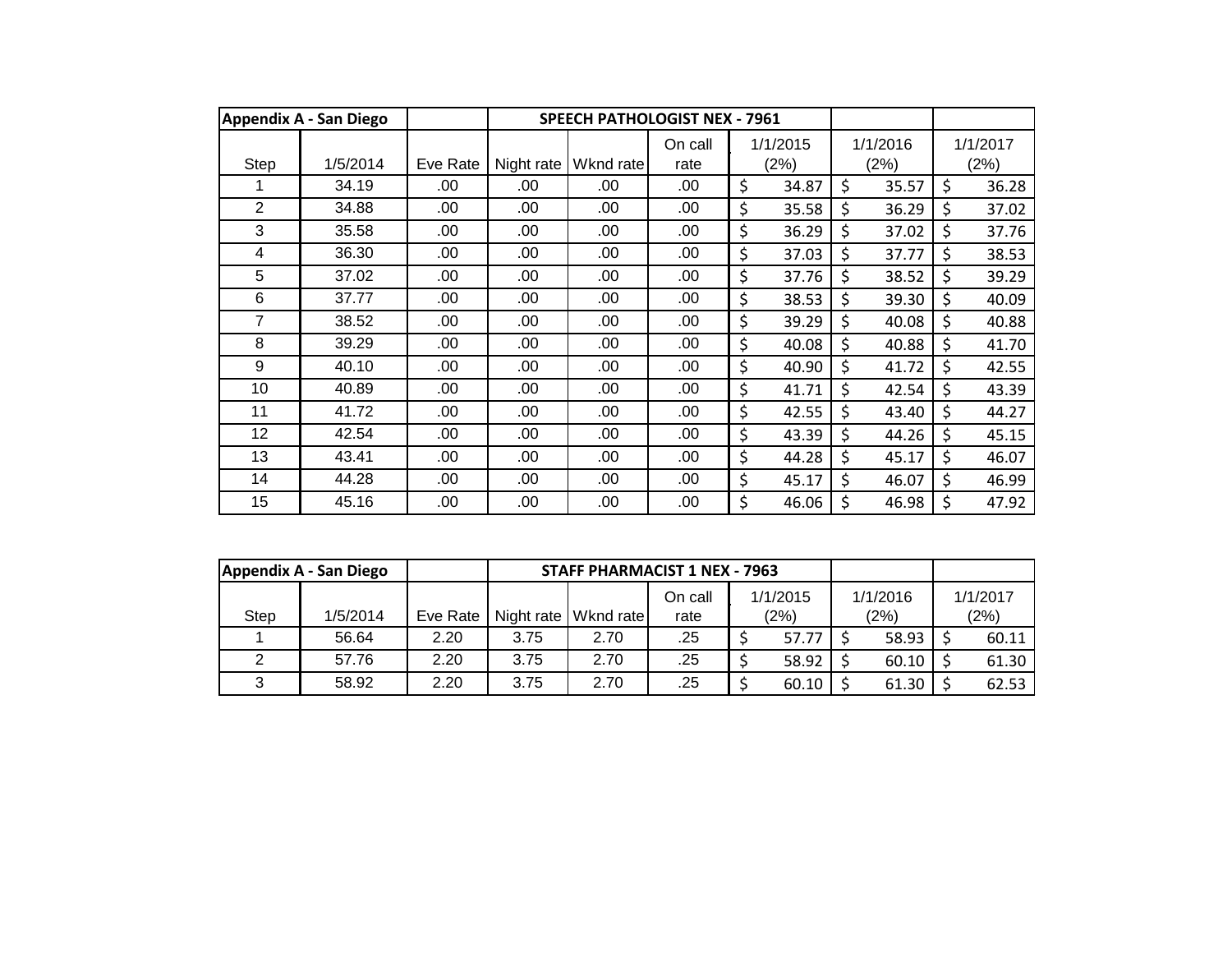|                | Appendix A - San Diego |          |            | <b>CLIN LAB SCI SPEC SR - 8938</b> |                 |                  |                  |       |                  |
|----------------|------------------------|----------|------------|------------------------------------|-----------------|------------------|------------------|-------|------------------|
| Step           | 1/5/2014               | Eve Rate | Night rate | Wknd rate                          | On call<br>rate | 1/1/2015<br>(2%) | 1/1/2016<br>(2%) |       | 1/1/2017<br>(2%) |
|                | 37.00                  | 2.00     | 3.00       | 1.00                               | .25             | \$<br>37.74      | \$               | 38.49 | \$<br>39.26      |
| $\overline{2}$ | 37.75                  | 2.00     | 3.00       | 1.00                               | .25             | \$<br>38.51      | \$               | 39.28 | \$<br>40.07      |
| 3              | 38.49                  | 2.00     | 3.00       | 1.00                               | .25             | \$<br>39.26      | \$               | 40.05 | \$<br>40.85      |
| $\overline{4}$ | 39.26                  | 2.00     | 3.00       | 1.00                               | .25             | \$<br>40.05      | \$               | 40.85 | \$<br>41.67      |
| 5              | 40.03                  | 2.00     | 3.00       | 1.00                               | .25             | \$<br>40.83      | \$               | 41.65 | \$<br>42.48      |
| 6              | 40.83                  | 2.00     | 3.00       | 1.00                               | .25             | \$<br>41.65      | \$               | 42.48 | \$<br>43.33      |
| $\overline{7}$ | 41.64                  | 2.00     | 3.00       | 1.00                               | .25             | \$<br>42.47      | \$               | 43.32 | \$<br>44.19      |
| 8              | 42.46                  | 2.00     | 3.00       | 1.00                               | .25             | \$<br>43.31      | \$               | 44.18 | \$<br>45.06      |
| 9              | 43.32                  | 2.00     | 3.00       | 1.00                               | .25             | \$<br>44.19      | \$               | 45.07 | \$<br>45.97      |
| 10             | 44.17                  | 2.00     | 3.00       | 1.00                               | .25             | \$<br>45.05      | \$               | 45.95 | \$<br>46.87      |
| 11             | 45.06                  | 2.00     | 3.00       | 1.00                               | .25             | \$<br>45.96      | \$               | 46.88 | \$<br>47.82      |
| 12             | 45.95                  | 2.00     | 3.00       | 1.00                               | .25             | \$<br>46.87      | \$               | 47.81 | \$<br>48.77      |
| 13             | 46.86                  | 2.00     | 3.00       | 1.00                               | .25             | \$<br>47.80      | \$               | 48.76 | \$<br>49.74      |
| 14             | 47.79                  | 2.00     | 3.00       | 1.00                               | .25             | \$<br>48.75      | \$               | 49.73 | \$<br>50.72      |
| 15             | 48.75                  | 2.00     | 3.00       | 1.00                               | .25             | \$<br>49.73      | \$               | 50.72 | \$<br>51.73      |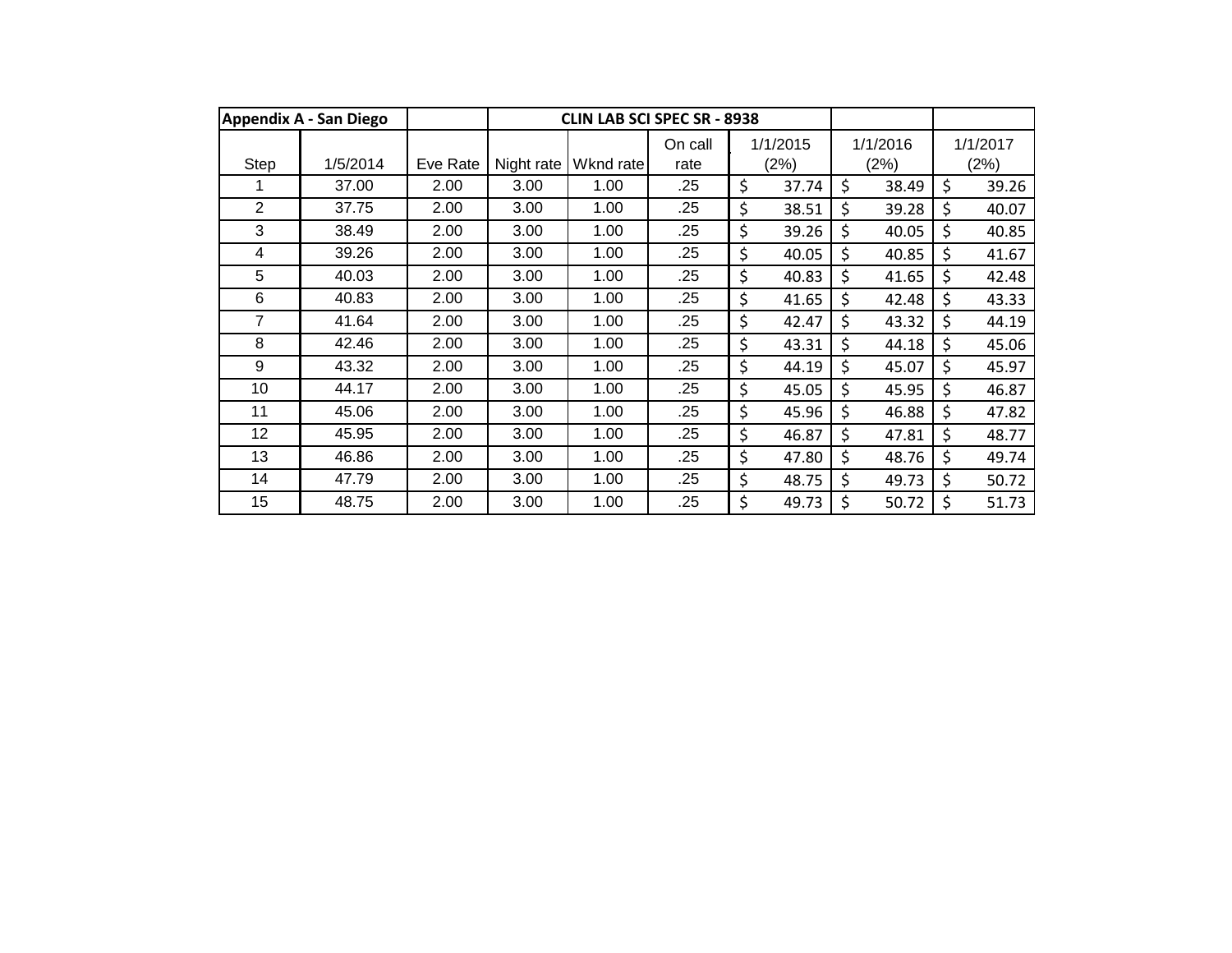|                | <b>Appendix A - San Diego</b> |          |            |           | <b>CLIN LAB SCI SPEC - 8939</b> |                  |                  |       |                  |
|----------------|-------------------------------|----------|------------|-----------|---------------------------------|------------------|------------------|-------|------------------|
| Step           | 1/5/2014                      | Eve Rate | Night rate | Wknd rate | On call<br>rate                 | 1/1/2015<br>(2%) | 1/1/2016<br>(2%) |       | 1/1/2017<br>(2%) |
|                | 34.72                         | 2.00     | 3.00       | 1.00      | .25                             | \$<br>35.41      | \$               | 36.12 | \$<br>36.84      |
| $\overline{2}$ | 35.42                         | 2.00     | 3.00       | 1.00      | .25                             | \$<br>36.13      | \$               | 36.85 | \$<br>37.59      |
| 3              | 36.12                         | 2.00     | 3.00       | 1.00      | .25                             | \$<br>36.84      | \$               | 37.58 | \$<br>38.33      |
| 4              | 36.84                         | 2.00     | 3.00       | 1.00      | .25                             | \$<br>37.58      | \$               | 38.33 | \$<br>39.10      |
| 5              | 37.56                         | 2.00     | 3.00       | 1.00      | .25                             | \$<br>38.31      | \$               | 39.08 | \$<br>39.86      |
| 6              | 38.33                         | 2.00     | 3.00       | 1.00      | .25                             | \$<br>39.10      | \$               | 39.88 | \$<br>40.68      |
| 7              | 39.08                         | 2.00     | 3.00       | 1.00      | .25                             | \$<br>39.86      | \$               | 40.66 | \$<br>41.47      |
| 8              | 39.87                         | 2.00     | 3.00       | 1.00      | .25                             | \$<br>40.67      | \$               | 41.48 | \$<br>42.31      |
| 9              | 40.65                         | 2.00     | 3.00       | 1.00      | .25                             | \$<br>41.46      | \$               | 42.29 | \$<br>43.14      |
| 10             | 41.46                         | 2.00     | 3.00       | 1.00      | .25                             | \$<br>42.29      | \$               | 43.14 | \$<br>44.00      |
| 11             | 42.28                         | 2.00     | 3.00       | 1.00      | .25                             | \$<br>43.13      | \$               | 43.99 | \$<br>44.87      |
| 12             | 43.12                         | 2.00     | 3.00       | 1.00      | .25                             | \$<br>43.98      | \$               | 44.86 | \$<br>45.76      |
| 13             | 43.98                         | 2.00     | 3.00       | 1.00      | .25                             | \$<br>44.86      | \$               | 45.76 | \$<br>46.68      |
| 14             | 44.85                         | 2.00     | 3.00       | 1.00      | .25                             | \$<br>45.75      | \$               | 46.67 | \$<br>47.60      |
| 15             | 45.73                         | 2.00     | 3.00       | 1.00      | .25                             | \$<br>46.64      | \$               | 47.57 | \$<br>48.52      |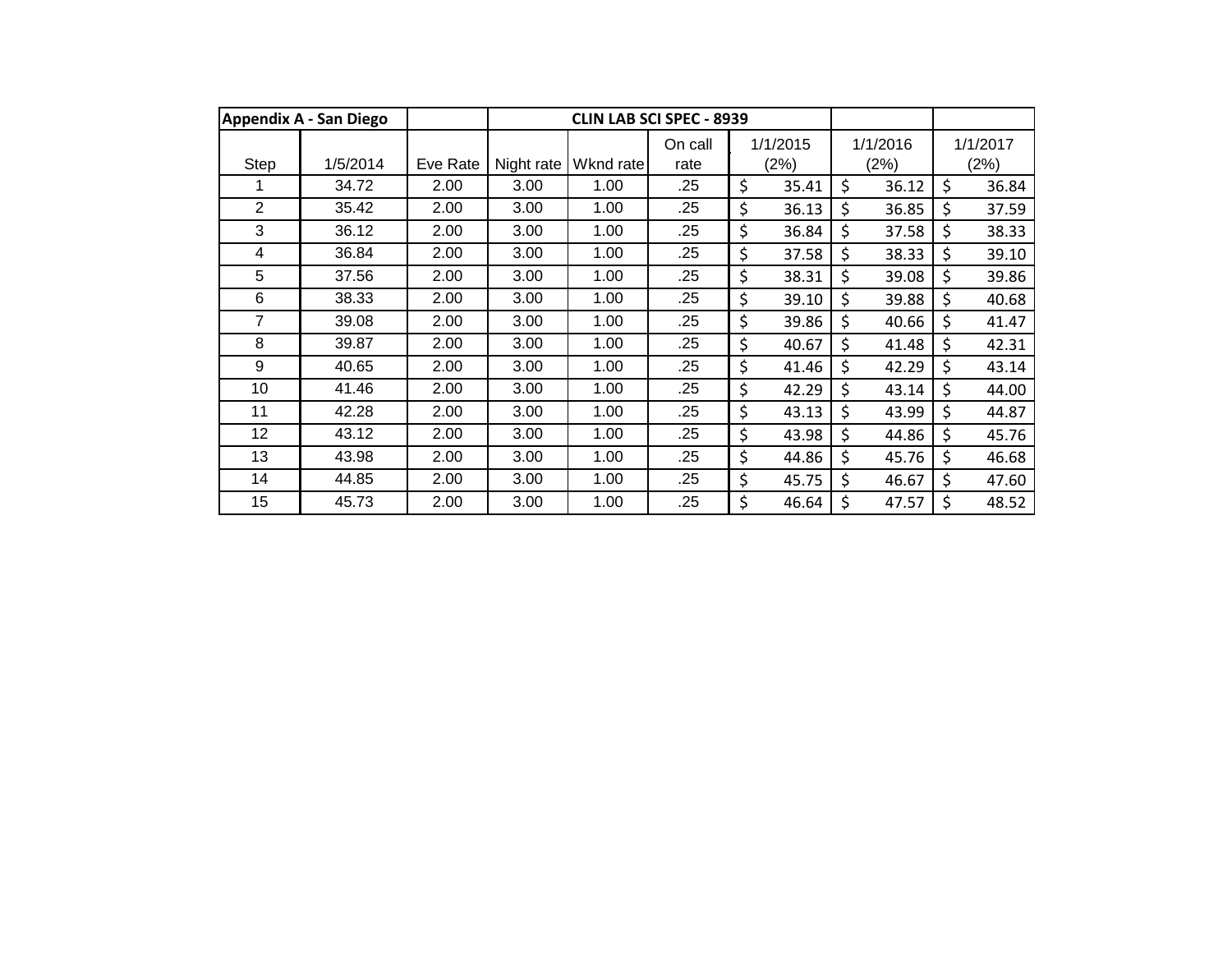|                | <b>Appendix A - San Diego</b> |          |            |           | <b>CLIN LAB SCI - 8940</b> |                  |                  |       |                  |
|----------------|-------------------------------|----------|------------|-----------|----------------------------|------------------|------------------|-------|------------------|
| Step           | 1/5/2014                      | Eve Rate | Night rate | Wknd rate | On call<br>rate            | 1/1/2015<br>(2%) | 1/1/2016<br>(2%) |       | 1/1/2017<br>(2%) |
|                | 30.06                         | 2.00     | 3.00       | 1.00      | .25                        | \$<br>30.66      | \$               | 31.27 | \$<br>31.90      |
| $\overline{2}$ | 30.66                         | 2.00     | 3.00       | 1.00      | .25                        | \$<br>31.27      | Ś                | 31.90 | \$<br>32.54      |
| 3              | 31.28                         | 2.00     | 3.00       | 1.00      | .25                        | \$<br>31.91      | \$               | 32.55 | \$<br>33.20      |
| 4              | 31.91                         | 2.00     | 3.00       | 1.00      | .25                        | \$<br>32.55      | \$               | 33.20 | \$<br>33.86      |
| 5              | 32.55                         | 2.00     | 3.00       | 1.00      | .25                        | \$<br>33.20      | \$               | 33.86 | \$<br>34.54      |
| 6              | 33.20                         | 2.00     | 3.00       | 1.00      | .25                        | \$<br>33.86      | \$               | 34.54 | \$<br>35.23      |
| 7              | 33.87                         | 2.00     | 3.00       | 1.00      | .25                        | \$<br>34.55      | \$               | 35.24 | \$<br>35.94      |
| 8              | 34.55                         | 2.00     | 3.00       | 1.00      | .25                        | \$<br>35.24      | \$               | 35.94 | \$<br>36.66      |
| 9              | 35.25                         | 2.00     | 3.00       | 1.00      | .25                        | \$<br>35.96      | \$               | 36.68 | \$<br>37.41      |
| 10             | 35.96                         | 2.00     | 3.00       | 1.00      | .25                        | \$<br>36.68      | \$               | 37.41 | \$<br>38.16      |
| 11             | 36.67                         | 2.00     | 3.00       | 1.00      | .25                        | \$<br>37.40      | \$               | 38.15 | \$<br>38.91      |
| 12             | 37.41                         | 2.00     | 3.00       | 1.00      | .25                        | \$<br>38.16      | \$               | 38.92 | \$<br>39.70      |
| 13             | 38.17                         | 2.00     | 3.00       | 1.00      | .25                        | \$<br>38.93      | \$               | 39.71 | \$<br>40.50      |
| 14             | 38.94                         | 2.00     | 3.00       | 1.00      | .25                        | \$<br>39.72      | \$               | 40.51 | \$<br>41.32      |
| 15             | 39.71                         | 2.00     | 3.00       | 1.00      | .25                        | \$<br>40.50      | \$               | 41.31 | \$<br>42.14      |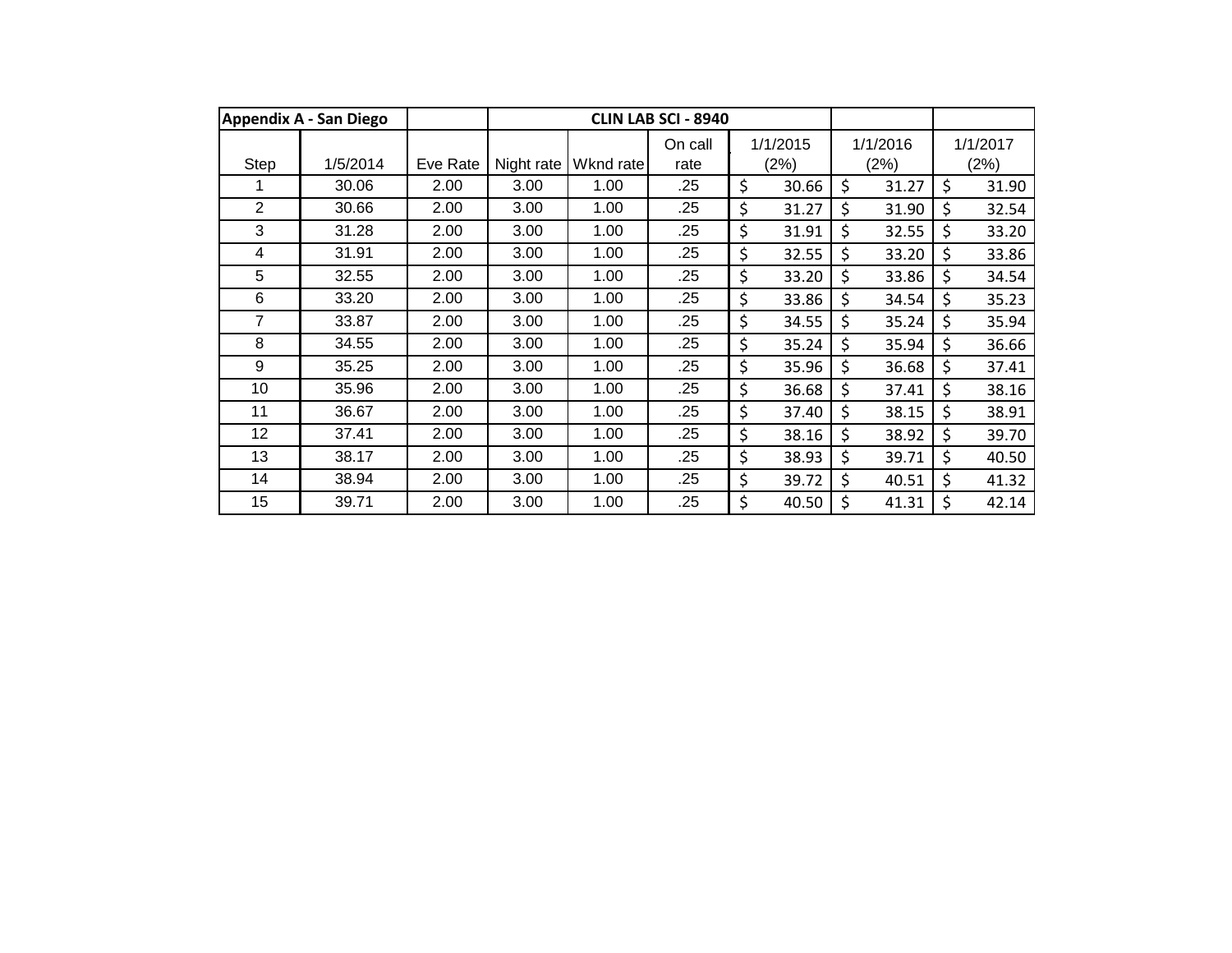|                | <b>Appendix A - San Diego</b> |          |            |           | <b>CYTO TCHNO SR - 8954</b> |                  |                  |                  |
|----------------|-------------------------------|----------|------------|-----------|-----------------------------|------------------|------------------|------------------|
| Step           | 1/5/2014                      | Eve Rate | Night rate | Wknd rate | On call<br>rate             | 1/1/2015<br>(2%) | 1/1/2016<br>(2%) | 1/1/2017<br>(2%) |
|                | 36.47                         | 2.00     | 3.00       | 1.00      | .25                         | \$<br>37.20      | \$<br>37.94      | \$<br>38.70      |
| $\overline{2}$ | 37.20                         | 2.00     | 3.00       | 1.00      | .25                         | \$<br>37.94      | \$<br>38.70      | \$<br>39.47      |
| 3              | 37.94                         | 2.00     | 3.00       | 1.00      | .25                         | \$<br>38.70      | \$<br>39.47      | \$<br>40.26      |
| 4              | 38.69                         | 2.00     | 3.00       | 1.00      | .25                         | \$<br>39.46      | \$<br>40.25      | \$<br>41.06      |
| 5              | 39.46                         | 2.00     | 3.00       | 1.00      | .25                         | \$<br>40.25      | \$<br>41.06      | \$<br>41.88      |
| 6              | 40.24                         | 2.00     | 3.00       | 1.00      | .25                         | \$<br>41.04      | \$<br>41.86      | \$<br>42.70      |
| 7              | 41.04                         | 2.00     | 3.00       | 1.00      | .25                         | \$<br>41.86      | \$<br>42.70      | \$<br>43.55      |
| 8              | 41.86                         | 2.00     | 3.00       | 1.00      | .25                         | \$<br>42.70      | \$<br>43.55      | \$<br>44.42      |
| 9              | 42.71                         | 2.00     | 3.00       | 1.00      | .25                         | \$<br>43.56      | \$<br>44.43      | \$<br>45.32      |
| 10             | 43.54                         | 2.00     | 3.00       | 1.00      | .25                         | \$<br>44.41      | \$<br>45.30      | \$<br>46.21      |
| 11             | 44.42                         | 2.00     | 3.00       | 1.00      | .25                         | \$<br>45.31      | \$<br>46.22      | \$<br>47.14      |
| 12             | 45.30                         | 2.00     | 3.00       | 1.00      | .25                         | \$<br>46.21      | \$<br>47.13      | \$<br>48.07      |
| 13             | 46.20                         | 2.00     | 3.00       | 1.00      | .25                         | \$<br>47.12      | \$<br>48.06      | \$<br>49.02      |
| 14             | 47.13                         | 2.00     | 3.00       | 1.00      | .25                         | \$<br>48.07      | \$<br>49.03      | \$<br>50.01      |
| 15             | 48.07                         | 2.00     | 3.00       | 1.00      | .25                         | \$<br>49.03      | \$<br>50.01      | \$<br>51.01      |

| Appendix A - San Diego |          |          |      |                        | <b>CLIN LAB SCI PD - 8956</b> |          |           |          |
|------------------------|----------|----------|------|------------------------|-------------------------------|----------|-----------|----------|
|                        |          |          |      |                        | On call                       | 1/1/2015 | 1/1/2016  | 1/1/2017 |
| Step                   | 1/5/2014 | Eve Rate |      | Night rate   Wknd rate | rate                          | (2%)     | (2%)      | (2%)     |
|                        | 33.95    | 2.00     | 3.00 | 0.00                   | .25                           | 34.63    | $35.32$ I | 36.03    |

|      | Appendix A - San Diego |            |      | <b>CLIN LAB SCI APPR - 8957</b> |         |          |          |          |
|------|------------------------|------------|------|---------------------------------|---------|----------|----------|----------|
|      |                        |            |      |                                 | On call | 1/1/2015 | 1/1/2016 | 1/1/2017 |
| Step | 1/5/2014               | Eve Rate I |      | Night rate   Wknd rate          | rate    | (2%)     | (2%)     | (2%)     |
|      | 19.22                  | 2.00       | 3.00 | .00                             | .25     | 19.60    | 19.99    | 20.39    |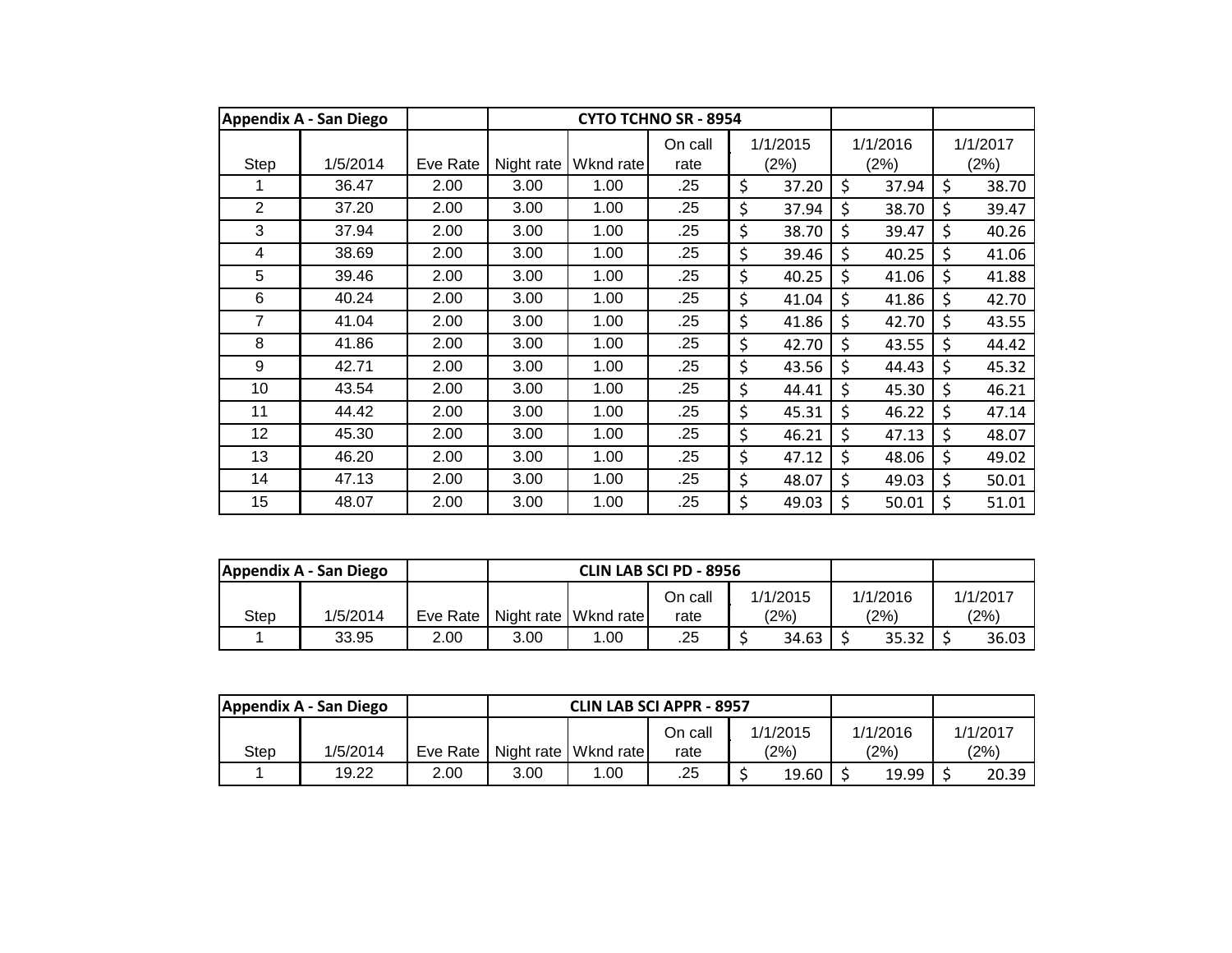|      | Appendix A - San Diego |          |      |                        | <b>CLIN LAB SCI SPEC PD - 8959</b> |          |          |          |
|------|------------------------|----------|------|------------------------|------------------------------------|----------|----------|----------|
|      |                        |          |      |                        | On call                            | 1/1/2015 | 1/1/2016 | 1/1/2017 |
| Step | 1/5/2014               | Eve Rate |      | Night rate   Wknd rate | rate                               | (2%)     | (2%)     | (2%)     |
|      | 44.47                  | 2.00     | 3.00 | .00 <sub>1</sub>       | .25                                | 45.36    | 46.27    | 47.20    |

|      | <b>Appendix A - San Diego</b> |          |            |           | <b>ORTHOPTIST - 8983</b> |                  |                  |                  |
|------|-------------------------------|----------|------------|-----------|--------------------------|------------------|------------------|------------------|
| Step | 1/5/2014                      | Eve Rate | Night rate | Wknd rate | On call<br>rate          | 1/1/2015<br>(2%) | 1/1/2016<br>(2%) | 1/1/2017<br>(2%) |
|      | 29.76                         | 2.00     | 3.00       | 1.00      | .25                      | \$<br>30.36      | \$<br>30.97      | \$<br>31.59      |
| 2    | 30.35                         | 2.00     | 3.00       | 1.00      | .25                      | \$<br>30.96      | \$<br>31.58      | \$<br>32.21      |
| 3    | 30.96                         | 2.00     | 3.00       | 1.00      | .25                      | \$<br>31.58      | \$<br>32.21      | \$<br>32.85      |
| 4    | 31.59                         | 2.00     | 3.00       | 1.00      | .25                      | \$<br>32.22      | \$<br>32.86      | \$<br>33.52      |
| 5    | 32.21                         | 2.00     | 3.00       | 1.00      | .25                      | \$<br>32.85      | \$<br>33.51      | \$<br>34.18      |
| 6    | 32.85                         | 2.00     | 3.00       | 1.00      | .25                      | \$<br>33.51      | \$<br>34.18      | \$<br>34.86      |
| 7    | 33.51                         | 2.00     | 3.00       | 1.00      | .25                      | \$<br>34.18      | \$<br>34.86      | \$<br>35.56      |
| 8    | 34.16                         | 2.00     | 3.00       | 1.00      | .25                      | \$<br>34.84      | \$<br>35.54      | \$<br>36.25      |
| 9    | 34.85                         | 2.00     | 3.00       | 1.00      | .25                      | \$<br>35.55      | \$<br>36.26      | \$<br>36.99      |
| 10   | 35.54                         | 2.00     | 3.00       | 1.00      | .25                      | \$<br>36.25      | \$<br>36.98      | \$<br>37.72      |
| 11   | 36.25                         | 2.00     | 3.00       | 1.00      | .25                      | \$<br>36.98      | \$<br>37.72      | \$<br>38.47      |
| 12   | 36.97                         | 2.00     | 3.00       | 1.00      | .25                      | \$<br>37.71      | \$<br>38.46      | \$<br>39.23      |
| 13   | 37.72                         | 2.00     | 3.00       | 1.00      | .25                      | \$<br>38.47      | \$<br>39.24      | \$<br>40.02      |
| 14   | 38.45                         | 2.00     | 3.00       | 1.00      | .25                      | \$<br>39.22      | \$<br>40.00      | \$<br>40.80      |
| 15   | 39.22                         | 2.00     | 3.00       | 1.00      | .25                      | \$<br>40.00      | \$<br>40.80      | \$<br>41.62      |

|      | Appendix A - San Diego |            |      | <b>CYTO TCHNO SR PD - 8997</b> |         |          |                |  |          |
|------|------------------------|------------|------|--------------------------------|---------|----------|----------------|--|----------|
|      |                        |            |      |                                | On call | 1/1/2015 | 1/1/2016       |  | 1/1/2017 |
| Step | 1/5/2014               | Eve Rate I |      | Night rate   Wknd rate         | rate    | (2%)     | $^{\prime}2\%$ |  | (2%)     |
|      | 43.03                  | 2.00       | 3.00 | .00                            | .25     | 43.89    | 44.7           |  | 45.67    |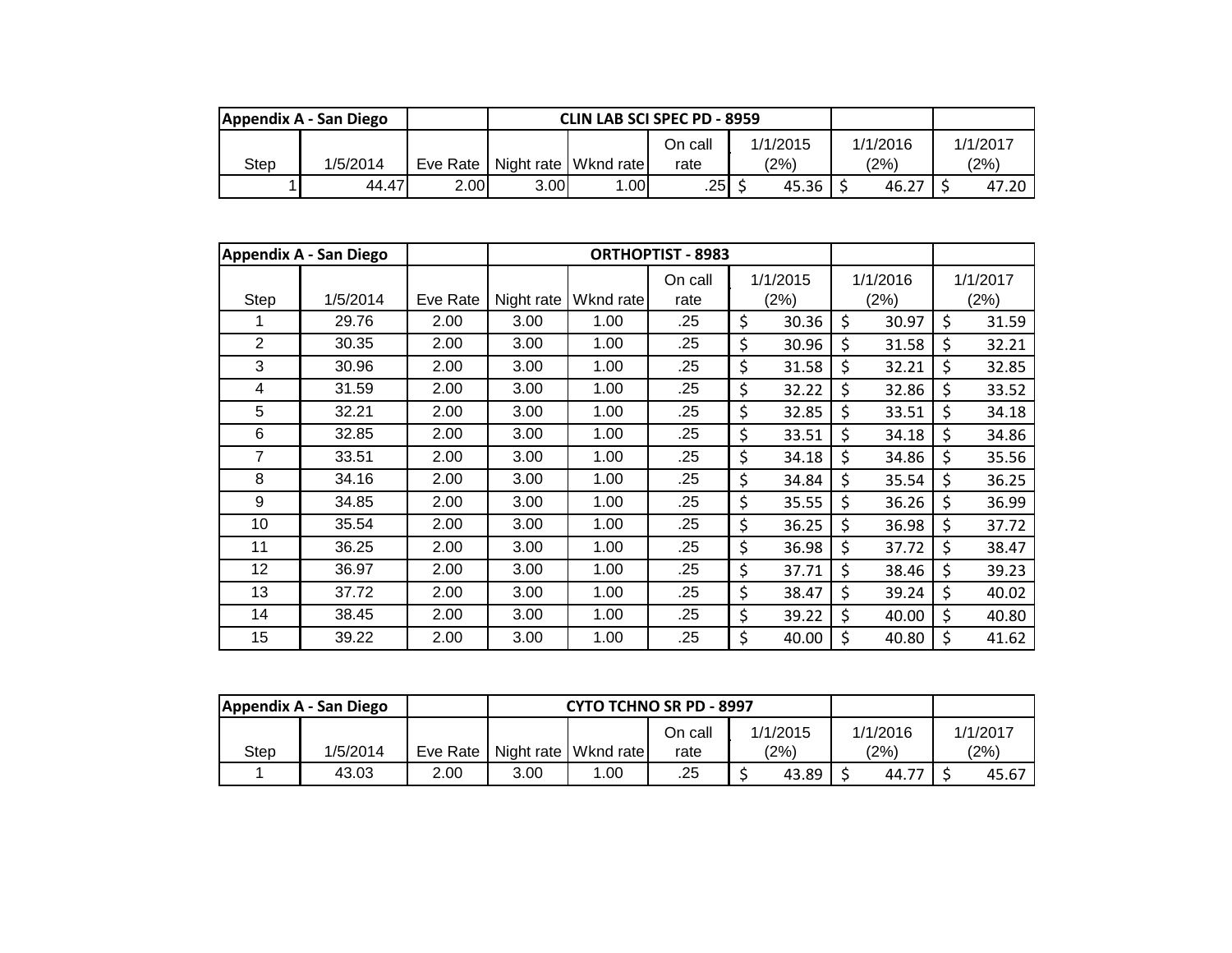|      | <b>Appendix A - San Diego</b> |          |            | <b>NUC MED TCHNO SR - 9003</b> |                 |                  |                  |             |
|------|-------------------------------|----------|------------|--------------------------------|-----------------|------------------|------------------|-------------|
| Step | 1/5/2014                      | Eve Rate | Night rate | Wknd rate                      | On call<br>rate | 1/1/2015<br>(2%) | 1/1/2016<br>(2%) | (2%)        |
|      | 40.33                         | 2.00     | 3.00       | 1.00                           | .25             | \$<br>41.14      | \$<br>41.96      | \$<br>42.80 |
| 2    | 41.14                         | 2.00     | 3.00       | 1.00                           | .25             | \$<br>41.96      | \$<br>42.80      | \$<br>43.66 |
| 3    | 41.96                         | 2.00     | 3.00       | 1.00                           | .25             | \$<br>42.80      | \$<br>43.66      | \$<br>44.53 |
| 4    | 42.82                         | 2.00     | 3.00       | 1.00                           | .25             | \$<br>43.68      | \$<br>44.55      | \$<br>45.44 |
| 5    | 43.68                         | 2.00     | 3.00       | 1.00                           | .25             | \$<br>44.55      | \$<br>45.44      | \$<br>46.35 |
| 6    | 44.55                         | 2.00     | 3.00       | 1.00                           | .25             | \$<br>45.44      | \$<br>46.35      | \$<br>47.28 |
| 7    | 45.44                         | 2.00     | 3.00       | 1.00                           | .25             | \$<br>46.35      | \$<br>47.28      | \$<br>48.23 |
| 8    | 46.36                         | 2.00     | 3.00       | 1.00                           | .25             | \$<br>47.29      | \$<br>48.24      | \$<br>49.20 |
| 9    | 47.29                         | 2.00     | 3.00       | 1.00                           | .25             | \$<br>48.24      | \$<br>49.20      | \$<br>50.18 |
| 10   | 48.23                         | 2.00     | 3.00       | 1.00                           | .25             | \$<br>49.19      | \$<br>50.17      | \$<br>51.17 |
| 11   | 49.20                         | 2.00     | 3.00       | 1.00                           | .25             | \$<br>50.18      | \$<br>51.18      | \$<br>52.20 |
| 12   | 50.19                         | 2.00     | 3.00       | 1.00                           | .25             | \$<br>51.19      | \$<br>52.21      | \$<br>53.25 |
| 13   | 51.21                         | 2.00     | 3.00       | 1.00                           | .25             | \$<br>52.23      | \$<br>53.27      | \$<br>54.34 |
| 14   | 52.23                         | 2.00     | 3.00       | 1.00                           | .25             | \$<br>53.27      | \$<br>54.34      | \$<br>55.43 |
| 15   | 53.27                         | 2.00     | 3.00       | 1.00                           | .25             | \$<br>54.34      | \$<br>55.43      | \$<br>56.54 |

|             | Appendix A - San Diego |            |      | NUC MED TCHNO SR PD - 9006 |         |                |          |          |
|-------------|------------------------|------------|------|----------------------------|---------|----------------|----------|----------|
|             |                        |            |      |                            | On call | 1/1/2015       | 1/1/2016 | 1/1/2017 |
| <b>Step</b> | 1/5/2014               | Eve Rate I |      | Night rate   Wknd rate     | rate    | $^{\prime}2\%$ | (2%)     | (2%)     |
|             | 45.87                  | 2.00       | 3.00 | 1.00                       | .25     | 46.79          | 47.73    | 48.68    |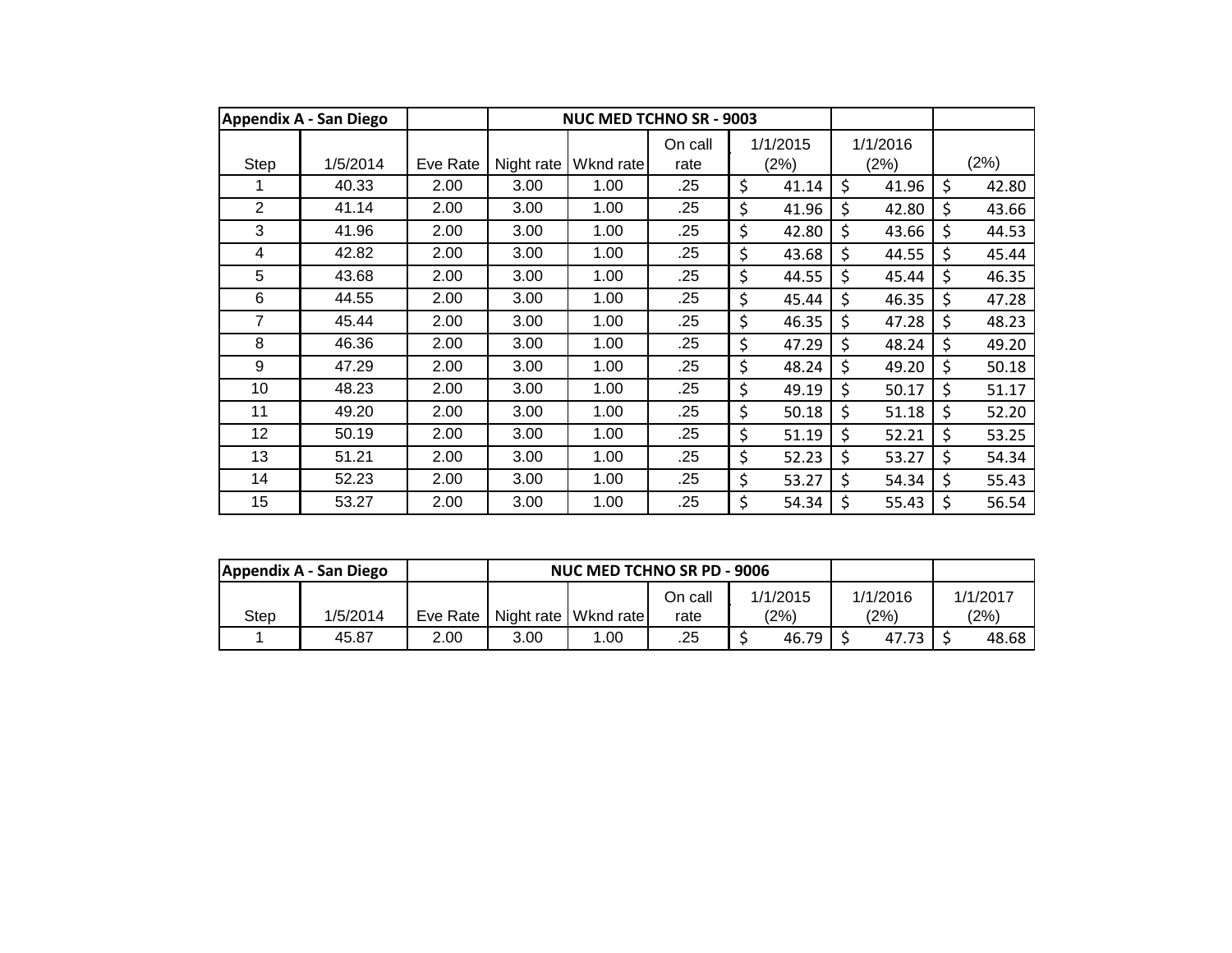|                | <b>Appendix A - San Diego</b> |          |            |           | PHYSCN AST SR - 9202 |                  |                  |                  |
|----------------|-------------------------------|----------|------------|-----------|----------------------|------------------|------------------|------------------|
| Step           | 1/5/2014                      | Eve Rate | Night rate | Wknd rate | On call<br>rate      | 1/1/2015<br>(2%) | 1/1/2016<br>(2%) | 1/1/2017<br>(2%) |
|                | 45.40                         | 2.00     | 3.00       | 1.00      | .25                  | \$<br>46.31      | \$<br>47.24      | \$<br>48.18      |
| $\overline{2}$ | 46.30                         | 2.00     | 3.00       | 1.00      | .25                  | \$<br>47.23      | \$<br>48.17      | \$<br>49.13      |
| 3              | 47.22                         | 2.00     | 3.00       | 1.00      | .25                  | \$<br>48.16      | \$<br>49.12      | \$<br>50.10      |
| 4              | 48.16                         | 2.00     | 3.00       | 1.00      | .25                  | \$<br>49.12      | \$<br>50.10      | \$<br>51.10      |
| 5              | 49.12                         | 2.00     | 3.00       | 1.00      | .25                  | \$<br>50.10      | \$<br>51.10      | \$<br>52.12      |
| 6              | 50.10                         | 2.00     | 3.00       | 1.00      | .25                  | \$<br>51.10      | \$<br>52.12      | \$<br>53.16      |
| 7              | 51.10                         | 2.00     | 3.00       | 1.00      | .25                  | \$<br>52.12      | \$<br>53.16      | \$<br>54.22      |
| 8              | 52.12                         | 2.00     | 3.00       | 1.00      | .25                  | \$<br>53.16      | \$<br>54.22      | \$<br>55.30      |
| 9              | 53.15                         | 2.00     | 3.00       | 1.00      | .25                  | \$<br>54.21      | \$<br>55.29      | \$<br>56.40      |
| 10             | 54.21                         | 2.00     | 3.00       | 1.00      | .25                  | \$<br>55.29      | \$<br>56.40      | \$<br>57.53      |
| 11             | 55.28                         | 2.00     | 3.00       | 1.00      | .25                  | \$<br>56.39      | \$<br>57.52      | \$<br>58.67      |
| 12             | 56.38                         | 2.00     | 3.00       | 1.00      | .25                  | \$<br>57.51      | \$<br>58.66      | \$<br>59.83      |
| 13             | 57.50                         | 2.00     | 3.00       | 1.00      | .25                  | \$<br>58.65      | \$<br>59.82      | \$<br>61.02      |
| 14             | 58.65                         | 2.00     | 3.00       | 1.00      | .25                  | \$<br>59.82      | \$<br>61.02      | \$<br>62.24      |
| 15             | 59.81                         | 2.00     | 3.00       | 1.00      | .25                  | \$<br>61.01      | \$<br>62.23      | \$<br>63.47      |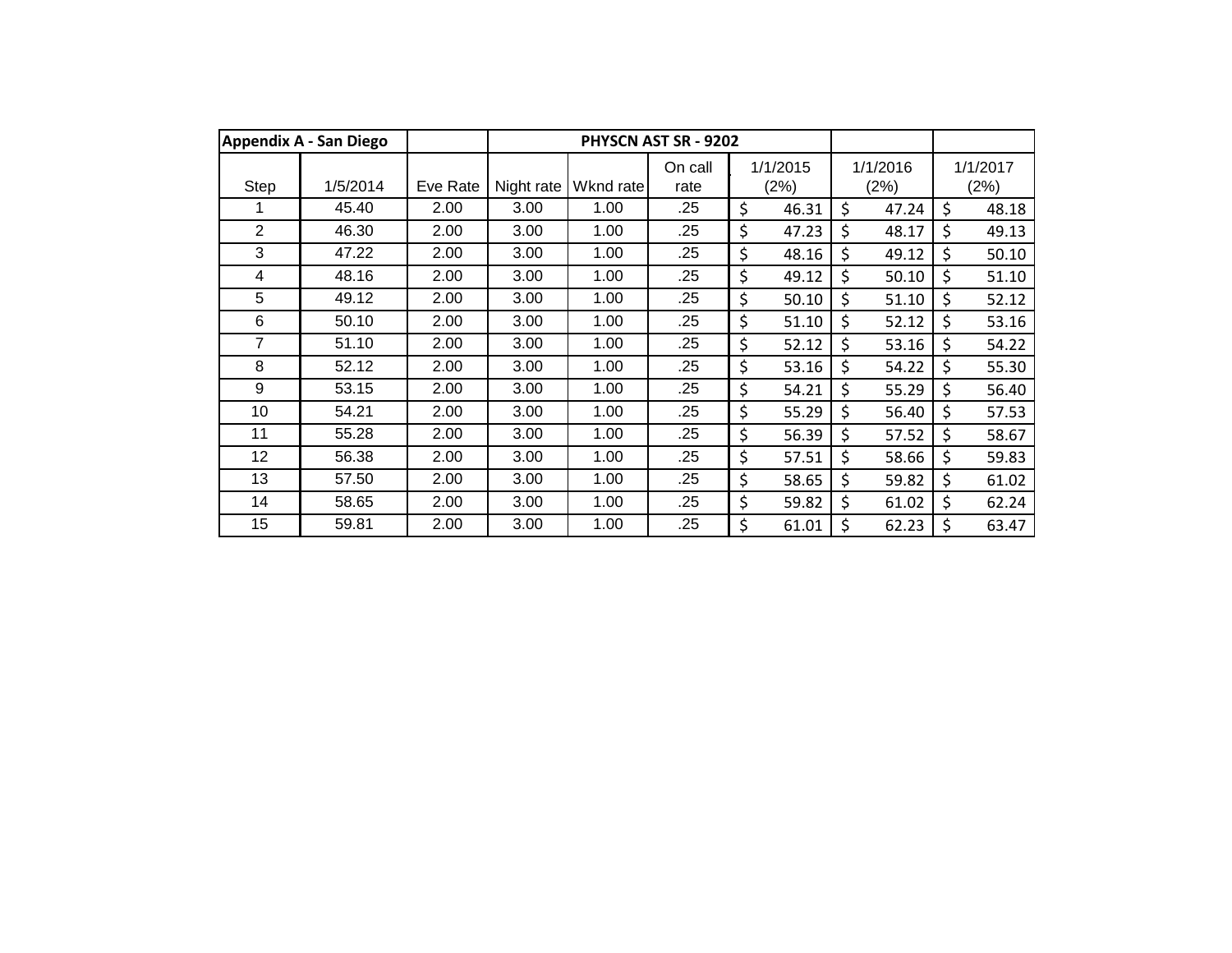|                | <b>Appendix A - San Diego</b> |          |            |           | PHYSCN AST - 9203 |             |             |             |
|----------------|-------------------------------|----------|------------|-----------|-------------------|-------------|-------------|-------------|
|                |                               |          |            |           | On call           | 1/1/2015    | 1/1/2016    | 1/1/2017    |
| Step           | 1/5/2014                      | Eve Rate | Night rate | Wknd rate | rate              | (2%)        | (2%)        | (2%)        |
|                | 41.31                         | 2.00     | 3.00       | 1.00      | .25               | \$<br>42.14 | \$<br>42.98 | \$<br>43.84 |
| $\overline{2}$ | 42.15                         | 2.00     | 3.00       | 1.00      | .25               | \$<br>42.99 | \$<br>43.85 | \$<br>44.73 |
| 3              | 42.98                         | 2.00     | 3.00       | 1.00      | .25               | \$<br>43.84 | \$<br>44.72 | \$<br>45.61 |
| 4              | 43.84                         | 2.00     | 3.00       | 1.00      | .25               | \$<br>44.72 | \$<br>45.61 | \$<br>46.52 |
| 5              | 44.71                         | 2.00     | 3.00       | 1.00      | .25               | \$<br>45.60 | \$<br>46.51 | \$<br>47.44 |
| 6              | 45.60                         | 2.00     | 3.00       | 1.00      | .25               | \$<br>46.51 | \$<br>47.44 | \$<br>48.39 |
| $\overline{7}$ | 46.50                         | 2.00     | 3.00       | 1.00      | .25               | \$<br>47.43 | \$<br>48.38 | \$<br>49.35 |
| 8              | 47.42                         | 2.00     | 3.00       | 1.00      | .25               | \$<br>48.37 | \$<br>49.34 | \$<br>50.33 |
| 9              | 48.37                         | 2.00     | 3.00       | 1.00      | .25               | \$<br>49.34 | \$<br>50.33 | \$<br>51.34 |
| 10             | 49.34                         | 2.00     | 3.00       | 1.00      | .25               | \$<br>50.33 | \$<br>51.34 | \$<br>52.37 |
| 11             | 50.31                         | 2.00     | 3.00       | 1.00      | .25               | \$<br>51.32 | \$<br>52.35 | \$<br>53.40 |
| 12             | 51.32                         | 2.00     | 3.00       | 1.00      | .25               | \$<br>52.35 | \$<br>53.40 | \$<br>54.47 |
| 13             | 52.34                         | 2.00     | 3.00       | 1.00      | .25               | \$<br>53.39 | \$<br>54.46 | \$<br>55.55 |
| 14             | 53.38                         | 2.00     | 3.00       | 1.00      | .25               | \$<br>54.45 | \$<br>55.54 | \$<br>56.65 |
| 15             | 54.44                         | 2.00     | 3.00       | 1.00      | .25               | \$<br>55.53 | \$<br>56.64 | \$<br>57.77 |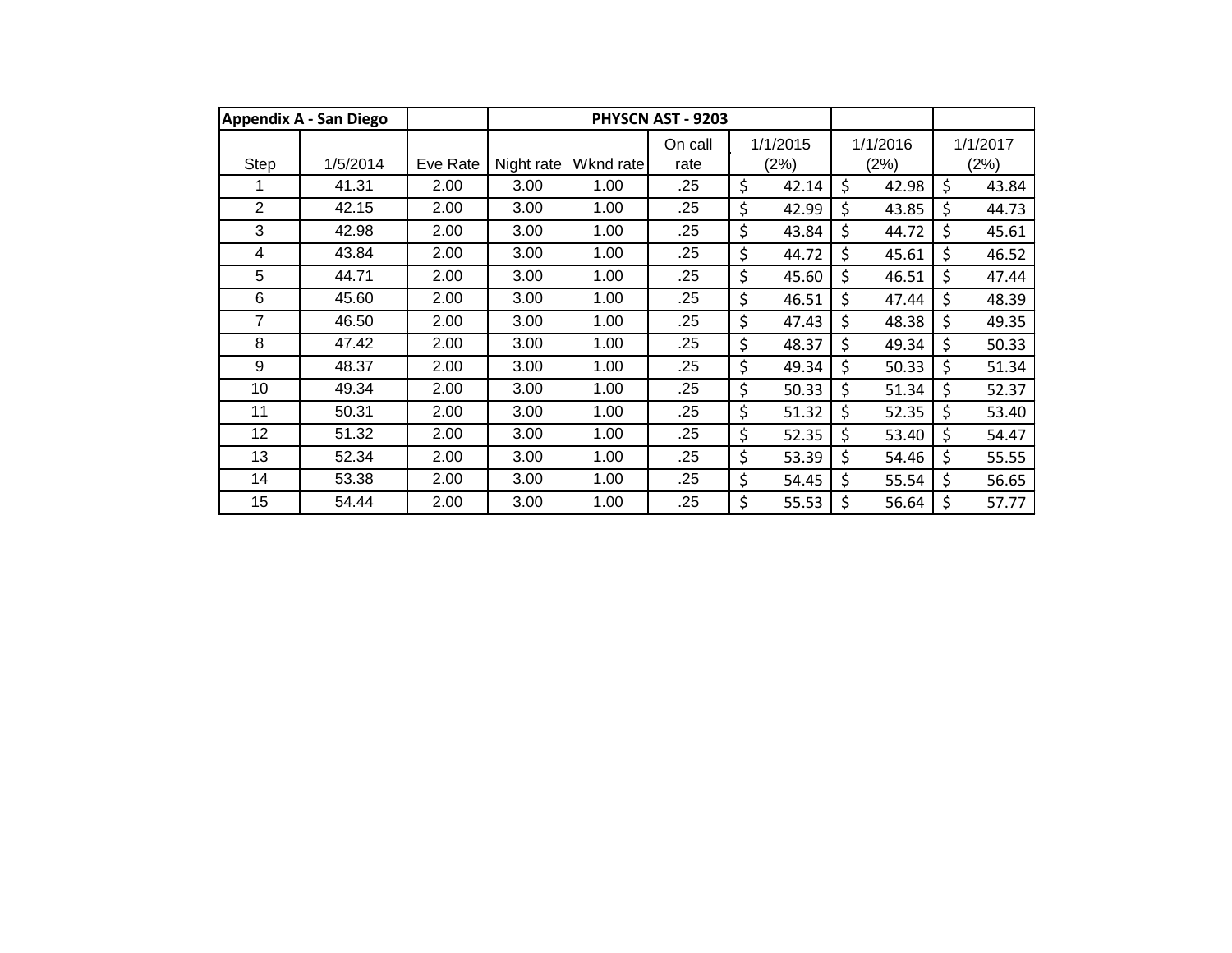|                | <b>Appendix A - San Diego</b> |          |            | <b>STAFF PHARMACIST 2 - 9247</b> |                 |                  |                  |                  |
|----------------|-------------------------------|----------|------------|----------------------------------|-----------------|------------------|------------------|------------------|
| Step           | 1/5/2014                      | Eve Rate | Night rate | Wknd rate                        | On call<br>rate | 1/1/2015<br>(2%) | 1/1/2016<br>(2%) | 1/1/2017<br>(2%) |
|                | 53.11                         | 2.20     | 3.75       | 2.70                             | .25             | \$<br>54.17      | \$<br>55.25      | \$<br>56.36      |
| $\overline{2}$ | 54.15                         | 2.20     | 3.75       | 2.70                             | .25             | \$<br>55.23      | \$<br>56.33      | \$<br>57.46      |
| 3              | 55.24                         | 2.20     | 3.75       | 2.70                             | .25             | \$<br>56.34      | \$<br>57.47      | \$<br>58.62      |
| 4              | 56.34                         | 2.20     | 3.75       | 2.70                             | .25             | \$<br>57.47      | \$<br>58.62      | \$<br>59.79      |
| 5              | 57.46                         | 2.20     | 3.75       | 2.70                             | .25             | \$<br>58.61      | \$<br>59.78      | \$<br>60.98      |
| 6              | 58.61                         | 2.20     | 3.75       | 2.70                             | .25             | \$<br>59.78      | \$<br>60.98      | \$<br>62.20      |
| 7              | 59.77                         | 2.20     | 3.75       | 2.70                             | .25             | \$<br>60.97      | \$<br>62.19      | \$<br>63.43      |
| 8              | 60.95                         | 2.20     | 3.75       | 2.70                             | .25             | \$<br>62.17      | \$<br>63.41      | \$<br>64.68      |
| 9              | 62.16                         | 2.20     | 3.75       | 2.70                             | .25             | \$<br>63.40      | \$<br>64.67      | \$<br>65.96      |
| 10             | 63.41                         | 2.20     | 3.75       | 2.70                             | .25             | \$<br>64.68      | \$<br>65.97      | \$<br>67.29      |
| 11             | 64.66                         | 2.20     | 3.75       | 2.70                             | .25             | \$<br>65.95      | \$<br>67.27      | \$<br>68.62      |
| 12             | 65.95                         | 2.20     | 3.75       | 2.70                             | .25             | \$<br>67.27      | \$<br>68.62      | \$<br>69.99      |
| 13             | 67.26                         | 2.20     | 3.75       | 2.70                             | .25             | \$<br>68.61      | \$<br>69.98      | \$<br>71.38      |
| 14             | 68.60                         | 2.20     | 3.75       | 2.70                             | .25             | \$<br>69.97      | \$<br>71.37      | \$<br>72.80      |
| 15             | 69.96                         | 2.20     | 3.75       | 2.70                             | .25             | \$<br>71.36      | \$<br>72.79      | \$<br>74.25      |

|      | Appendix A - San Diego |          |            | <b>PHARMACIST 2 PD - 9250</b> |         |          |                |          |
|------|------------------------|----------|------------|-------------------------------|---------|----------|----------------|----------|
|      |                        |          |            |                               | On call | 1/1/2015 | 1/1/2016       | 1/1/2017 |
| Step | 1/5/2014               | Eve Rate | Night rate | Wknd rate                     | rate    | (2%)     | $^{\prime}2\%$ | (2%)     |
|      | 63.05                  | 2.20     | 3.75       | 2.70                          | .25     | 64.31    | 65.60          | 66.91    |

|      | Appendix A - San Diego |          |      | <b>PHARMACIST 1 PD - 9297</b> |         |          |          |          |
|------|------------------------|----------|------|-------------------------------|---------|----------|----------|----------|
|      |                        |          |      |                               | On call | 1/1/2015 | 1/1/2016 | 1/1/2017 |
| Step | 1/5/2014               | Eve Rate |      | Night rate   Wknd rate        | rate    | (2%)     | (2%)     | (2%)     |
|      | 59.68                  | 2.00     | 3.00 | .00                           | .25     | 60.87    | 62.09    | 63.33    |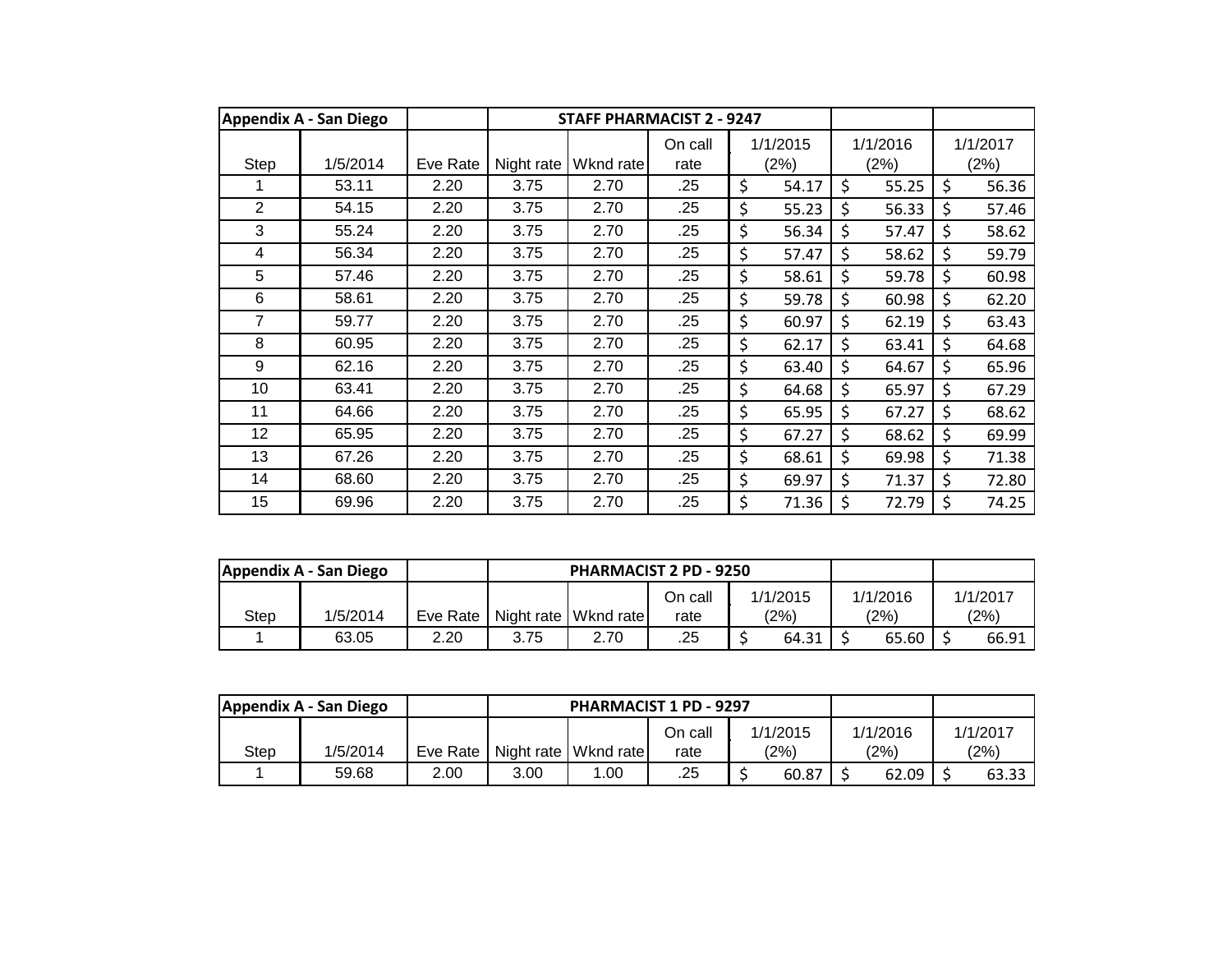|                | <b>Appendix A - San Diego</b> |          |            | <b>CLIN SOCIAL WORKER 3 - 9313</b> |                 |                  |                  |                  |
|----------------|-------------------------------|----------|------------|------------------------------------|-----------------|------------------|------------------|------------------|
| <b>Step</b>    | 1/5/2014                      | Eve Rate | Night rate | Wknd rate                          | On call<br>rate | 1/1/2015<br>(2%) | 1/1/2016<br>(2%) | 1/1/2017<br>(2%) |
|                | 6170.00                       | .00      | .00        | .00                                | .00             | \$<br>6,293.00   | \$<br>6,419.00   | \$<br>6,547.00   |
| $\overline{2}$ | 6292.00                       | .00      | .00        | .00                                | .00             | \$<br>6,418.00   | Ś<br>6,546.00    | 6,677.00<br>Ś.   |
| 3              | 6417.00                       | .00      | .00        | .00                                | .00.            | \$<br>6,545.00   | Ś<br>6,676.00    | \$.<br>6,810.00  |
| 4              | 6542.00                       | .00      | .00        | .00                                | .00             | \$<br>6,673.00   | Ś<br>6,806.00    | Ś.<br>6,942.00   |
| 5              | 6674.00                       | .00      | .00        | .00                                | .00             | \$<br>6,807.00   | \$<br>6,943.00   | 7,082.00<br>\$   |
| 6              | 6806.00                       | .00      | .00        | .00                                | .00             | \$<br>6,942.00   | \$<br>7,081.00   | \$<br>7,223.00   |
| 7              | 6943.00                       | .00      | .00        | .00                                | .00             | \$<br>7,082.00   | Ś<br>7,224.00    | 7,368.00<br>Ś    |
| 8              | 7080.00                       | .00      | .00        | .00                                | .00             | \$<br>7,222.00   | Ś<br>7,366.00    | 7,513.00<br>Ś.   |
| 9              | 7220.00                       | .00      | .00        | .00                                | .00             | \$<br>7,364.00   | \$<br>7,511.00   | 7,661.00<br>\$   |
| 10             | 7365.00                       | .00      | .00        | .00                                | .00             | 7,512.00<br>\$   | \$<br>7,662.00   | 7,815.00<br>Ś.   |
| 11             | 7509.00                       | .00      | .00        | .00                                | .00.            | \$<br>7,659.00   | Ś<br>7,812.00    | Ś.<br>7,968.00   |
| 12             | 7659.00                       | .00      | .00        | .00                                | .00             | \$<br>7,812.00   | \$<br>7,968.00   | \$<br>8,127.00   |
| 13             | 7812.00                       | .00      | .00        | .00                                | .00             | \$<br>7,968.00   | \$<br>8,127.00   | \$<br>8,290.00   |
| 14             | 7968.00                       | .00      | .00        | .00                                | .00             | \$<br>8,127.00   | \$<br>8,290.00   | Ś.<br>8,456.00   |
| 15             | 8126.00                       | .00      | .00        | .00                                | .00             | \$<br>8,289.00   | Ś<br>8,455.00    | 8,624.00         |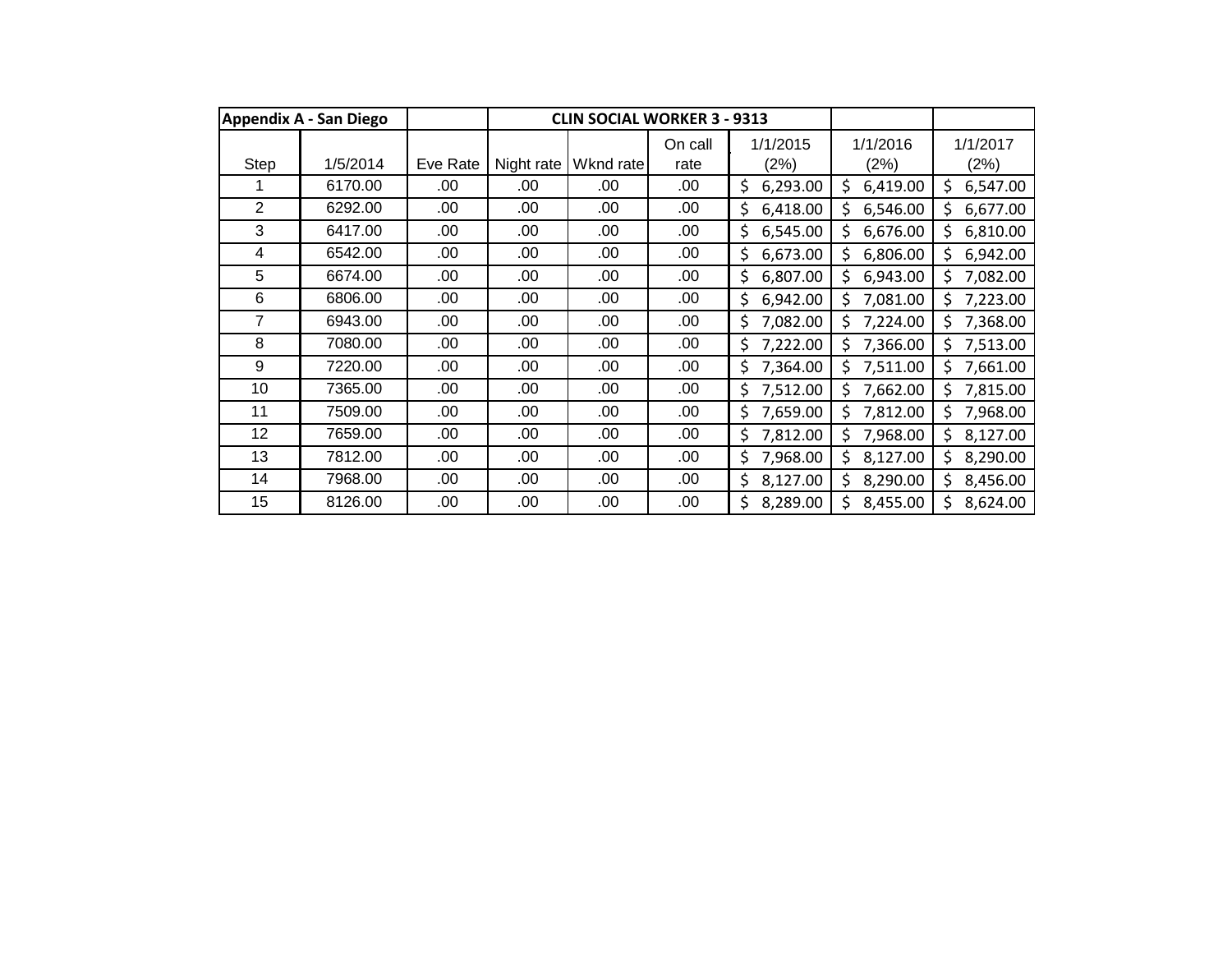|                | <b>Appendix A - San Diego</b> |          |            | <b>CLIN SOCIAL WORKER 2 - 9314</b> |                 |                  |                  |                  |
|----------------|-------------------------------|----------|------------|------------------------------------|-----------------|------------------|------------------|------------------|
| <b>Step</b>    | 1/5/2014                      | Eve Rate | Night rate | Wknd rate                          | On call<br>rate | 1/1/2015<br>(2%) | 1/1/2016<br>(2%) | 1/1/2017<br>(2%) |
|                | 5500.00                       | .00      | .00        | .00                                | .00             | \$<br>5,610.00   | \$<br>5,722.00   | 5,836.00<br>\$   |
| $\overline{2}$ | 5609.00                       | .00      | .00        | .00                                | .00             | \$<br>5,721.00   | Ś<br>5,835.00    | 5,952.00<br>\$   |
| 3              | 5721.00                       | .00      | .00        | .00                                | .00             | 5,835.00<br>\$   | Ś<br>5,952.00    | 6,071.00<br>Ś    |
| 4              | 5834.00                       | .00      | .00        | .00                                | .00             | 5,951.00<br>Ś.   | \$<br>6,070.00   | Ś.<br>6,191.00   |
| 5              | 5949.00                       | .00      | .00        | .00                                | .00             | 6,068.00<br>\$.  | \$<br>6,189.00   | 6,313.00<br>\$   |
| 6              | 6069.00                       | .00      | .00        | .00                                | .00             | \$<br>6,190.00   | \$<br>6,314.00   | \$<br>6,440.00   |
| 7              | 6190.00                       | .00      | .00        | .00                                | .00             | \$<br>6,314.00   | \$<br>6,440.00   | \$<br>6,569.00   |
| 8              | 6312.00                       | .00      | .00        | .00                                | .00             | \$<br>6,438.00   | Ś<br>6,567.00    | \$<br>6,698.00   |
| 9              | 6437.00                       | .00      | .00        | .00                                | .00             | \$<br>6,566.00   | \$<br>6,697.00   | 6,831.00<br>\$   |
| 10             | 6566.00                       | .00      | .00        | .00                                | .00             | \$<br>6,697.00   | \$<br>6,831.00   | 6,968.00<br>\$   |
| 11             | 6696.00                       | .00      | .00        | .00                                | .00             | 6,830.00<br>\$   | \$<br>6,967.00   | 7,106.00<br>Ś    |
| 12             | 6829.00                       | .00      | .00        | .00                                | .00             | Ś.<br>6,966.00   | \$<br>7,105.00   | \$<br>7,247.00   |
| 13             | 6964.00                       | .00      | .00        | .00                                | .00             | 7,103.00<br>Ś.   | \$<br>7,245.00   | 7,390.00<br>\$   |
| 14             | 7103.00                       | .00      | .00        | .00                                | .00             | \$<br>7,245.00   | \$<br>7,390.00   | \$<br>7,538.00   |
| 15             | 7244.00                       | .00      | .00        | .00                                | .00             | Ś.<br>7,389.00   | Ś<br>7,537.00    | \$<br>7,688.00   |

|      | Appendix A - San Diego |      | <b>CLIN SOCIAL WORKER 2 PD - 9316</b>               |     |         |          |          |          |
|------|------------------------|------|-----------------------------------------------------|-----|---------|----------|----------|----------|
|      |                        |      |                                                     |     | On call | 1/1/2015 | 1/1/2016 | 1/1/2017 |
| Step | 1/5/2014               |      | Eve Rate   Night rate   Wknd rate  <br>(2%)<br>rate |     |         | (2%)     | (2%)     |          |
|      | 39.78                  | 2.00 | 3.00                                                | .00 | .25     | 40.58    | 41.39    | 42.22    |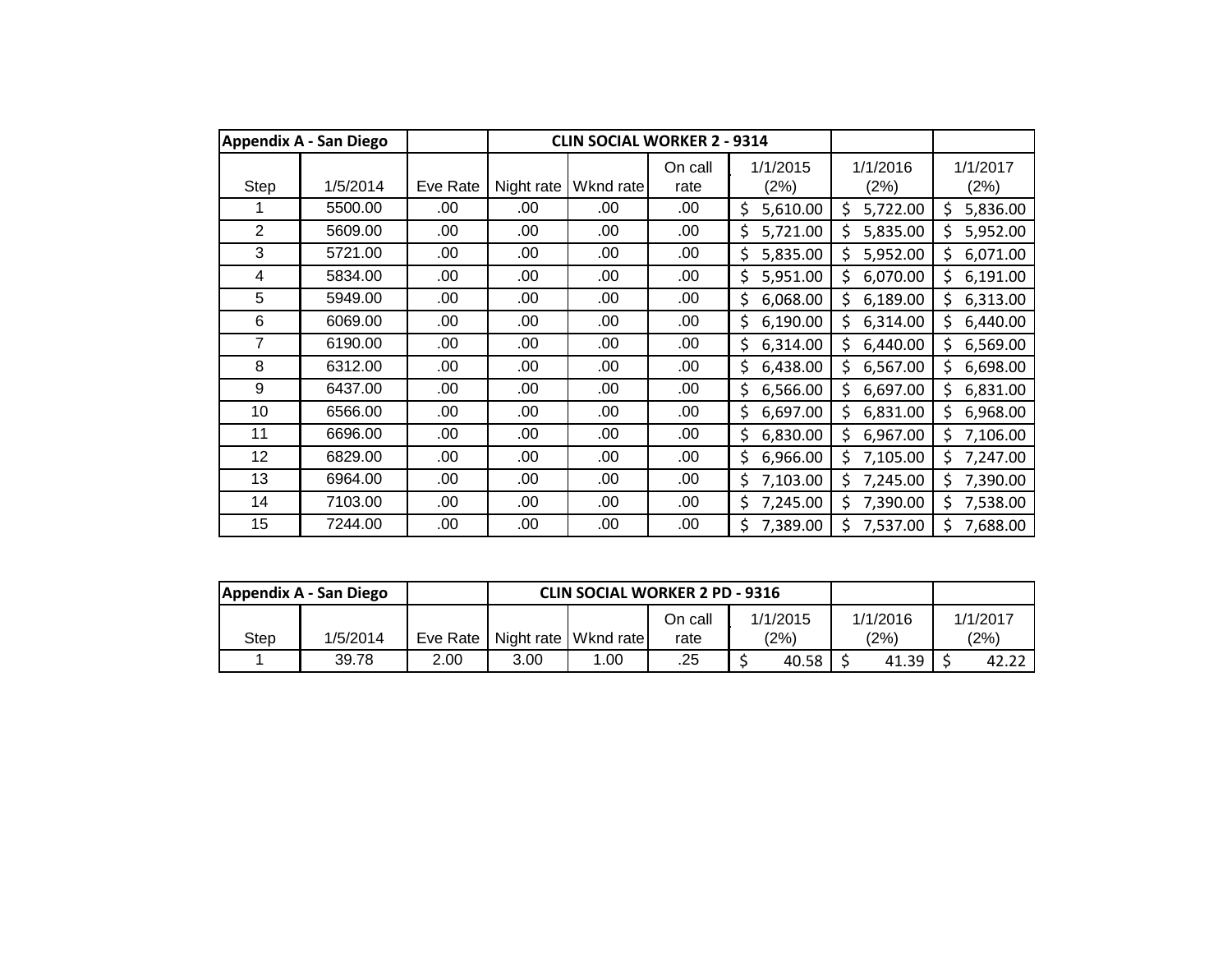|                | <b>Appendix A - San Diego</b> |          |            | <b>SOCIAL WORK ASC - 9341</b> |                 |                  |    |                  |                  |
|----------------|-------------------------------|----------|------------|-------------------------------|-----------------|------------------|----|------------------|------------------|
| Step           | 1/5/2014                      | Eve Rate | Night rate | Wknd rate                     | On call<br>rate | 1/1/2015<br>(2%) |    | 1/1/2016<br>(2%) | 1/1/2017<br>(2%) |
|                | 20.60                         | 2.00     | 3.00       | 1.00                          | .25             | \$<br>21.01      | Ś  | 21.43            | \$<br>21.86      |
| $\overline{2}$ | 21.01                         | 2.00     | 3.00       | 1.00                          | .25             | \$<br>21.43      | Ś  | 21.86            | \$<br>22.30      |
| 3              | 21.44                         | 2.00     | 3.00       | 1.00                          | .25             | \$<br>21.87      | \$ | 22.31            | \$<br>22.76      |
| 4              | 21.86                         | 2.00     | 3.00       | 1.00                          | .25             | \$<br>22.30      | \$ | 22.75            | \$<br>23.21      |
| 5              | 22.28                         | 2.00     | 3.00       | 1.00                          | .25             | \$<br>22.73      | \$ | 23.18            | \$<br>23.64      |
| 6              | 22.74                         | 2.00     | 3.00       | 1.00                          | .25             | \$<br>23.19      | \$ | 23.65            | \$<br>24.12      |
| $\overline{7}$ | 23.18                         | 2.00     | 3.00       | 1.00                          | .25             | \$<br>23.64      | \$ | 24.11            | \$<br>24.59      |
| 8              | 23.64                         | 2.00     | 3.00       | 1.00                          | .25             | \$<br>24.11      | \$ | 24.59            | \$<br>25.08      |
| 9              | 24.11                         | 2.00     | 3.00       | 1.00                          | .25             | \$<br>24.59      | \$ | 25.08            | \$<br>25.58      |
| 10             | 24.59                         | 2.00     | 3.00       | 1.00                          | .25             | \$<br>25.08      | \$ | 25.58            | \$<br>26.09      |
| 11             | 25.08                         | 2.00     | 3.00       | 1.00                          | .25             | \$<br>25.58      | \$ | 26.09            | \$<br>26.61      |
| 12             | 25.57                         | 2.00     | 3.00       | 1.00                          | .25             | \$<br>26.08      | \$ | 26.60            | \$<br>27.13      |
| 13             | 26.07                         | 2.00     | 3.00       | 1.00                          | .25             | \$<br>26.59      | \$ | 27.12            | \$<br>27.66      |
| 14             | 26.60                         | 2.00     | 3.00       | 1.00                          | .25             | \$<br>27.13      | \$ | 27.67            | \$<br>28.22      |
| 15             | 27.12                         | 2.00     | 3.00       | 1.00                          | .25             | \$<br>27.66      | \$ | 28.21            | \$<br>28.77      |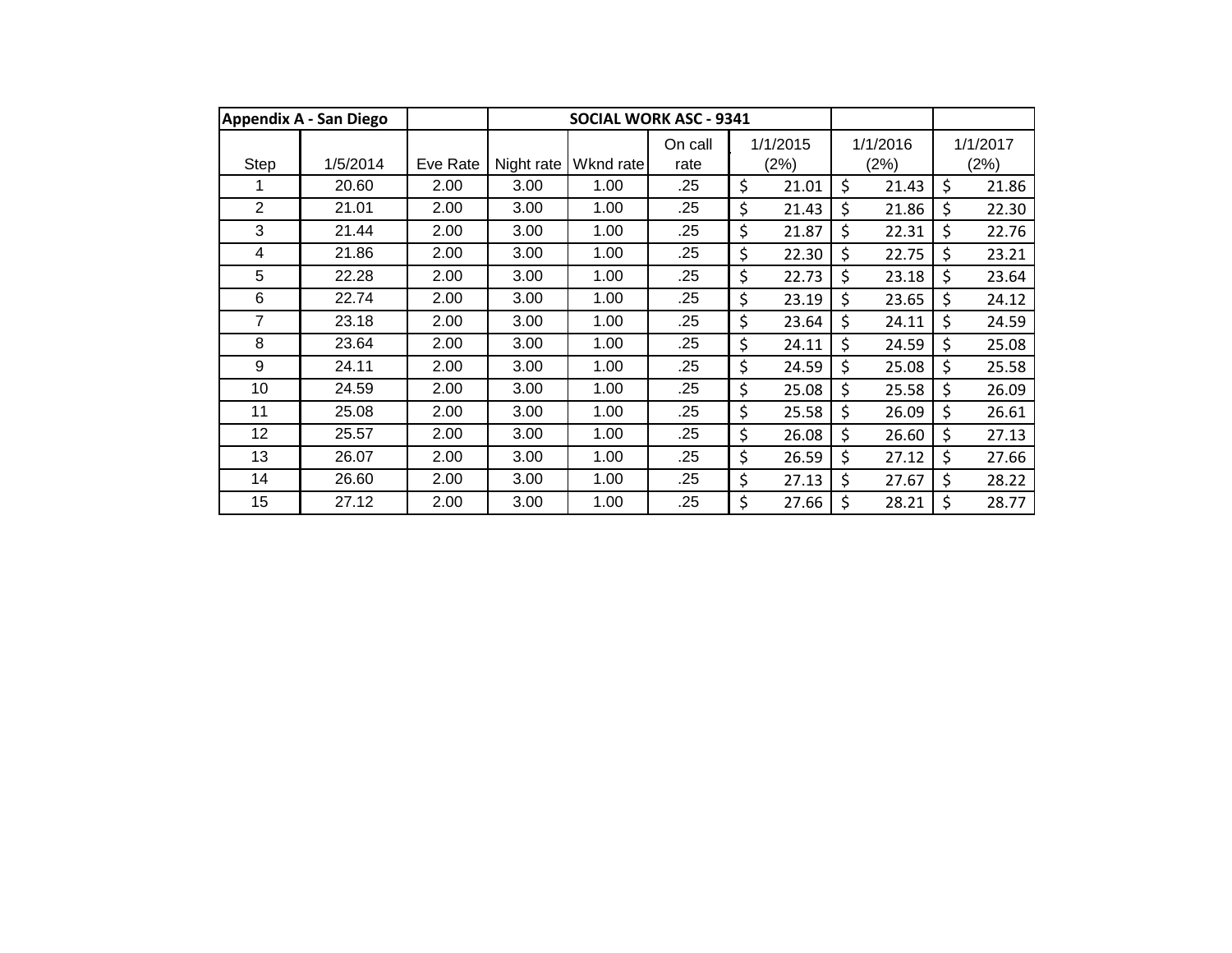|                | <b>Appendix A - San Diego</b> |          | <b>MED INTERPRETER 1 - 9355</b> |           |                 |    |                  |    |                  |         |                  |
|----------------|-------------------------------|----------|---------------------------------|-----------|-----------------|----|------------------|----|------------------|---------|------------------|
| Step           | 1/5/2014                      | Eve Rate | Night rate                      | Wknd rate | On call<br>rate |    | 1/1/2015<br>(2%) |    | 1/1/2016<br>(2%) |         | 1/1/2017<br>(2%) |
|                | 17.12                         | 2.00     | 3.00                            | .00       | 5.50            | \$ | 17.46            | \$ | 17.81            | $\zeta$ | 18.17            |
| $\overline{2}$ | 17.47                         | 2.00     | 3.00                            | .00       | 5.50            | \$ | 17.82            | Ś  | 18.18            | \$      | 18.54            |
| 3              | 17.82                         | 2.00     | 3.00                            | .00       | 5.50            | \$ | 18.18            | \$ | 18.54            | $\zeta$ | 18.91            |
| 4              | 18.17                         | 2.00     | 3.00                            | .00       | 5.50            | \$ | 18.53            | \$ | 18.90            | $\zeta$ | 19.28            |
| 5              | 18.54                         | 2.00     | 3.00                            | .00       | 5.50            | \$ | 18.91            | \$ | 19.29            | \$      | 19.68            |
| 6              | 18.91                         | 2.00     | 3.00                            | .00       | 5.50            | \$ | 19.29            | \$ | 19.68            | \$      | 20.07            |
| 7              | 19.29                         | 2.00     | 3.00                            | .00       | 5.50            | \$ | 19.68            | \$ | 20.07            | \$      | 20.47            |
| 8              | 19.67                         | 2.00     | 3.00                            | .00       | 5.50            | \$ | 20.06            | \$ | 20.46            | \$      | 20.87            |
| 9              | 20.06                         | 2.00     | 3.00                            | .00       | 5.50            | \$ | 20.46            | \$ | 20.87            | \$      | 21.29            |
| 10             | 20.47                         | 2.00     | 3.00                            | .00       | 5.50            | \$ | 20.88            | \$ | 21.30            | $\zeta$ | 21.73            |
| 11             | 20.88                         | 2.00     | 3.00                            | .00       | 5.50            | \$ | 21.30            | \$ | 21.73            | \$      | 22.16            |
| 12             | 21.29                         | 2.00     | 3.00                            | .00       | 5.50            | \$ | 21.72            | \$ | 22.15            | $\zeta$ | 22.59            |
| 13             | 21.68                         | 2.00     | 3.00                            | .00       | 5.50            | \$ | 22.11            | \$ | 22.55            | \$      | 23.00            |
| 14             | 22.14                         | 2.00     | 3.00                            | .00       | 5.50            | \$ | 22.58            | \$ | 23.03            | \$      | 23.49            |
| 15             | 22.59                         | 2.00     | 3.00                            | .00       | 5.50            | \$ | 23.04            | \$ | 23.50            | \$      | 23.97            |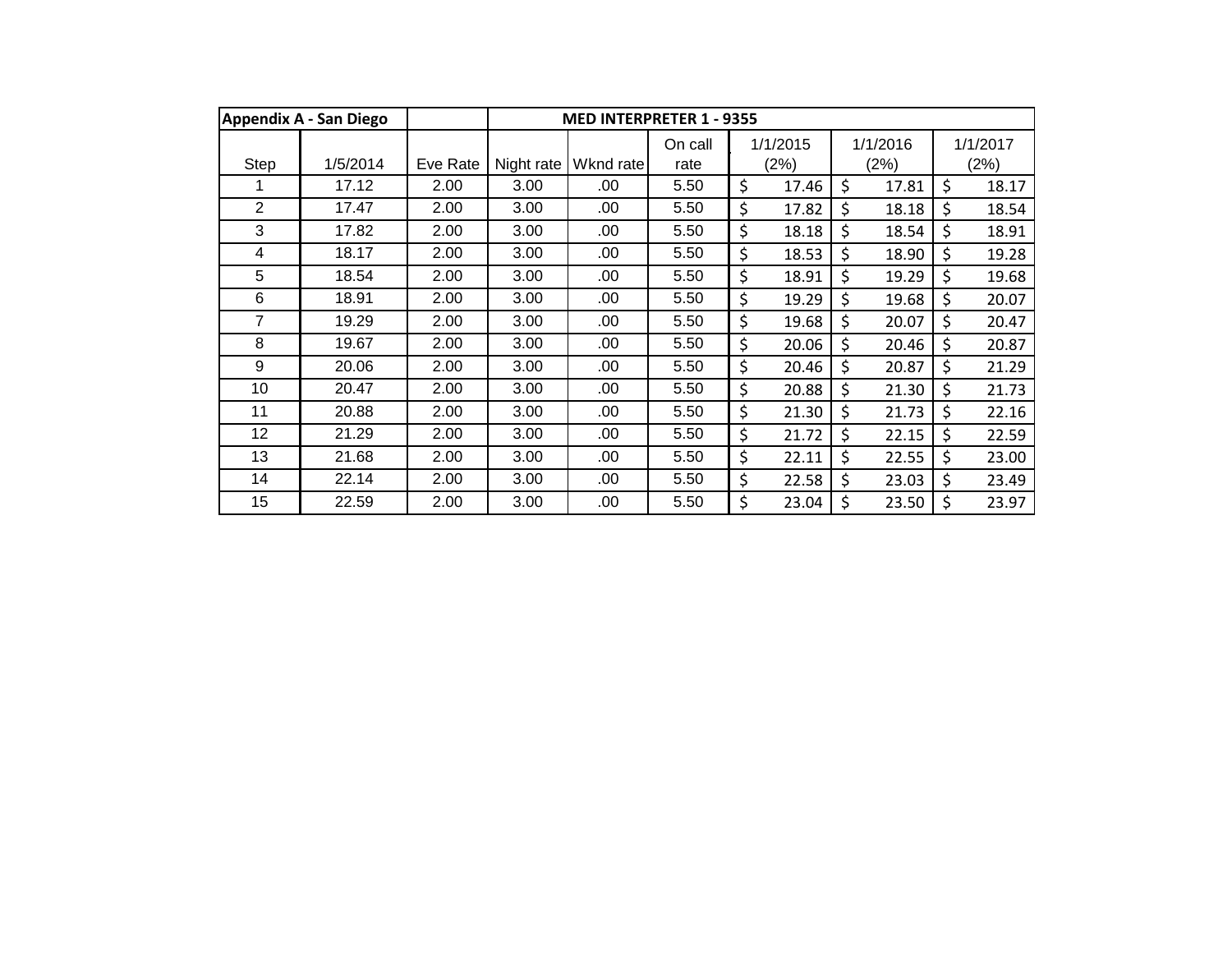|                | <b>Appendix A - San Diego</b> |          | <b>MED INTERPRETER 2 - 9356</b> |           |                 |    |                  |    |                  |    |                  |
|----------------|-------------------------------|----------|---------------------------------|-----------|-----------------|----|------------------|----|------------------|----|------------------|
| Step           | 1/5/2014                      | Eve Rate | Night rate                      | Wknd rate | On call<br>rate |    | 1/1/2015<br>(2%) |    | 1/1/2016<br>(2%) |    | 1/1/2017<br>(2%) |
|                | 17.98                         | 2.00     | 3.00                            | .00       | 5.50            | \$ | 18.34            | \$ | 18.71            | \$ | 19.08            |
| $\overline{2}$ | 18.34                         | 2.00     | 3.00                            | .00       | 5.50            | \$ | 18.71            | \$ | 19.08            | \$ | 19.46            |
| 3              | 18.71                         | 2.00     | 3.00                            | .00       | 5.50            | \$ | 19.08            | \$ | 19.46            | \$ | 19.85            |
| 4              | 19.06                         | 2.00     | 3.00                            | .00       | 5.50            | \$ | 19.44            | \$ | 19.83            | \$ | 20.23            |
| 5              | 19.45                         | 2.00     | 3.00                            | .00       | 5.50            | \$ | 19.84            | \$ | 20.24            | \$ | 20.64            |
| 6              | 19.84                         | 2.00     | 3.00                            | .00       | 5.50            | \$ | 20.24            | \$ | 20.64            | \$ | 21.05            |
| 7              | 20.25                         | 2.00     | 3.00                            | .00       | 5.50            | \$ | 20.66            | \$ | 21.07            | \$ | 21.49            |
| 8              | 20.65                         | 2.00     | 3.00                            | .00       | 5.50            | \$ | 21.06            | \$ | 21.48            | \$ | 21.91            |
| 9              | 21.05                         | 2.00     | 3.00                            | .00       | 5.50            | \$ | 21.47            | \$ | 21.90            | \$ | 22.34            |
| 10             | 21.48                         | 2.00     | 3.00                            | .00       | 5.50            | \$ | 21.91            | \$ | 22.35            | \$ | 22.80            |
| 11             | 21.90                         | 2.00     | 3.00                            | .00       | 5.50            | \$ | 22.34            | \$ | 22.79            | \$ | 23.25            |
| 12             | 22.34                         | 2.00     | 3.00                            | .00       | 5.50            | \$ | 22.79            | \$ | 23.25            | \$ | 23.72            |
| 13             | 22.79                         | 2.00     | 3.00                            | .00       | 5.50            | \$ | 23.25            | \$ | 23.72            | \$ | 24.19            |
| 14             | 23.24                         | 2.00     | 3.00                            | .00       | 5.50            | \$ | 23.70            | \$ | 24.17            | \$ | 24.65            |
| 15             | 23.72                         | 2.00     | 3.00                            | .00       | 5.50            | \$ | 24.19            | \$ | 24.67            | \$ | 25.16            |

|      | Appendix A - San Diego |          |      | <b>MED INTERPRETER PD - 9357</b>             |  |  |  |  |  |  |
|------|------------------------|----------|------|----------------------------------------------|--|--|--|--|--|--|
|      |                        |          |      | 1/1/2017<br>1/1/2016<br>1/1/2015<br>On call  |  |  |  |  |  |  |
| Step | 1/5/2014               | Eve Rate |      | Night rate Wknd rate<br>(2%)<br>(2%)<br>rate |  |  |  |  |  |  |
|      | 20.63                  | 2.00     | 3.00 | 5.50<br>.00<br>$21.46$ J<br>21.04<br>21.89   |  |  |  |  |  |  |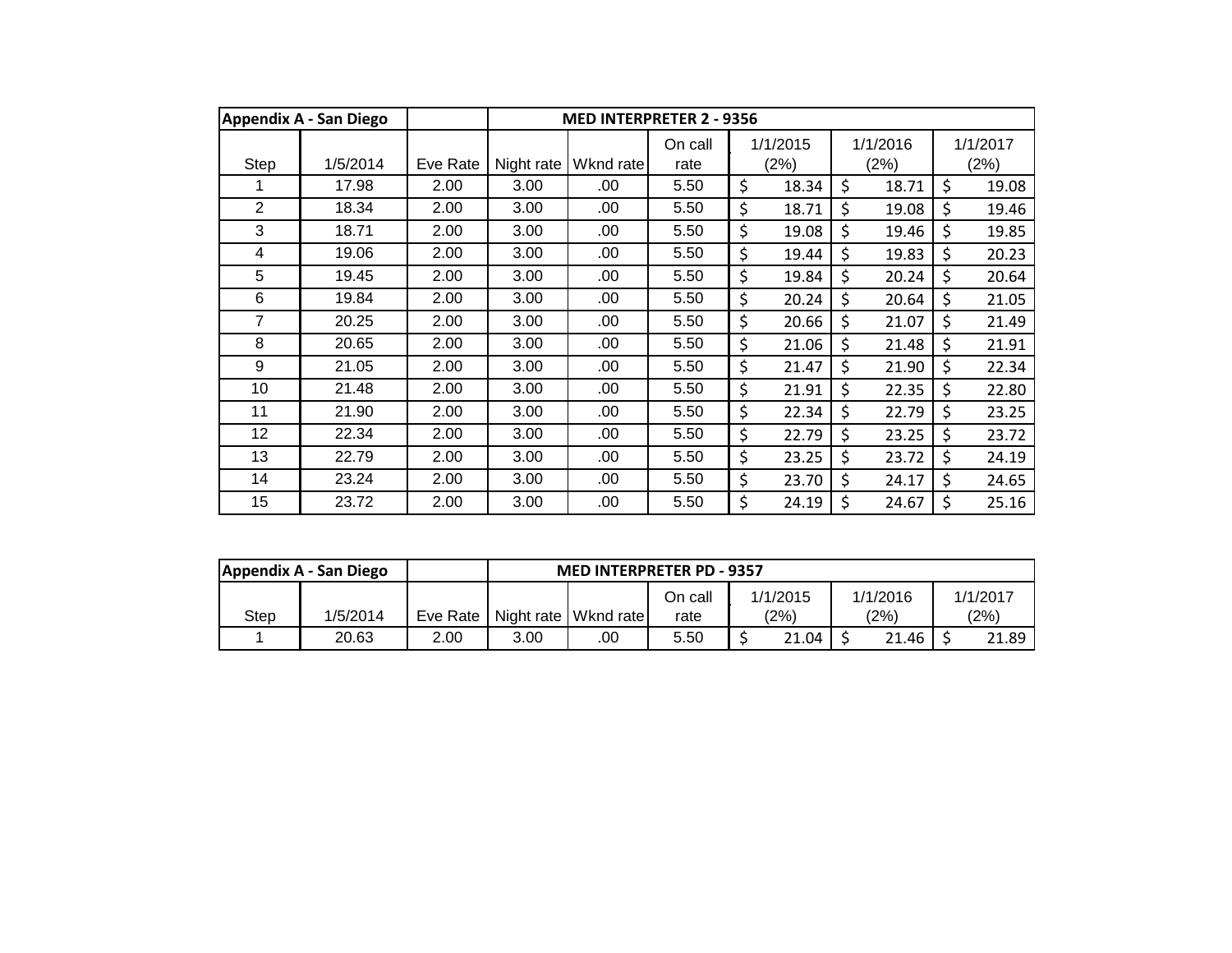|                | <b>Appendix A - San Diego</b> |          | <b>PSYCHOLOGIST 2 - 9383</b> |           |                 |                  |                  |                  |  |
|----------------|-------------------------------|----------|------------------------------|-----------|-----------------|------------------|------------------|------------------|--|
| Step           | 1/5/2014                      | Eve Rate | Night rate                   | Wknd rate | On call<br>rate | 1/1/2015<br>(2%) | 1/1/2016<br>(2%) | 1/1/2017<br>(2%) |  |
|                | 6988.00                       | .00      | .00                          | .00       | .00             | \$<br>7,128.00   | \$<br>7,271.00   | \$<br>7,416.00   |  |
| $\overline{2}$ | 7125.00                       | .00      | .00                          | .00       | .00             | \$<br>7,268.00   | Ś<br>7,413.00    | 7,561.00<br>Ś    |  |
| 3              | 7268.00                       | .00      | .00                          | .00       | .00             | \$<br>7,413.00   | Ś<br>7,561.00    | 7,712.00<br>\$.  |  |
| 4              | 7411.00                       | .00      | .00                          | .00       | .00             | \$<br>7,559.00   | Ś<br>7,710.00    | Ś.<br>7,864.00   |  |
| 5              | 7559.00                       | .00      | .00                          | .00       | .00             | \$<br>7,710.00   | Ś<br>7,864.00    | \$<br>8,021.00   |  |
| 6              | 7710.00                       | .00      | .00                          | .00       | .00             | \$<br>7,864.00   | \$<br>8,021.00   | \$.<br>8,181.00  |  |
| 7              | 7864.00                       | .00      | .00                          | .00.      | .00             | \$<br>8,021.00   | Ś<br>8,181.00    | 8,345.00<br>Ś    |  |
| 8              | 8020.00                       | .00      | .00                          | .00.      | .00             | \$<br>8,180.00   | \$<br>8,344.00   | 8,511.00<br>\$   |  |
| 9              | 8180.00                       | .00      | .00                          | .00.      | .00             | \$<br>8,344.00   | \$<br>8,511.00   | 8,681.00<br>\$   |  |
| 10             | 8342.00                       | .00      | .00                          | .00       | .00             | \$<br>8,509.00   | \$<br>8,679.00   | \$.<br>8,853.00  |  |
| 11             | 8509.00                       | .00      | .00                          | .00       | .00.            | \$<br>8,679.00   | \$<br>8,853.00   | Ś.<br>9,030.00   |  |
| 12             | 8676.00                       | .00      | .00                          | .00       | .00             | \$<br>8,850.00   | \$<br>9,027.00   | \$.<br>9,208.00  |  |
| 13             | 8848.00                       | .00      | .00                          | .00       | .00             | \$<br>9,025.00   | \$<br>9,206.00   | \$<br>9,390.00   |  |
| 14             | 9024.00                       | .00      | .00                          | .00       | .00             | \$<br>9,204.00   | \$<br>9,388.00   | Ś.<br>9,576.00   |  |
| 15             | 9203.00                       | .00      | .00                          | .00.      | .00             | \$<br>9,387.00   | 9,575.00<br>Ś    | 9,767.00         |  |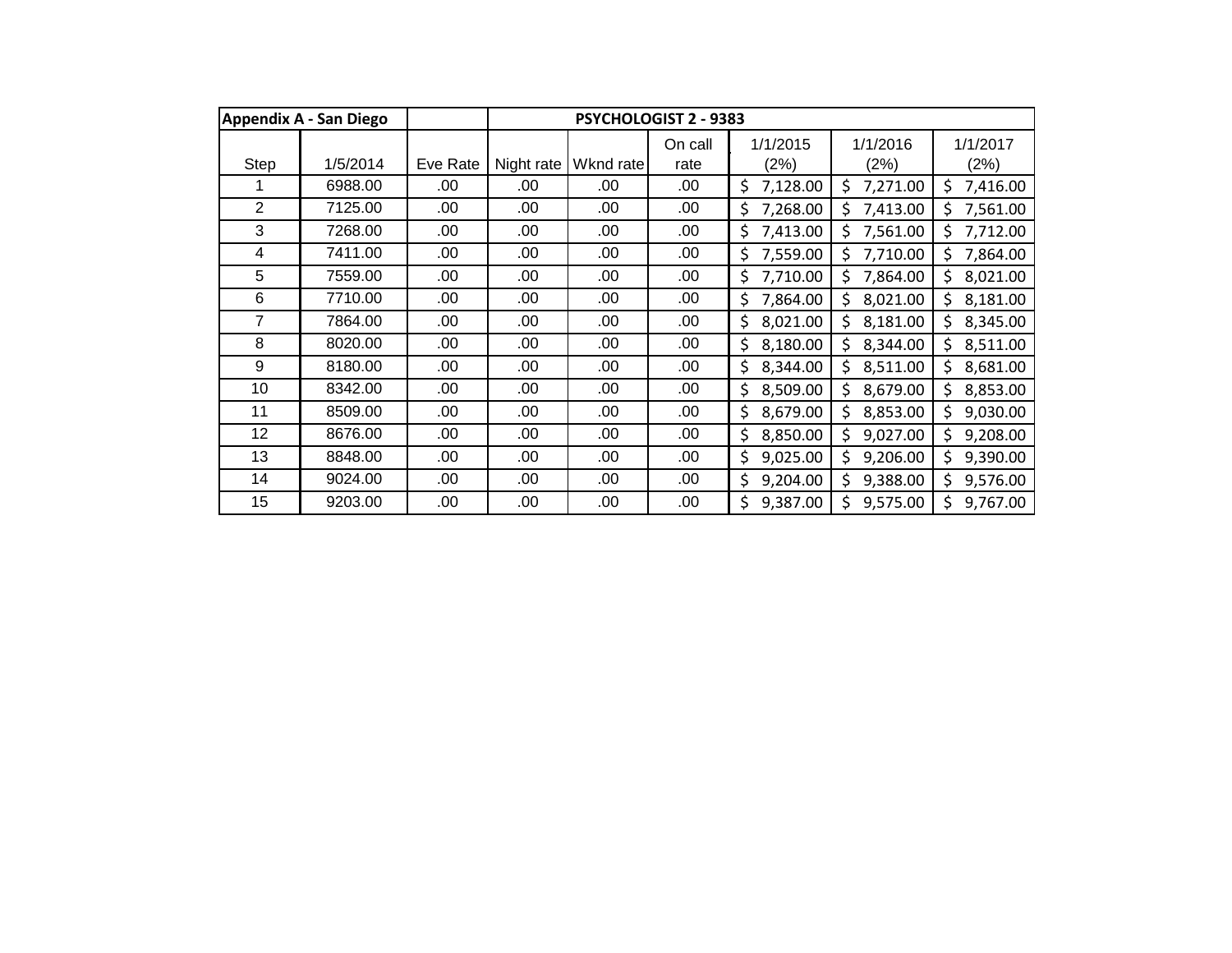|                | <b>Appendix A - San Diego</b> |          | PSYCHOLOGIST 1 - 9384 |           |                 |                  |                  |                  |  |
|----------------|-------------------------------|----------|-----------------------|-----------|-----------------|------------------|------------------|------------------|--|
| Step           | 1/5/2014                      | Eve Rate | Night rate            | Wknd rate | On call<br>rate | 1/1/2015<br>(2%) | 1/1/2016<br>(2%) | 1/1/2017<br>(2%) |  |
|                | 6344.00                       | .00      | .00                   | .00       | .00             | \$<br>6,471.00   | \$<br>6,600.00   | \$.<br>6,732.00  |  |
| $\overline{2}$ | 6470.00                       | .00      | .00                   | .00       | .00             | \$<br>6,599.00   | Ś<br>6,731.00    | 6,866.00<br>Ś.   |  |
| 3              | 6598.00                       | .00      | .00                   | .00       | .00             | \$<br>6,730.00   | Ś<br>6,865.00    | \$.<br>7,002.00  |  |
| 4              | 6729.00                       | .00      | .00                   | .00       | .00             | \$<br>6,864.00   | Ś<br>7,001.00    | Ś.<br>7,141.00   |  |
| 5              | 6862.00                       | .00      | .00                   | .00       | .00             | \$<br>6,999.00   | Ś<br>7,139.00    | \$.<br>7,282.00  |  |
| 6              | 7000.00                       | .00      | .00                   | .00       | .00             | \$<br>7,140.00   | \$<br>7,283.00   | \$<br>7,429.00   |  |
| 7              | 7139.00                       | .00      | .00                   | .00       | .00             | \$<br>7,282.00   | Ś<br>7,428.00    | 7,577.00<br>Ś.   |  |
| 8              | 7281.00                       | .00      | .00                   | .00.      | .00             | \$<br>7,427.00   | Ś<br>7,576.00    | 7,728.00<br>Ś.   |  |
| 9              | 7427.00                       | .00      | .00                   | .00.      | .00             | \$<br>7,576.00   | \$<br>7,728.00   | 7,883.00<br>\$   |  |
| 10             | 7574.00                       | .00      | .00                   | .00       | .00             | \$<br>7,725.00   | Ś<br>7,880.00    | 8,038.00<br>\$.  |  |
| 11             | 7726.00                       | .00      | .00                   | .00       | .00.            | 7,881.00<br>\$   | \$<br>8,039.00   | \$.<br>8,200.00  |  |
| 12             | 7879.00                       | .00      | .00                   | .00       | .00             | \$<br>8,037.00   | \$<br>8,198.00   | \$<br>8,362.00   |  |
| 13             | 8035.00                       | .00      | .00                   | .00       | .00             | \$<br>8,196.00   | \$<br>8,360.00   | \$<br>8,527.00   |  |
| 14             | 8196.00                       | .00      | .00                   | .00       | .00             | \$<br>8,360.00   | \$<br>8,527.00   | Ś.<br>8,698.00   |  |
| 15             | 8358.00                       | .00      | .00                   | .00.      | .00             | \$<br>8,525.00   | 8,696.00<br>Ś    | 8,870.00         |  |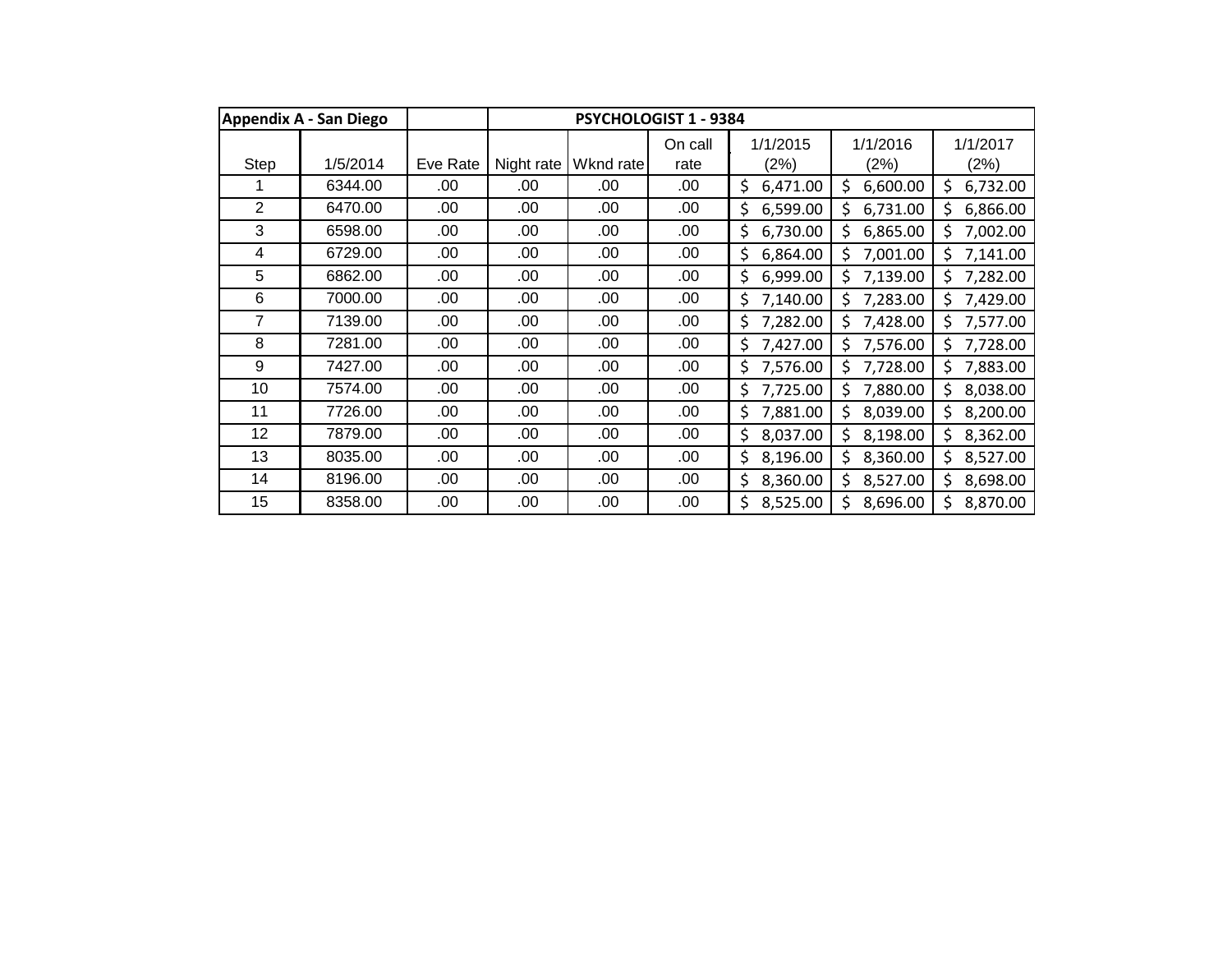|                | <b>Appendix A - San Diego</b> |          | <b>PSYCHOMETRIST SR - 9392</b> |           |                 |                  |                  |                  |  |
|----------------|-------------------------------|----------|--------------------------------|-----------|-----------------|------------------|------------------|------------------|--|
| Step           | 1/5/2014                      | Eve Rate | Night rate                     | Wknd rate | On call<br>rate | 1/1/2015<br>(2%) | 1/1/2016<br>(2%) | 1/1/2017<br>(2%) |  |
|                | 3873.00                       | .00      | .00                            | .00       | .00             | \$<br>3,950.00   | \$<br>4,029.00   | \$<br>4,110.00   |  |
| $\overline{2}$ | 3951.00                       | .00      | .00                            | .00       | .00             | \$<br>4,030.00   | \$<br>4,111.00   | 4,193.00<br>\$.  |  |
| 3              | 4030.00                       | .00      | .00                            | .00       | .00             | \$<br>4,111.00   | Ś<br>4,193.00    | \$<br>4,277.00   |  |
| 4              | 4110.00                       | .00      | .00                            | .00       | .00             | \$<br>4,192.00   | \$<br>4,276.00   | \$<br>4,362.00   |  |
| 5              | 4190.00                       | .00      | .00                            | .00       | .00             | \$<br>4,274.00   | Ś<br>4,359.00    | \$<br>4,446.00   |  |
| 6              | 4274.00                       | .00      | .00                            | .00       | .00             | \$<br>4,359.00   | \$<br>4,446.00   | \$<br>4,535.00   |  |
| 7              | 4359.00                       | .00      | .00                            | .00       | .00             | \$<br>4,446.00   | \$<br>4,535.00   | 4,626.00<br>\$   |  |
| 8              | 4447.00                       | .00      | .00                            | .00.      | .00             | \$<br>4,536.00   | \$<br>4,627.00   | 4,720.00<br>\$   |  |
| 9              | 4535.00                       | .00      | .00                            | .00.      | .00             | \$<br>4,626.00   | \$<br>4,719.00   | \$<br>4,813.00   |  |
| 10             | 4625.00                       | .00      | .00                            | .00       | .00             | \$<br>4,718.00   | \$<br>4,812.00   | 4,908.00<br>\$   |  |
| 11             | 4718.00                       | .00      | .00                            | .00       | .00.            | \$<br>4,812.00   | \$<br>4,908.00   | Ś.<br>5,006.00   |  |
| 12             | 4813.00                       | .00      | .00                            | .00       | .00             | \$<br>4,909.00   | \$<br>5,007.00   | \$.<br>5,107.00  |  |
| 13             | 4909.00                       | .00      | .00                            | .00       | .00             | \$<br>5,007.00   | \$<br>5,107.00   | \$<br>5,209.00   |  |
| 14             | 5008.00                       | .00      | .00                            | .00       | .00             | \$<br>5,108.00   | \$<br>5,210.00   | Ś.<br>5,314.00   |  |
| 15             | 5108.00                       | .00      | .00                            | .00       | .00             | \$<br>5,210.00   | Ś<br>5,314.00    | 5,420.00         |  |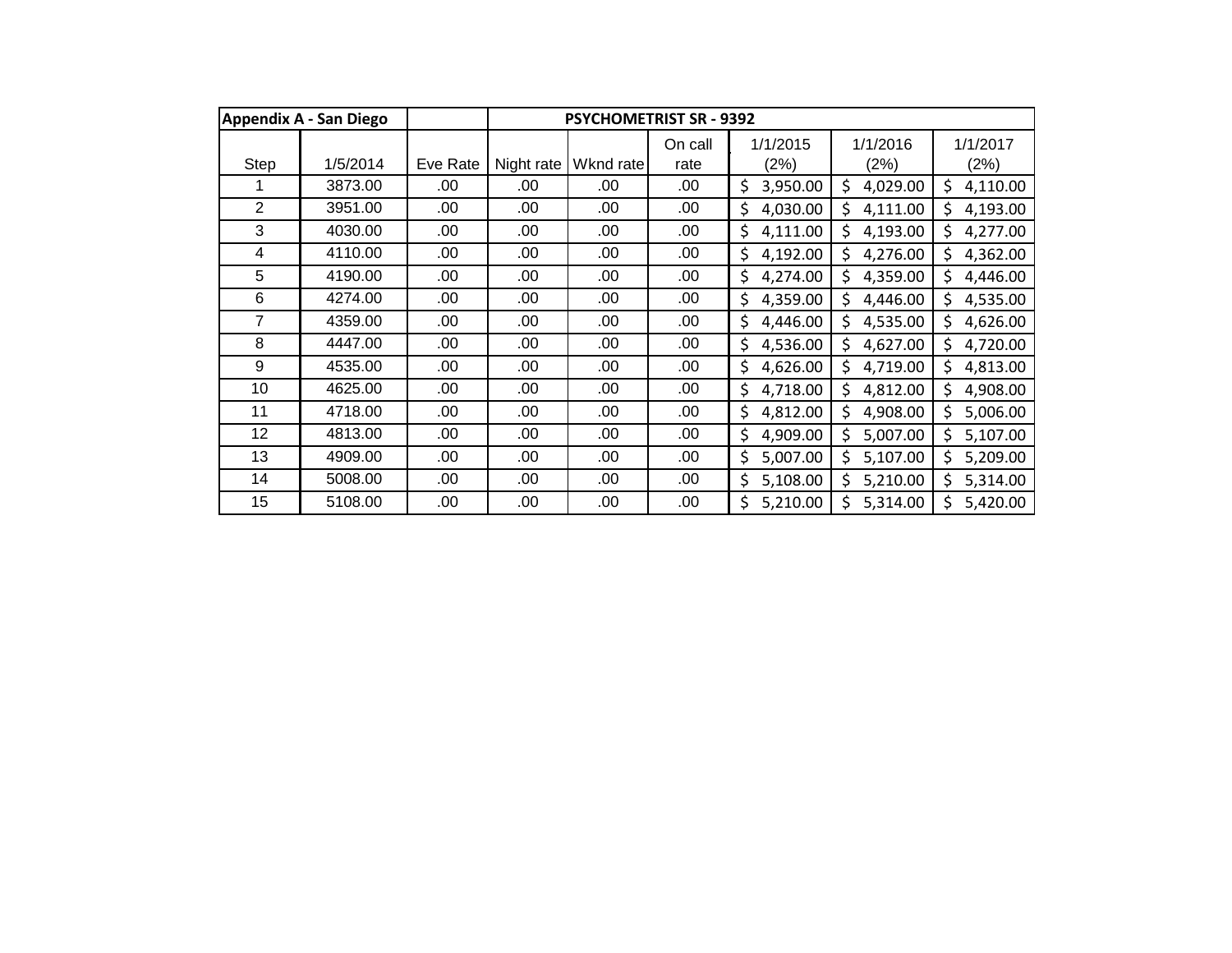|      | <b>Appendix A - San Diego</b> |          | <b>PSYCHOMETRIST - 9393</b> |           |                 |    |                  |    |                  |                  |       |
|------|-------------------------------|----------|-----------------------------|-----------|-----------------|----|------------------|----|------------------|------------------|-------|
| Step | 1/5/2014                      | Eve Rate | Night rate                  | Wknd rate | On call<br>rate |    | 1/1/2015<br>(2%) |    | 1/1/2016<br>(2%) | 1/1/2017<br>(2%) |       |
|      | 16.87                         | 2.00     | 3.00                        | 1.00      | .25             | \$ | 17.21            | \$ | 17.55            | \$               | 17.90 |
| 2    | 17.21                         | 2.00     | 3.00                        | 1.00      | .25             | \$ | 17.55            | \$ | 17.90            | \$               | 18.26 |
| 3    | 17.54                         | 2.00     | 3.00                        | 1.00      | .25             | \$ | 17.89            | \$ | 18.25            | \$               | 18.62 |
| 4    | 17.89                         | 2.00     | 3.00                        | 1.00      | .25             | \$ | 18.25            | \$ | 18.62            | \$               | 18.99 |
| 5    | 18.25                         | 2.00     | 3.00                        | 1.00      | .25             | \$ | 18.62            | \$ | 18.99            | \$               | 19.37 |
| 6    | 18.61                         | 2.00     | 3.00                        | 1.00      | .25             | \$ | 18.98            | \$ | 19.36            | \$               | 19.75 |
| 7    | 18.98                         | 2.00     | 3.00                        | 1.00      | .25             | \$ | 19.36            | \$ | 19.75            | \$               | 20.15 |
| 8    | 19.37                         | 2.00     | 3.00                        | 1.00      | .25             | \$ | 19.76            | \$ | 20.16            | \$               | 20.56 |
| 9    | 19.74                         | 2.00     | 3.00                        | 1.00      | .25             | \$ | 20.13            | \$ | 20.53            | \$               | 20.94 |
| 10   | 20.13                         | 2.00     | 3.00                        | 1.00      | .25             | \$ | 20.53            | \$ | 20.94            | \$               | 21.36 |
| 11   | 20.54                         | 2.00     | 3.00                        | 1.00      | .25             | \$ | 20.95            | \$ | 21.37            | \$               | 21.80 |
| 12   | 20.95                         | 2.00     | 3.00                        | 1.00      | .25             | \$ | 21.37            | \$ | 21.80            | \$               | 22.24 |
| 13   | 21.36                         | 2.00     | 3.00                        | 1.00      | .25             | \$ | 21.79            | \$ | 22.23            | \$               | 22.67 |
| 14   | 21.79                         | 2.00     | 3.00                        | 1.00      | .25             | \$ | 22.23            | \$ | 22.67            | \$               | 23.12 |
| 15   | 22.22                         | 2.00     | 3.00                        | 1.00      | .25             | \$ | 22.66            | \$ | 23.11            | \$               | 23.57 |

|      | Appendix A - San Diego |            |     | CASE MGR PD - 9463     |         |          |          |          |  |  |
|------|------------------------|------------|-----|------------------------|---------|----------|----------|----------|--|--|
|      |                        |            |     |                        | On call | 1/1/2015 | 1/1/2016 | 1/1/2017 |  |  |
| Step | 1/5/2014               | Eve Rate I |     | Night rate   Wknd rate | rate    | (2%)     | (2%)     | (2%)     |  |  |
|      | 50.49                  | .00        | .00 | .00                    | .00     | 51.50    | 52.53    | 53.58 l  |  |  |